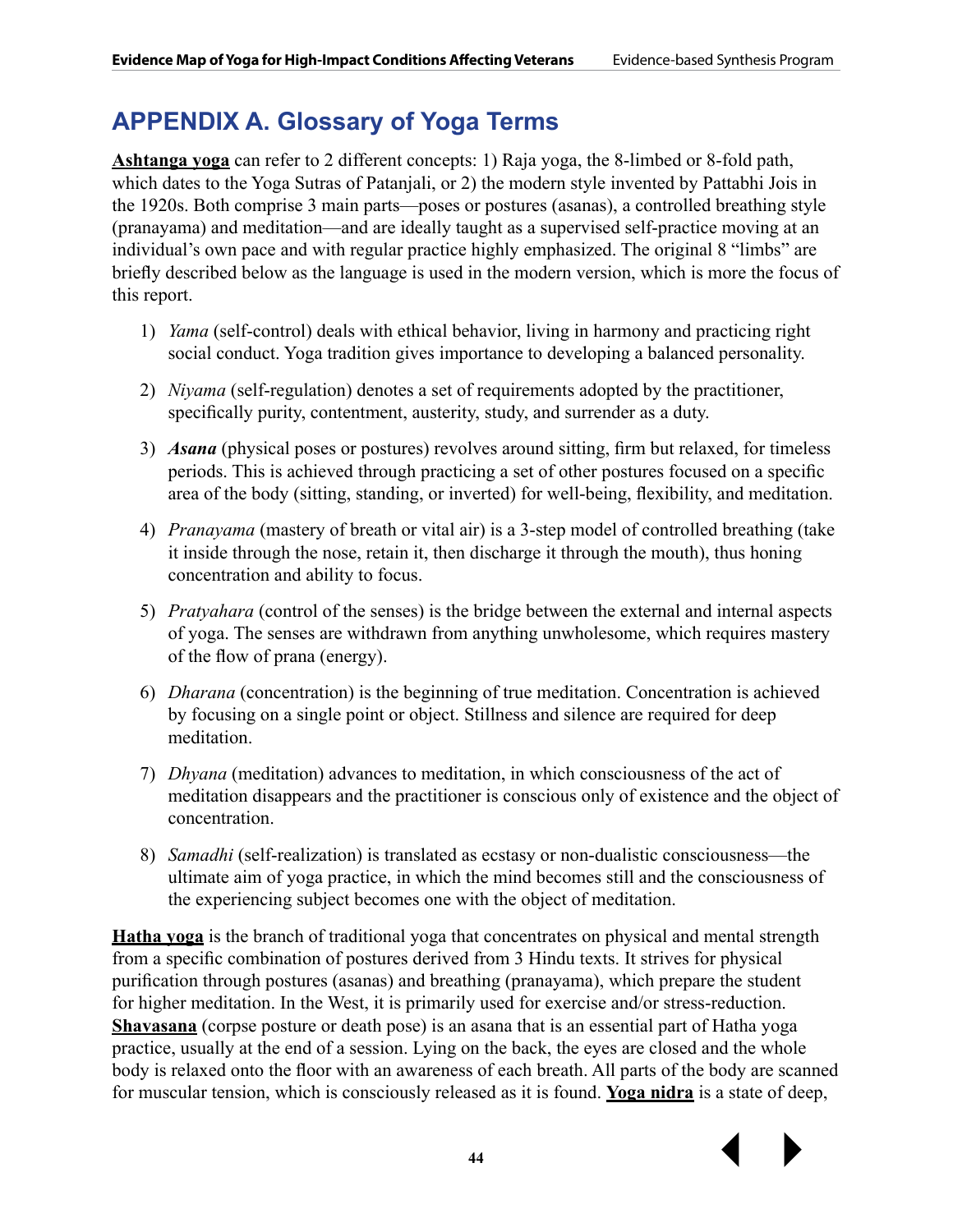sleep-like relaxation achieved through meditative techniques. There have been many modern schools of yoga based on Hatha yoga since about 1960:

**Bikram yoga** classes run for 90 minutes and consist of a series of 26 postures, including 2 breathing exercises. It is ideally practiced in a room heated to 40 °C (104 °F) with 40% humidity.

**Hot yoga** refers to any yoga practice performed under hot and humid conditions. Often associated with the style devised by [Bikram Choudhury](http://en.wikipedia.org/wiki/Bikram_Choudhury), hot yoga is now used to describe any number of yoga styles that use heat to increase an individual's flexibility in the poses.

**Iyengar yoga** emphasizes detail, precision, anatomical alignment, and use of props in the performance of over 200 postures (asanas) and 14 breathing exercises (pranayama). It is particularly popular in the West where yoga is often used as a form of exercise for flexibility.

**Jivamukti yoga** is a physical, ethical, and spiritual practice that combines Hatha yoga with adherence to 5 central tenets: [shastra](http://en.wikipedia.org/wiki/Shastra) (scripture), [bhakti](http://en.wikipedia.org/wiki/Bhakti) (devotion), [ahimsa](http://en.wikipedia.org/wiki/Ahimsa) (non-harming), [nāda](http://en.wikipedia.org/wiki/Nada_yoga) (music), and [dhyana](http://en.wikipedia.org/wiki/Dhyana_in_Hinduism) (meditation). Social activism is also emphasized.

**Kripalu yoga** uses inner focus, meditation, yoga poses, breathing, quieting the mind, and relaxation to observe physical, mental, and emotional experience. Kripalu emphasizes "following the flow" of [prana,](http://en.wikipedia.org/wiki/Prana) compassionate self-acceptance, and taking what is learned into daily life.

**Power yoga** moves at a faster, more vigorous pace. It emphasizes the physical aspects of yoga (strength training and flexibility) and is not as focused on breath control or meditation.

**Sivananda yoga** revolves around more Western principles of preserving health and well-being through stretching, proper diet and exercise, positive thinking, relaxation and yogic breathing. The yoga part of the practice is usually comprised of pranayama, sun salutations, and 12 asanas.

**Vinyasa yoga** is faster paced. The asanas (postures) are linked together in series that are synchronized with the breath. Generally speaking, upward movements correlate with inhalations, and downward movements with exhalations. The continual movement gives added cardiovascular benefit, which more traditional forms of yoga do not have.

**Viniyoga** includes asanas, pranayama, bandha, sound, chanting, meditation, personal ritual, and the study of texts. Viniyoga™ is used to refer to an approach to yoga that adapts the various means and methods of practice to the unique condition, needs, and interests of each individual.

**YogaFit** is a large yoga teacher training and yoga certification program offering retreats, conferences, and branded yoga apparel.

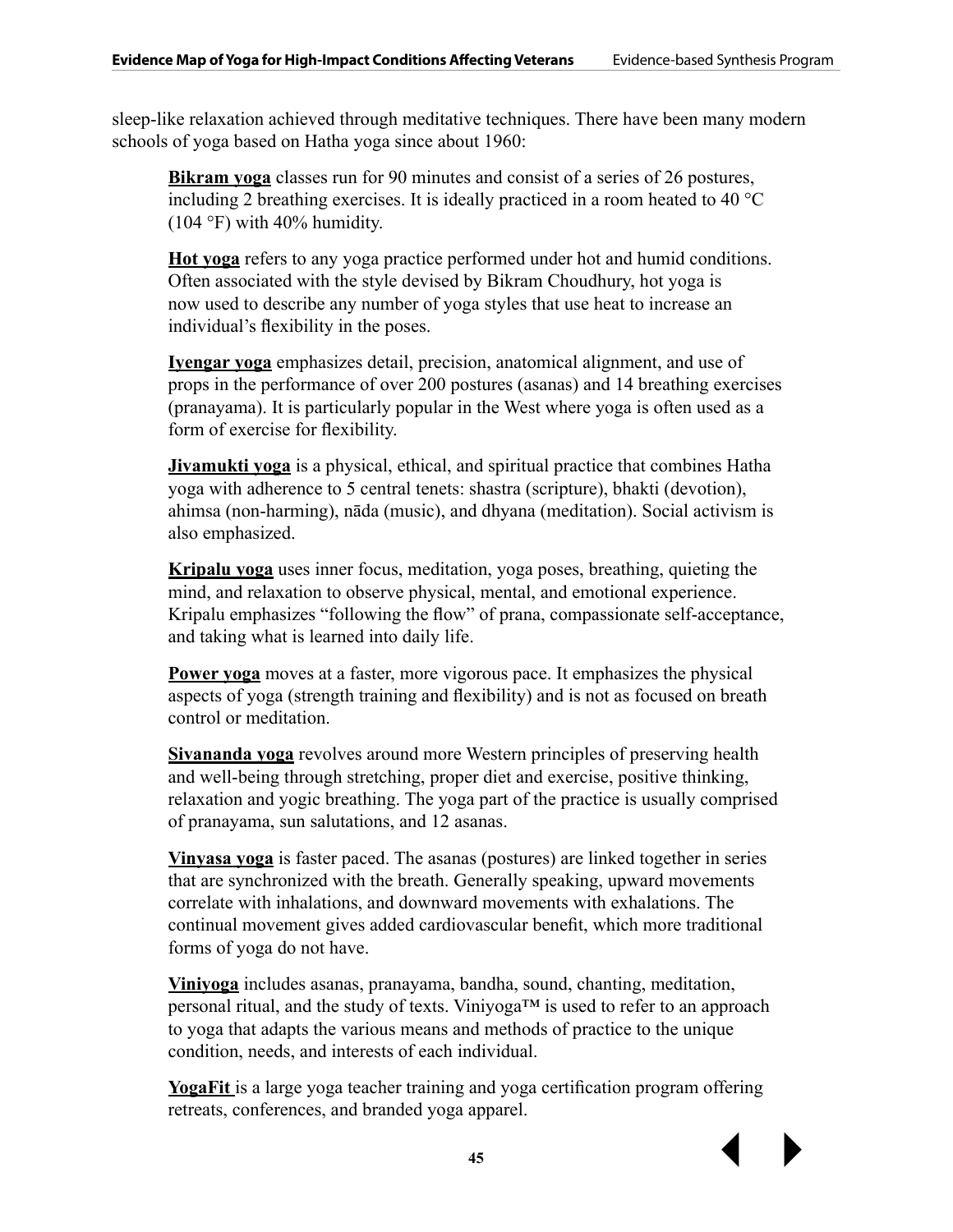**Kundalini yoga** —the yoga of awareness— is an ancient Sikh school of yoga related to Hatha yoga. It focuses on awakening kundalini energy through the regular practice of meditation, breathing (pranayama), postures (asanas), and chanting (mantras). The practice uses fewer postures and more "yogic locks" (bandhas), which engage the 7 Chakra. There have been schools and practices based on Kundalini yoga as well.

**Kirtan kriya** is a chanting or sound-singing exercise from Kundalini yoga.

**Sahaja yoga** creates the state of self-realization produced by spontaneous Kundalini awakening through thoughtless awareness or mental silence. One does not practice in order to achieve awakening. Awakening occurs spontaneously through the meditation.

**Siddha yoga** (1950) emphasizes meditation by silently focusing the attention on mantras, chants, and the breath. Siddha Yoga practices help the seeker expand the inner mystical state.

**Sudarshan Kriya Yoga** (SKY) centers on simple rhythmic breathing practices (from slow and calming to rapid and stimulating) to harmonize the body, mind, and emotions. The technique is designed to lower stress and eliminate negative emotions, leaving the body relaxed.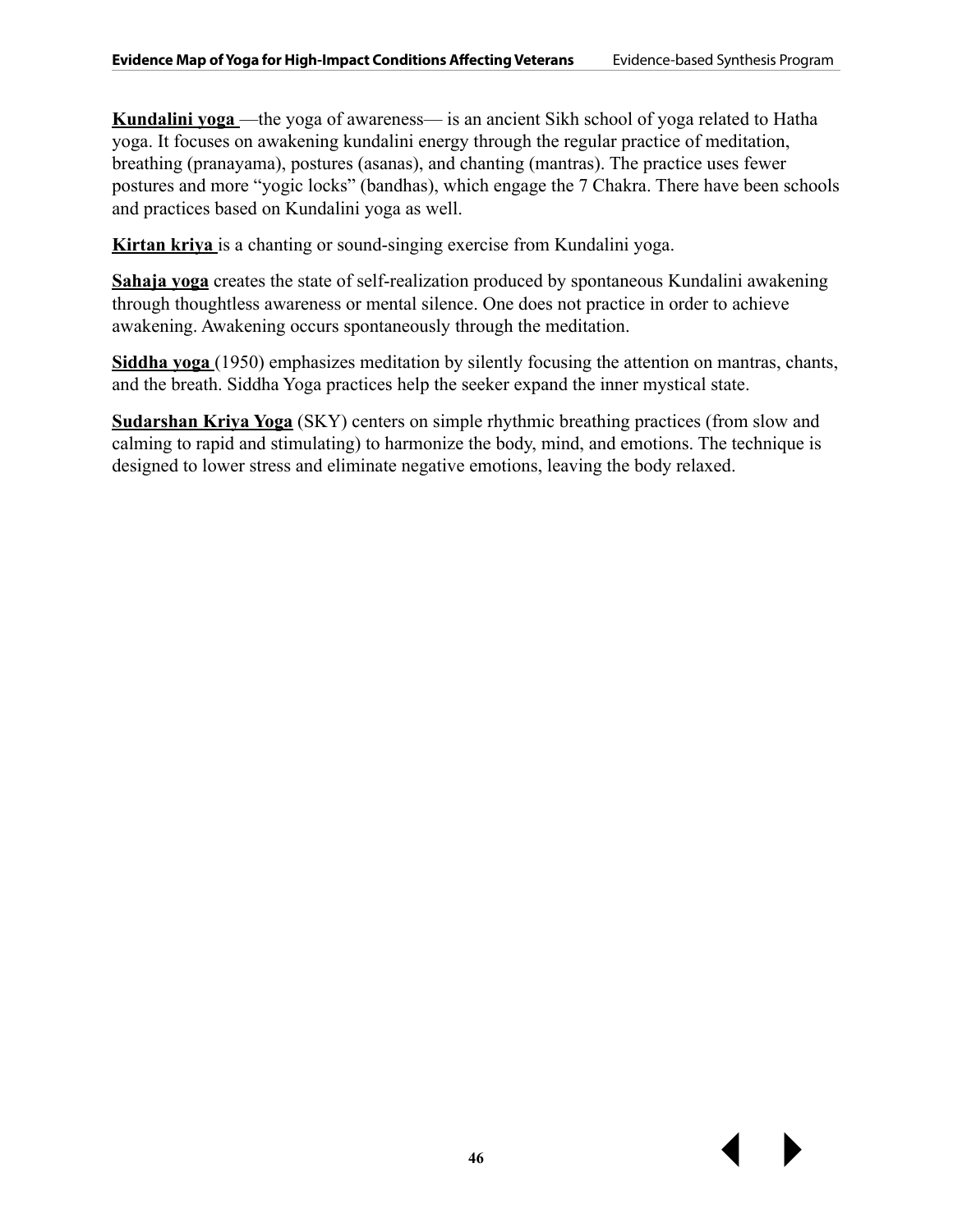## **APPENDIX B. Search Strategies**

### **CONDITION-SPECIFIC SEARCHES (BY DATABASE SEARCHED)**

#### **Database: PubMed**

| Set#                    | <b>Depressive Disorders</b>                                                                                                                                                                                                                                                                                                                                                 | <b>Results</b> |
|-------------------------|-----------------------------------------------------------------------------------------------------------------------------------------------------------------------------------------------------------------------------------------------------------------------------------------------------------------------------------------------------------------------------|----------------|
| 1                       | yoga[mesh] OR yoga[tiab] OR pranayama[tiab]                                                                                                                                                                                                                                                                                                                                 | 2278           |
| $\overline{2}$          | "Depressive Disorder"[Mesh] OR "Dysthymic Disorder"[Mesh] OR<br>"Adjustment Disorders"[Mesh] OR "subsyndromal depression"[tiab] OR<br>"subthreshold depression"[tiab] OR "minor depression"[tiab]                                                                                                                                                                           | 80485          |
| 3                       | (systematic[sb] OR "Meta-Analysis" [Publication Type] OR "Meta-<br>Analysis as Topic"[Mesh] OR "Review" [Publication Type] OR meta-<br>analysis[tiab] OR search*[tiab]) NOT (animals[mh] NOT humans[mh])<br>NOT (Editorial[ptyp] OR Letter[ptyp] OR Case Reports[ptyp] OR<br>Comment[ptyp])                                                                                 | 1778410        |
| $\overline{\mathbf{4}}$ | (randomized controlled trial[pt] OR controlled clinical trial[pt] OR<br>randomized[tiab] OR randomised[tiab] OR randomization[tiab]<br>OR randomisation[tiab] OR placebo[tiab] OR drug therapy[sh] OR<br>randomly[tiab] OR trial[tiab] OR groups[tiab]) NOT (animals[mh]<br>NOT humans[mh]) NOT (Editorial[ptyp] OR Letter[ptyp] OR Case<br>Reports[ptyp] OR Comment[ptyp]) | 2454824        |
| 5                       | #1 AND #2                                                                                                                                                                                                                                                                                                                                                                   | 37             |
| 6                       | #5 AND #3                                                                                                                                                                                                                                                                                                                                                                   | 9              |
| 7                       | #5 AND #4                                                                                                                                                                                                                                                                                                                                                                   | 21             |
| 8                       | #5 AND (#3 OR #4)                                                                                                                                                                                                                                                                                                                                                           | 27             |

| Set#           | <b>Generalized Anxiety Disorder/Panic Disorder</b>                                                                                                                                                                                                                                                                                                                          | <b>Results</b> |
|----------------|-----------------------------------------------------------------------------------------------------------------------------------------------------------------------------------------------------------------------------------------------------------------------------------------------------------------------------------------------------------------------------|----------------|
| 1              | yoga[mesh] OR yoga[tiab] OR pranayama[tiab]                                                                                                                                                                                                                                                                                                                                 | 2278           |
| $\overline{2}$ | (generalized anxiety disorder[tiab] OR Anxiety[Mesh:noexp] OR<br>"Anxiety Disorders"[Mesh:noexp] OR "Panic Disorder"[Mesh] OR<br>"anxiety disorder nos"[tiab] OR "mixed anxiety"[tiab] OR panic[mesh])                                                                                                                                                                      |                |
| 3              | (systematic[sb] OR "Meta-Analysis" [Publication Type] OR "Meta-<br>Analysis as Topic"[Mesh] OR "Review" [Publication Type] OR meta-<br>analysis[tiab] OR search*[tiab]) NOT (animals[mh] NOT humans[mh])<br>NOT (Editorial[ptyp] OR Letter[ptyp] OR Case Reports[ptyp] OR<br>Comment[ptyp])                                                                                 | 1778410        |
| 4              | (randomized controlled trial[pt] OR controlled clinical trial[pt] OR<br>randomized[tiab] OR randomised[tiab] OR randomization[tiab]<br>OR randomisation[tiab] OR placebo[tiab] OR drug therapy[sh] OR<br>randomly[tiab] OR trial[tiab] OR groups[tiab]) NOT (animals[mh]<br>NOT humans[mh]) NOT (Editorial[ptyp] OR Letter[ptyp] OR Case<br>Reports[ptyp] OR Comment[ptyp]) | 2454824        |
| 5              | #1 AND #2                                                                                                                                                                                                                                                                                                                                                                   | 123            |
| 6              | #5 AND #3                                                                                                                                                                                                                                                                                                                                                                   | 22             |
| $\overline{7}$ | #5 AND #4                                                                                                                                                                                                                                                                                                                                                                   | 62             |
| 8              | #5 AND (#3 OR #4)                                                                                                                                                                                                                                                                                                                                                           | 76             |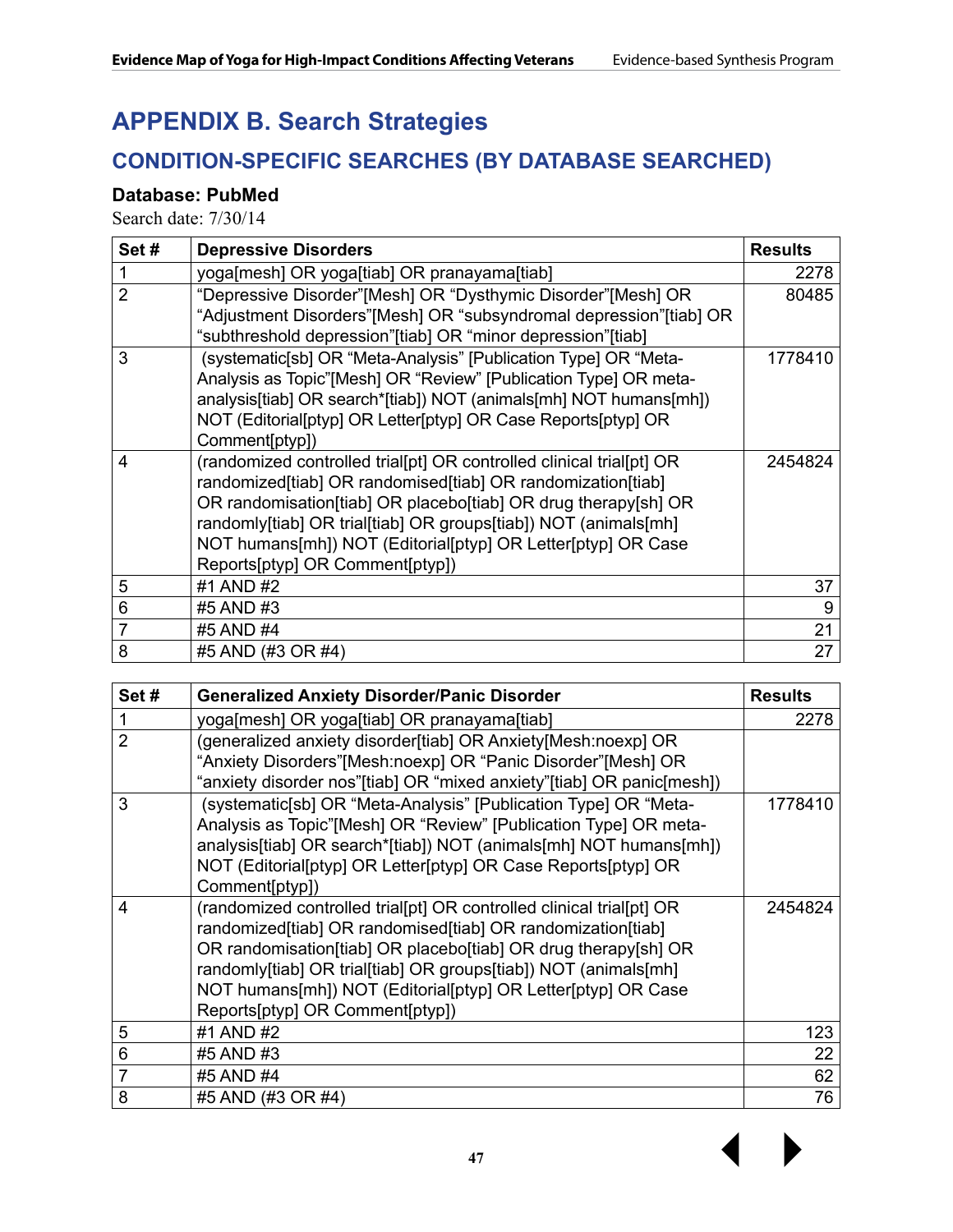| Set#           | <b>Posttraumatic Stress Disorder</b>                                                                                                                                                                                                                                                                                                                                        | <b>Results</b> |
|----------------|-----------------------------------------------------------------------------------------------------------------------------------------------------------------------------------------------------------------------------------------------------------------------------------------------------------------------------------------------------------------------------|----------------|
| 1              | yoga[mesh] OR yoga[tiab] OR pranayama[tiab]                                                                                                                                                                                                                                                                                                                                 | 2278           |
| $\overline{2}$ | "Stress Disorders, Traumatic"[Mesh] OR (post[tiab] AND traumatic[tiab]<br>AND stress[tiab] AND disorder[tiab]) OR (post-traumatic[tiab] AND<br>stress[tiab] AND disorder[tiab]) OR ptsd[tiab]                                                                                                                                                                               | 24834          |
| 3              | (systematic[sb] OR "Meta-Analysis" [Publication Type] OR "Meta-<br>Analysis as Topic"[Mesh] OR "Review" [Publication Type] OR meta-<br>analysis[tiab] OR search*[tiab]) NOT (animals[mh] NOT humans[mh])<br>NOT (Editorial[ptyp] OR Letter[ptyp] OR Case Reports[ptyp] OR<br>Comment[ptyp])                                                                                 | 1778410        |
| 4              | (randomized controlled trial[pt] OR controlled clinical trial[pt] OR<br>randomized[tiab] OR randomised[tiab] OR randomization[tiab]<br>OR randomisation[tiab] OR placebo[tiab] OR drug therapy[sh] OR<br>randomly[tiab] OR trial[tiab] OR groups[tiab]) NOT (animals[mh]<br>NOT humans[mh]) NOT (Editorial[ptyp] OR Letter[ptyp] OR Case<br>Reports[ptyp] OR Comment[ptyp]) | 2454824        |
| 5              | #1 AND #2                                                                                                                                                                                                                                                                                                                                                                   | 20             |
| 6              | #5 AND #3                                                                                                                                                                                                                                                                                                                                                                   | 9              |
| 7              | #5 AND #4                                                                                                                                                                                                                                                                                                                                                                   | 3              |
| 8              | #5 AND (#3 OR #4)                                                                                                                                                                                                                                                                                                                                                           | 11             |

| Set#           | <b>Insomnia</b>                                                                                                                                                                                                                                                                                                                                                             | <b>Results</b> |
|----------------|-----------------------------------------------------------------------------------------------------------------------------------------------------------------------------------------------------------------------------------------------------------------------------------------------------------------------------------------------------------------------------|----------------|
| 1              | yoga[mesh] OR yoga[tiab] OR pranayama[tiab]                                                                                                                                                                                                                                                                                                                                 | 2278           |
| $\overline{2}$ | "Sleep Initiation and Maintenance Disorders"[Mesh] OR insomnia[tiab]<br>OR sleep[tiab]                                                                                                                                                                                                                                                                                      | 107887         |
| 3              | (systematic[sb] OR "Meta-Analysis" [Publication Type] OR "Meta-<br>Analysis as Topic"[Mesh] OR "Review" [Publication Type] OR meta-<br>analysis[tiab] OR search*[tiab]) NOT (animals[mh] NOT humans[mh])<br>NOT (Editorial[ptyp] OR Letter[ptyp] OR Case Reports[ptyp] OR<br>Comment[ptyp])                                                                                 | 1778410        |
| 4              | (randomized controlled trial[pt] OR controlled clinical trial[pt] OR<br>randomized[tiab] OR randomised[tiab] OR randomization[tiab]<br>OR randomisation[tiab] OR placebo[tiab] OR drug therapy[sh] OR<br>randomly[tiab] OR trial[tiab] OR groups[tiab]) NOT (animals[mh]<br>NOT humans[mh]) NOT (Editorial[ptyp] OR Letter[ptyp] OR Case<br>Reports[ptyp] OR Comment[ptyp]) | 2454824        |
| 5              | #1 AND #2                                                                                                                                                                                                                                                                                                                                                                   | 127            |
| 6              | #5 AND #3                                                                                                                                                                                                                                                                                                                                                                   | 33             |
| 7              | #5 AND #4                                                                                                                                                                                                                                                                                                                                                                   | 72             |
| 8              | #5 AND (#3 OR #4)                                                                                                                                                                                                                                                                                                                                                           | 82             |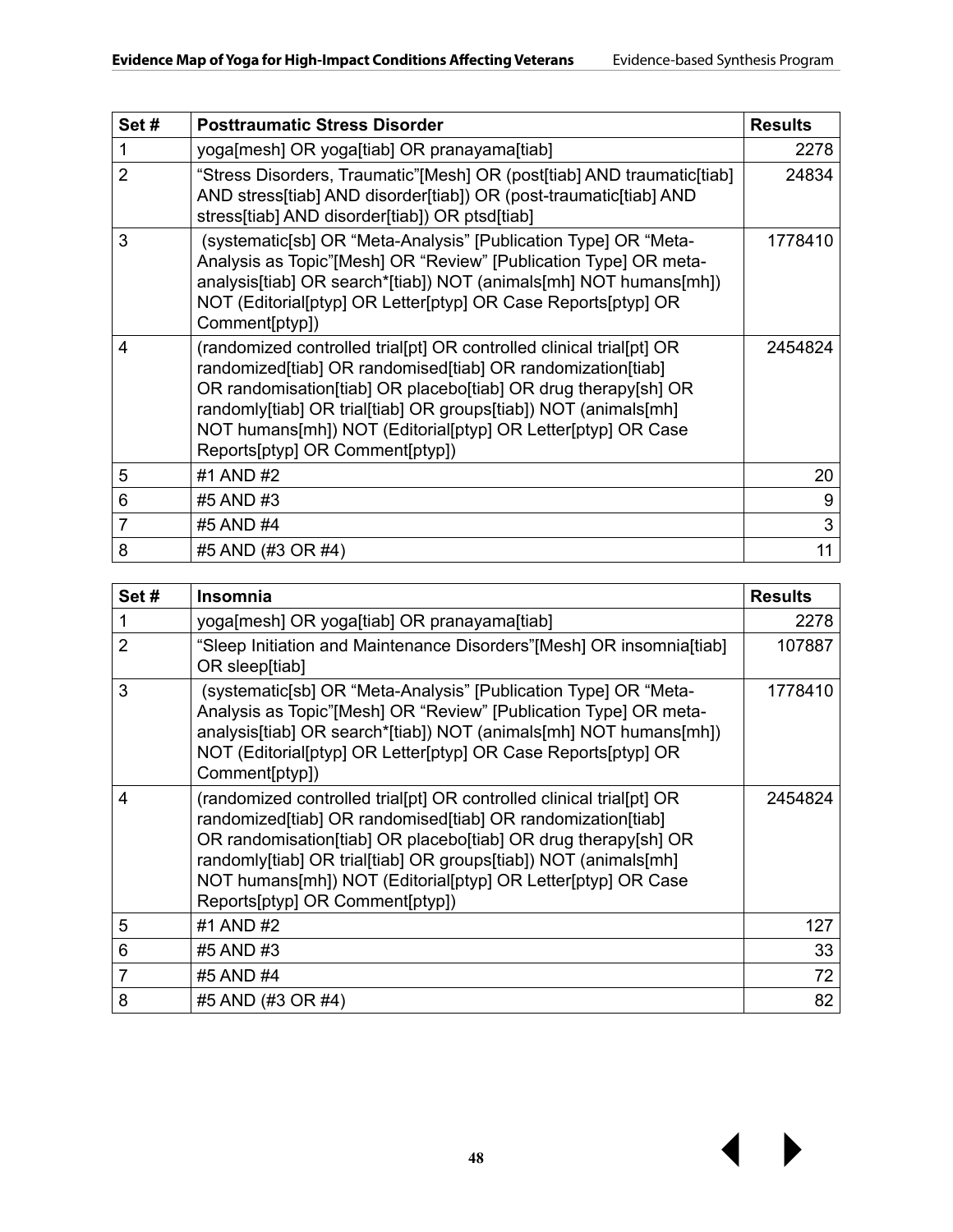| Set#           | <b>Low Back Pain</b>                                                                                                                                                                                                                                                                                                                                                        | <b>Results</b> |
|----------------|-----------------------------------------------------------------------------------------------------------------------------------------------------------------------------------------------------------------------------------------------------------------------------------------------------------------------------------------------------------------------------|----------------|
| 1              | yoga[mesh] OR yoga[tiab] OR pranayama[tiab]                                                                                                                                                                                                                                                                                                                                 | 2278           |
| $\overline{2}$ | low back pain [mesh] OR low back pain [tiab] OR lower back pain [tiab]<br>OR lumbago[tiab] OR low backache[tiab] OR low back ache[tiab] OR<br>sciatica[mesh] OR sciatica[tiab]                                                                                                                                                                                              |                |
| 3              | (systematic[sb] OR "Meta-Analysis" [Publication Type] OR "Meta-<br>Analysis as Topic"[Mesh] OR "Review" [Publication Type] OR meta-<br>analysis[tiab] OR search*[tiab]) NOT (animals[mh] NOT humans[mh])<br>NOT (Editorial[ptyp] OR Letter[ptyp] OR Case Reports[ptyp] OR<br>Comment[ptyp])                                                                                 | 1778410        |
| 4              | (randomized controlled trial[pt] OR controlled clinical trial[pt] OR<br>randomized[tiab] OR randomised[tiab] OR randomization[tiab]<br>OR randomisation[tiab] OR placebo[tiab] OR drug therapy[sh] OR<br>randomly[tiab] OR trial[tiab] OR groups[tiab]) NOT (animals[mh]<br>NOT humans[mh]) NOT (Editorial[ptyp] OR Letter[ptyp] OR Case<br>Reports[ptyp] OR Comment[ptyp]) | 2454824        |
| 5              | #1 AND #2                                                                                                                                                                                                                                                                                                                                                                   | 66             |
| 6              | #5 AND #3                                                                                                                                                                                                                                                                                                                                                                   | 21             |
| 7              | #5 AND #4                                                                                                                                                                                                                                                                                                                                                                   | 39             |
| 8              | #5 AND (#3 OR #4)                                                                                                                                                                                                                                                                                                                                                           | 46             |

| Set# | <b>Prevention of Falls</b>                                                                                                                                                                                                                                                                                                                                                  | <b>Results</b> |
|------|-----------------------------------------------------------------------------------------------------------------------------------------------------------------------------------------------------------------------------------------------------------------------------------------------------------------------------------------------------------------------------|----------------|
|      | yoga[mesh] OR yoga[tiab] OR pranayama[tiab]                                                                                                                                                                                                                                                                                                                                 | 2278           |
| 2    | "Accidental Falls"[Mesh] OR fall[tiab] OR falls[tiab]                                                                                                                                                                                                                                                                                                                       |                |
| 3    | (systematic[sb] OR "Meta-Analysis" [Publication Type] OR "Meta-<br>Analysis as Topic"[Mesh] OR "Review" [Publication Type] OR meta-<br>analysis[tiab] OR search*[tiab]) NOT (animals[mh] NOT humans[mh])<br>NOT (Editorial[ptyp] OR Letter[ptyp] OR Case Reports[ptyp] OR<br>Comment[ptyp])                                                                                 | 1778410        |
| 4    | (randomized controlled trial[pt] OR controlled clinical trial[pt] OR<br>randomized[tiab] OR randomised[tiab] OR randomization[tiab]<br>OR randomisation[tiab] OR placebo[tiab] OR drug therapy[sh] OR<br>randomly[tiab] OR trial[tiab] OR groups[tiab]) NOT (animals[mh]<br>NOT humans[mh]) NOT (Editorial[ptyp] OR Letter[ptyp] OR Case<br>Reports[ptyp] OR Comment[ptyp]) | 2454824        |
| 5    | #1 AND #2                                                                                                                                                                                                                                                                                                                                                                   | 39             |
| 6    | #5 AND #3                                                                                                                                                                                                                                                                                                                                                                   | 8              |
| 7    | #5 AND #4                                                                                                                                                                                                                                                                                                                                                                   | 16             |
| 8    | #5 AND (#3 OR #4)                                                                                                                                                                                                                                                                                                                                                           | 22             |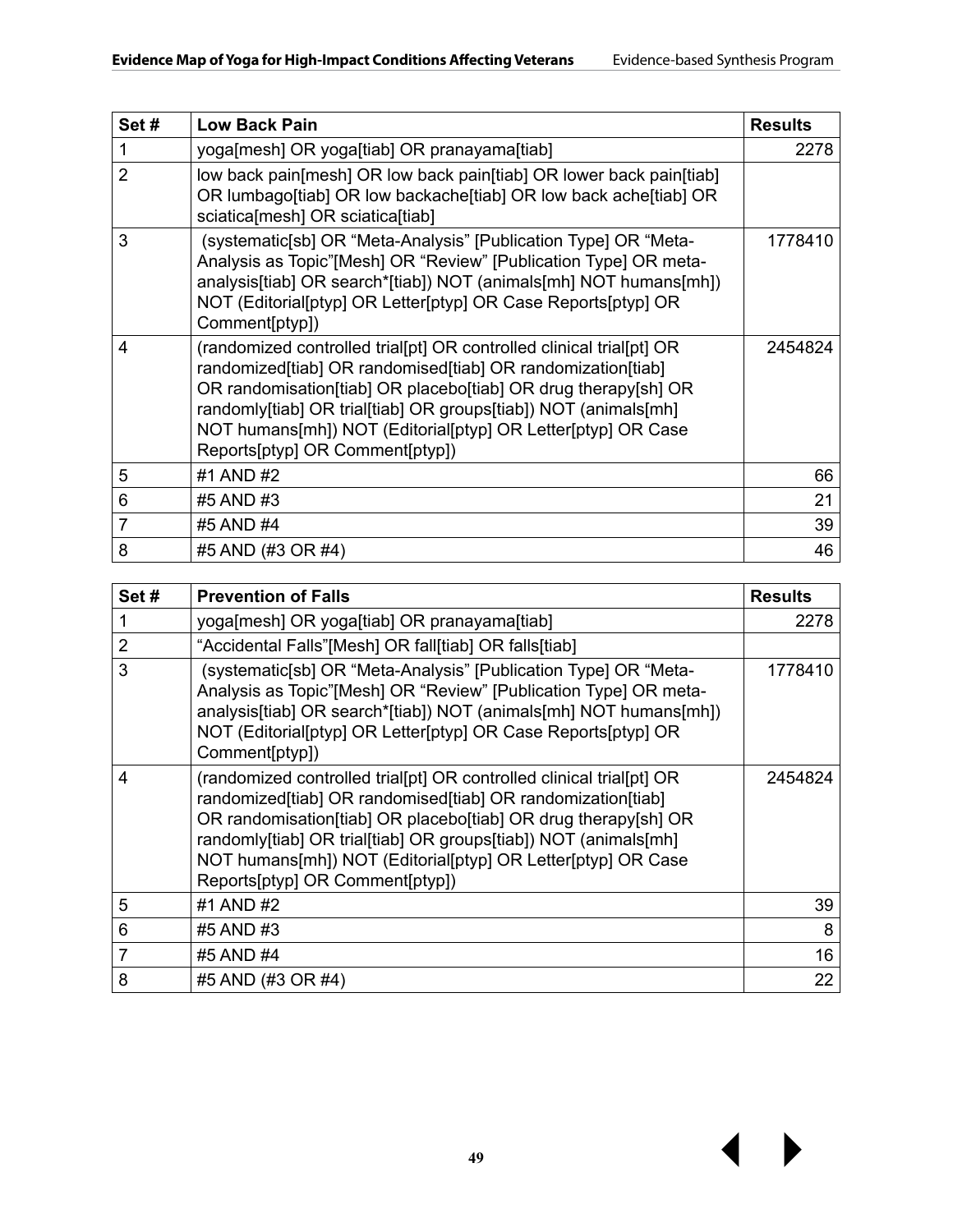#### **Database: Embase**

| Set# | <b>Depressive Disorders</b>                                                                                                                                                                                                                                                                              | <b>Results</b> |
|------|----------------------------------------------------------------------------------------------------------------------------------------------------------------------------------------------------------------------------------------------------------------------------------------------------------|----------------|
| 1    | 'yoga'/exp OR yoga:ab,ti OR pranayama:ab,ti                                                                                                                                                                                                                                                              | 4347           |
| 2    | 'depression'/exp OR 'adjustment disorder'/exp OR 'subsyndromal<br>depression':ab,ti OR 'subthreshold depression':ab,ti OR 'minor<br>depression':ab,ti                                                                                                                                                    | 462905         |
| 3    | ([cochrane review]/lim OR [meta analysis]/lim OR 'meta analysis<br>(topic)'/exp OR [systematic review]/lim OR search*:ab,ti)                                                                                                                                                                             | 359535         |
| 4    | 'randomized controlled trial'/exp OR 'crossover procedure'/exp OR<br>'double blind procedure'/exp OR 'single blind procedure'/exp OR<br>random* OR factorial* OR crossover* OR cross NEAR/1 over* OR<br>placebo* OR doubl* NEAR/1 blind* OR singl* NEAR/1 blind* OR<br>assign* OR allocat* OR volunteer* | 1549715        |
| 5    | #1 AND #2                                                                                                                                                                                                                                                                                                | 617            |
| 6    | #5 AND #3                                                                                                                                                                                                                                                                                                | 98             |
|      | #5 AND #4                                                                                                                                                                                                                                                                                                | 249            |
| 8    | #5 AND (#3 OR #4) AND [embase]/lim NOT [medline]/lim                                                                                                                                                                                                                                                     | 137            |

| Set#           | <b>Generalized Anxiety Disorder/Panic Disorder</b>                                                                                                                                                                                                                                                       | <b>Results</b> |
|----------------|----------------------------------------------------------------------------------------------------------------------------------------------------------------------------------------------------------------------------------------------------------------------------------------------------------|----------------|
|                | 'yoga'/exp OR yoga:ab,ti OR OR pranayama:ab,ti                                                                                                                                                                                                                                                           | 4347           |
| 2              | 'generalized anxiety disorder'/exp OR 'anxiety disorder'/de OR<br>'anxiety'/de OR 'panic'/exp OR 'generalized anxiety disorder':ab,ti OR<br>'anxiety disorder nos':ab,ti OR 'mixed anxiety':ab,ti                                                                                                        | 282704         |
| 3              | ([cochrane review]/lim OR [meta analysis]/lim OR 'meta analysis<br>(topic)'/exp OR [systematic review]/lim OR search*:ab,ti)                                                                                                                                                                             | 359535         |
| $\overline{4}$ | 'randomized controlled trial'/exp OR 'crossover procedure'/exp OR<br>'double blind procedure'/exp OR 'single blind procedure'/exp OR<br>random* OR factorial* OR crossover* OR cross NEAR/1 over* OR<br>placebo* OR doubl* NEAR/1 blind* OR singl* NEAR/1 blind* OR<br>assign* OR allocat* OR volunteer* | 1549715        |
| 5              | #1 AND #2                                                                                                                                                                                                                                                                                                | 644            |
| 6              | #5 AND #3                                                                                                                                                                                                                                                                                                | 86             |
| 7              | #5 AND #4                                                                                                                                                                                                                                                                                                | 240            |
| 8              | #5 AND (#3 OR #4) AND [embase]/lim NOT [medline]/lim                                                                                                                                                                                                                                                     | 135            |

| Set# | <b>Posttraumatic Stress Disorder</b>                                                                                                                                                          | <b>Results</b> |
|------|-----------------------------------------------------------------------------------------------------------------------------------------------------------------------------------------------|----------------|
|      | 'yoga'/exp OR yoga:ab,ti OR OR pranayama:ab,ti                                                                                                                                                | 4347           |
|      | 'posttraumatic stress disorder'/exp OR (post:ab,ti AND traumatic:ab,ti<br>AND stress:ab,ti AND disorder:ab,ti) OR (post-traumatic:ab,ti AND<br>stress:ab,ti AND disorder:ab,ti) OR ptsd:ab,ti | 34554          |
| 3    | ([cochrane review]/lim OR [meta analysis]/lim OR 'meta analysis<br>(topic)'/exp OR [systematic review]/lim OR search*:ab,ti)                                                                  | 359535         |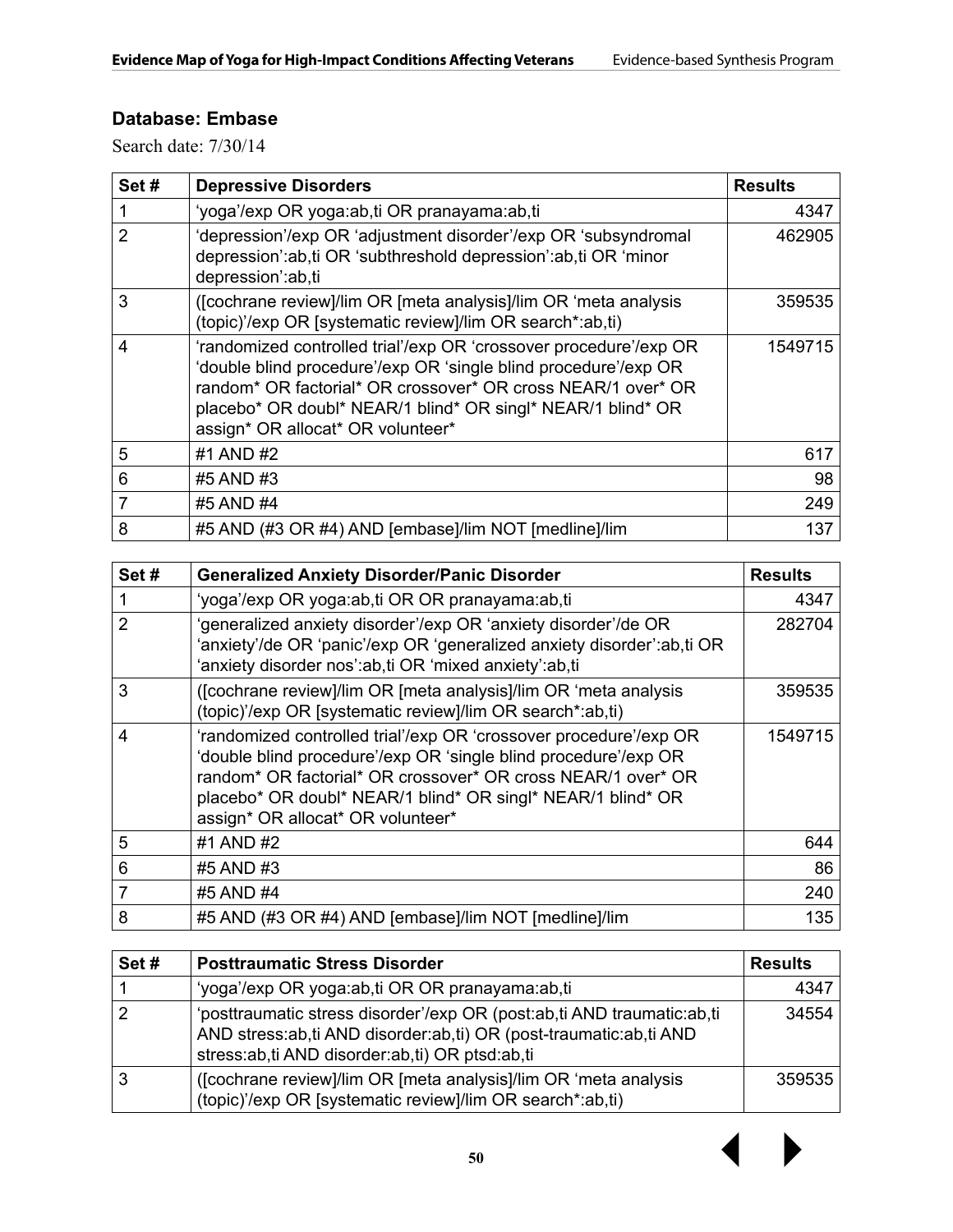| Set# | <b>Posttraumatic Stress Disorder</b>                                                                                                                                                                                                                                                                     | <b>Results</b> |
|------|----------------------------------------------------------------------------------------------------------------------------------------------------------------------------------------------------------------------------------------------------------------------------------------------------------|----------------|
| 4    | 'randomized controlled trial'/exp OR 'crossover procedure'/exp OR<br>'double blind procedure'/exp OR 'single blind procedure'/exp OR<br>random* OR factorial* OR crossover* OR cross NEAR/1 over* OR<br>placebo* OR doubl* NEAR/1 blind* OR singl* NEAR/1 blind* OR<br>assign* OR allocat* OR volunteer* | 1549715        |
| 5    | #1 AND #2                                                                                                                                                                                                                                                                                                | 52             |
| 6    | #5 AND #3                                                                                                                                                                                                                                                                                                |                |
|      | #5 AND #4                                                                                                                                                                                                                                                                                                | 14             |
| 8    | #5 AND (#3 OR #4) AND [embase]/lim NOT [medline]/lim                                                                                                                                                                                                                                                     | 10             |

| Set# | <b>Insomnia</b>                                                                                                                                                                                                                                                                                          | <b>Results</b> |
|------|----------------------------------------------------------------------------------------------------------------------------------------------------------------------------------------------------------------------------------------------------------------------------------------------------------|----------------|
|      | 'yoga'/exp OR yoga:ab,ti OR OR pranayama:ab,ti                                                                                                                                                                                                                                                           | 4347           |
| 2    | 'insomnia'/exp OR insomnia:ab,ti OR sleep:ab,ti                                                                                                                                                                                                                                                          | 170996         |
| 3    | ([cochrane review]/lim OR [meta analysis]/lim OR 'meta analysis<br>(topic)'/exp OR [systematic review]/lim OR search*:ab,ti)                                                                                                                                                                             | 359535         |
| 4    | 'randomized controlled trial'/exp OR 'crossover procedure'/exp OR<br>'double blind procedure'/exp OR 'single blind procedure'/exp OR<br>random* OR factorial* OR crossover* OR cross NEAR/1 over* OR<br>placebo* OR doubl* NEAR/1 blind* OR singl* NEAR/1 blind* OR<br>assign* OR allocat* OR volunteer* | 1549715        |
| 5    | #1 AND #2                                                                                                                                                                                                                                                                                                | 280            |
| 6    | #5 AND #3                                                                                                                                                                                                                                                                                                | 43             |
|      | #5 AND #4                                                                                                                                                                                                                                                                                                | 130            |
| 8    | #5 AND (#3 OR #4) AND [embase]/lim NOT [medline]/lim                                                                                                                                                                                                                                                     | 66             |

| Set# | <b>Low Back Pain</b>                                                                                                                                                                                                                                                                                     | <b>Results</b> |
|------|----------------------------------------------------------------------------------------------------------------------------------------------------------------------------------------------------------------------------------------------------------------------------------------------------------|----------------|
|      | 'yoga'/exp OR yoga:ab,ti OR OR pranayama:ab,ti                                                                                                                                                                                                                                                           | 4347           |
| 2    | 'low back pain'/exp OR 'sciatica'/exp OR 'low back pain':ab,ti OR<br>'lower back pain':ab,ti OR lumbago:ab,ti OR 'low backache':ab,ti OR<br>'low back ache':ab,ti OR sciatica:ab,ti                                                                                                                      | 44645          |
| 3    | ([cochrane review]/lim OR [meta analysis]/lim OR 'meta analysis<br>(topic)'/exp OR [systematic review]/lim OR search*:ab,ti)                                                                                                                                                                             | 359535         |
| 4    | 'randomized controlled trial'/exp OR 'crossover procedure'/exp OR<br>'double blind procedure'/exp OR 'single blind procedure'/exp OR<br>random* OR factorial* OR crossover* OR cross NEAR/1 over* OR<br>placebo* OR doubl* NEAR/1 blind* OR singl* NEAR/1 blind* OR<br>assign* OR allocat* OR volunteer* | 1549715        |
| 5    | #1 AND #2                                                                                                                                                                                                                                                                                                | 152            |
| 6    | #5 AND #3                                                                                                                                                                                                                                                                                                | 25             |
| 7    | #5 AND #4                                                                                                                                                                                                                                                                                                | 67             |
| 8    | #5 AND (#3 OR #4) AND [embase]/lim NOT [medline]/lim                                                                                                                                                                                                                                                     | 32             |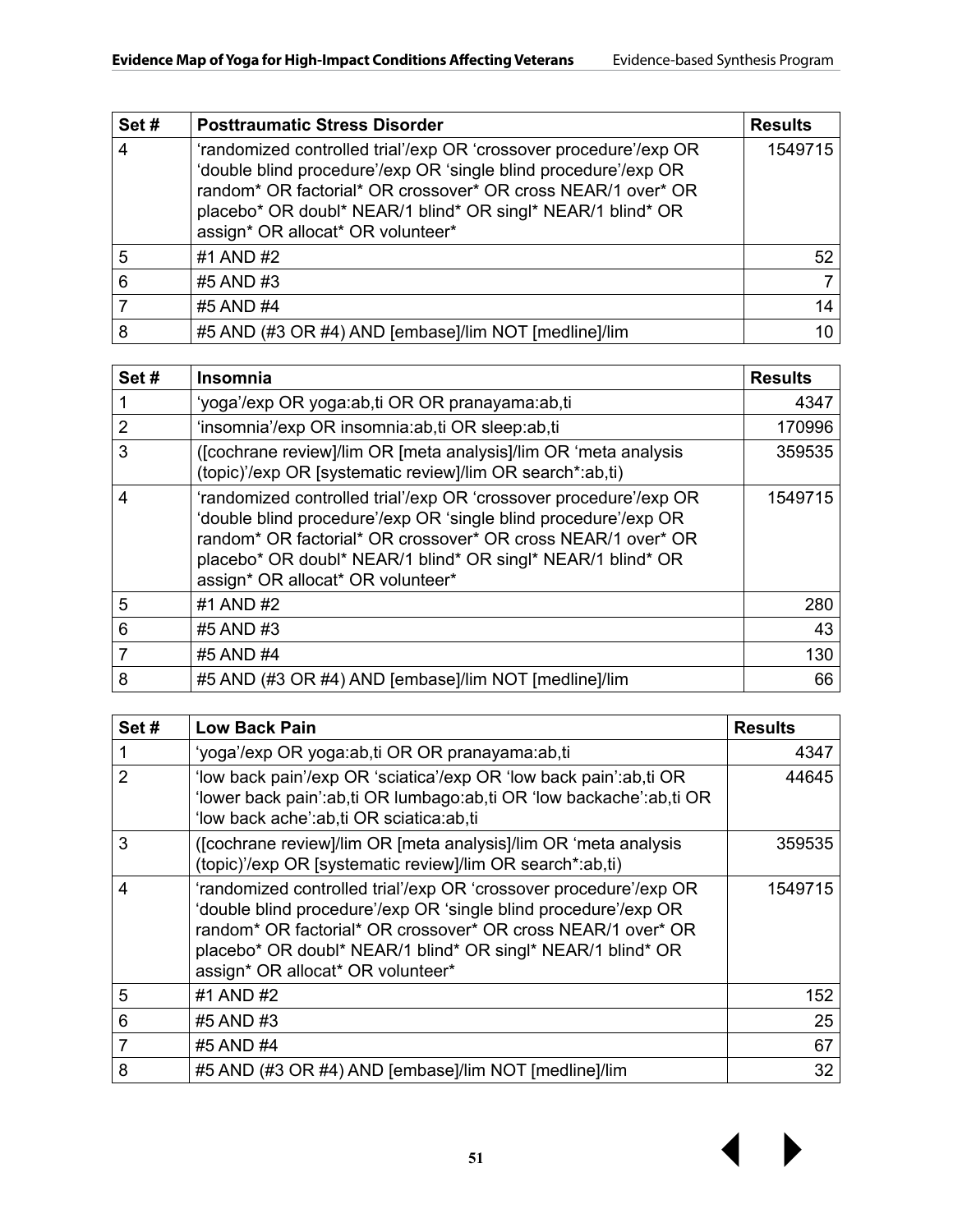| Set# | <b>Prevention of Falls</b>                                                                                                                                                                                                                                                                               | <b>Results</b> |
|------|----------------------------------------------------------------------------------------------------------------------------------------------------------------------------------------------------------------------------------------------------------------------------------------------------------|----------------|
|      | 'yoga'/exp OR yoga:ab,ti OR OR pranayama:ab,ti                                                                                                                                                                                                                                                           | 4347           |
| 2    | 'falling'/exp OR fall:ab,ti OR falls:ab,ti                                                                                                                                                                                                                                                               | 188863         |
| 3    | ([cochrane review]/lim OR [meta analysis]/lim OR 'meta analysis<br>(topic)'/exp OR [systematic review]/lim OR search*:ab,ti)                                                                                                                                                                             | 359535         |
| 4    | 'randomized controlled trial'/exp OR 'crossover procedure'/exp OR<br>'double blind procedure'/exp OR 'single blind procedure'/exp OR<br>random* OR factorial* OR crossover* OR cross NEAR/1 over* OR<br>placebo* OR doubl* NEAR/1 blind* OR singl* NEAR/1 blind* OR<br>assign* OR allocat* OR volunteer* | 1549715        |
| 5    | #1 AND #2                                                                                                                                                                                                                                                                                                | 91             |
| 6    | #5 AND #3                                                                                                                                                                                                                                                                                                | 9              |
| 7    | #5 AND #4                                                                                                                                                                                                                                                                                                | 33             |
| 8    | #5 AND (#3 OR #4) AND [embase]/lim NOT [medline]/lim                                                                                                                                                                                                                                                     | 19             |

### **Database: Cochrane Database of Systematic Reviews**

| Set# | <b>Depressive Disorders</b>                                                                                                                                                                                                                                                                    | <b>Results</b> |
|------|------------------------------------------------------------------------------------------------------------------------------------------------------------------------------------------------------------------------------------------------------------------------------------------------|----------------|
|      | yoga:ab,ti OR pranayama:ab,ti OR MeSH descriptor: [Yoga] explode<br>all trees                                                                                                                                                                                                                  | 541            |
| 2    | MeSH descriptor: [Depressive Disorder] explode all trees OR<br>MeSH descriptor: [Dysthymic Disorder] explode all trees OR<br>MeSH descriptor: [Adjustment Disorders] explode all trees OR<br>"subsyndromal depression":ab,ti OR "subthreshold depression":ab,ti<br>OR "minor depression":ab,ti | 7154           |
| 3    | #1 AND #2                                                                                                                                                                                                                                                                                      | 12             |
|      | #3: CENTRAL Register of Controlled Trials                                                                                                                                                                                                                                                      | 9              |
| 5    | #3: Cochrane Database of Systematic Reviews                                                                                                                                                                                                                                                    | 0              |

| Set# | <b>Generalized Anxiety Disorder/Panic Disorder</b>                                                                                                                                                                                                                                                                  | <b>Results</b> |
|------|---------------------------------------------------------------------------------------------------------------------------------------------------------------------------------------------------------------------------------------------------------------------------------------------------------------------|----------------|
|      | yoga:ab,ti OR pranayama:ab,ti OR MeSH descriptor: [Yoga] explode<br>all trees                                                                                                                                                                                                                                       | 541            |
| 2    | generalized anxiety disorder:ab,ti OR "anxiety disorder nos":ab,ti OR<br>"mixed anxiety":ab,ti OR MeSH descriptor: [Anxiety] this term only<br>OR MeSH descriptor: [Anxiety Disorders] explode all trees OR MeSH<br>descriptor: [Panic Disorder] explode all trees OR MeSH descriptor:<br>[Panic] explode all trees | 9149           |
| 3    | #1 AND #2                                                                                                                                                                                                                                                                                                           | 36             |
|      | #3: CENTRAL Register of Controlled Trials                                                                                                                                                                                                                                                                           | 30             |
| 5    | #3: Cochrane Database of Systematic Reviews                                                                                                                                                                                                                                                                         | 3              |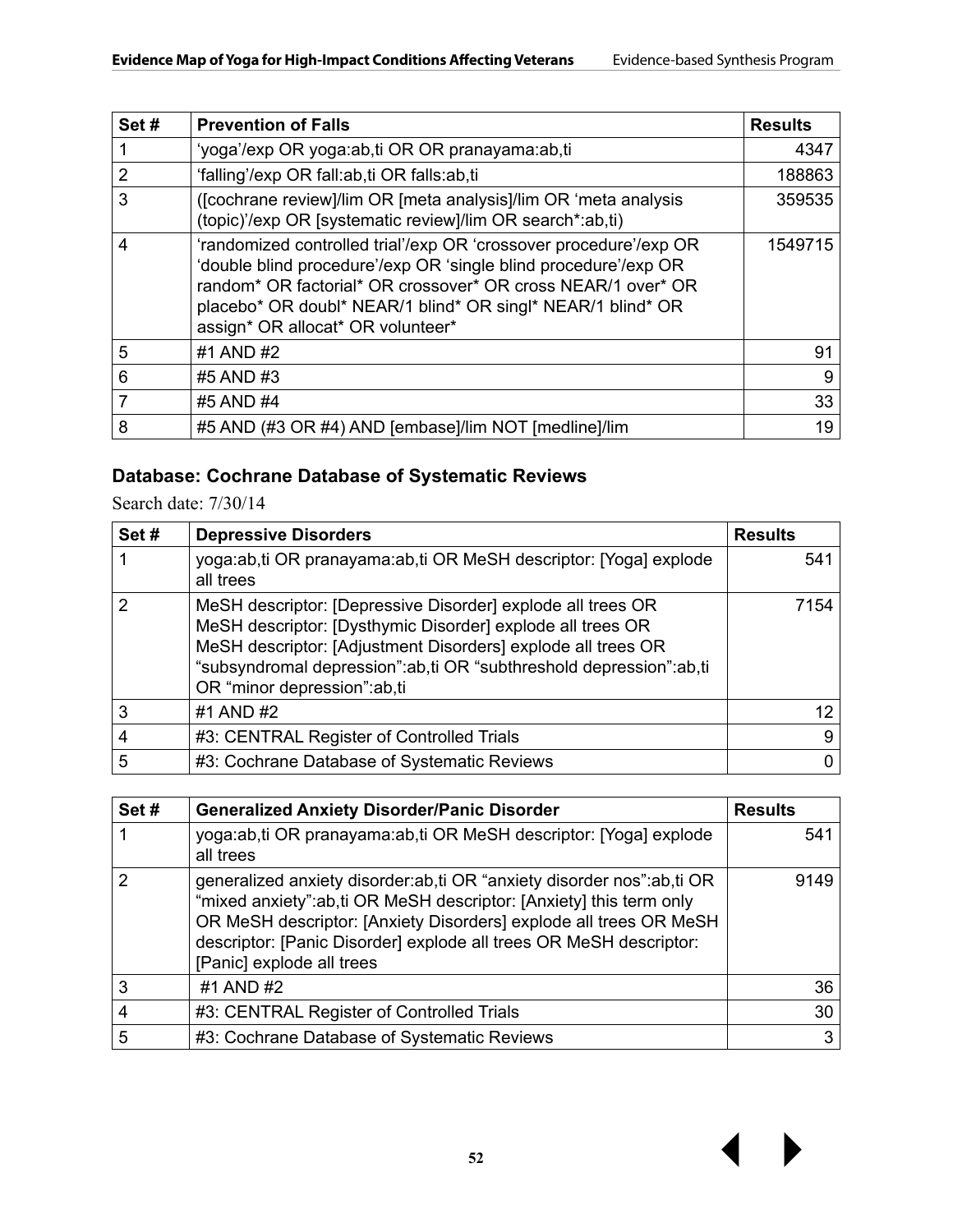| Set# | <b>Posttraumatic Stress Disorder</b>                                                                                                                                                                                       | <b>Results</b> |
|------|----------------------------------------------------------------------------------------------------------------------------------------------------------------------------------------------------------------------------|----------------|
|      | yoga:ab,ti OR pranayama:ab,ti OR MeSH descriptor: [Yoga] explode all<br>trees                                                                                                                                              | 541            |
| 2    | MeSH descriptor: [Stress Disorders, Traumatic] explode all trees OR<br>(post:ab,ti AND traumatic:ab,ti AND stress:ab,ti AND disorder:ab,ti) OR<br>(post-traumatic:ab,ti AND stress:ab,ti AND disorder:ab,ti) OR ptsd:ab,ti | 1324           |
| 3    | #1 AND #2                                                                                                                                                                                                                  | 3              |
| 4    | #3: CENTRAL Register of Controlled Trials                                                                                                                                                                                  | 3              |
| 5    | #3: Cochrane Database of Systematic Reviews                                                                                                                                                                                |                |

| Set# | <b>Insomnia</b>                                                                                                     | <b>Results</b> |
|------|---------------------------------------------------------------------------------------------------------------------|----------------|
|      | yoga:ab,ti OR pranayama:ab,ti OR MeSH descriptor: [Yoga] explode all<br>trees                                       | 541            |
| 2    | MeSH descriptor: [Sleep Initiation and Maintenance Disorders] explode<br>all trees OR insomnia:ab,ti OR sleep:ab,ti | 11833          |
| 3    | #1 AND #2                                                                                                           | 38             |
| 4    | #3: CENTRAL Register of Controlled Trials                                                                           | 34             |
| 5    | #3: Cochrane Database of Systematic Reviews                                                                         | 4              |

| Set# | <b>Low Back Pain</b>                                                                                                                                                                                                                           | <b>Results</b> |
|------|------------------------------------------------------------------------------------------------------------------------------------------------------------------------------------------------------------------------------------------------|----------------|
|      | yoga:ab,ti OR pranayama:ab,ti OR MeSH descriptor: [Yoga] explode all<br>trees                                                                                                                                                                  | 541            |
| 2    | MeSH descriptor: [Low Back Pain] explode all trees OR MeSH<br>descriptor: [Sciatica] explode all trees OR low back pain: ab, ti OR lower<br>back pain:ab,ti OR lumbago:ab,ti OR low backache:ab,ti OR low back<br>ache:ab,ti OR sciatica:ab,ti | 4916           |
| 3    | #1 AND #2                                                                                                                                                                                                                                      | 30             |
| 4    | #3: CENTRAL Register of Controlled Trials                                                                                                                                                                                                      | 19             |
| 5    | #3: Cochrane Database of Systematic Reviews                                                                                                                                                                                                    | 6              |

| Set#           | <b>Prevention of Falls</b>                                                    | <b>Results</b> |
|----------------|-------------------------------------------------------------------------------|----------------|
|                | yoga:ab,ti OR pranayama:ab,ti OR MeSH descriptor: [Yoga] explode all<br>trees | 541            |
| $\overline{2}$ | "Accidental Falls"[Mesh] OR fall:ab,ti OR falls:ab,ti                         | 12672          |
| 3              | #1 AND #2                                                                     | 16             |
| 4              | #3: CENTRAL Register of Controlled Trials                                     | 15             |
| 5              | #3: Cochrane Database of Systematic Reviews                                   |                |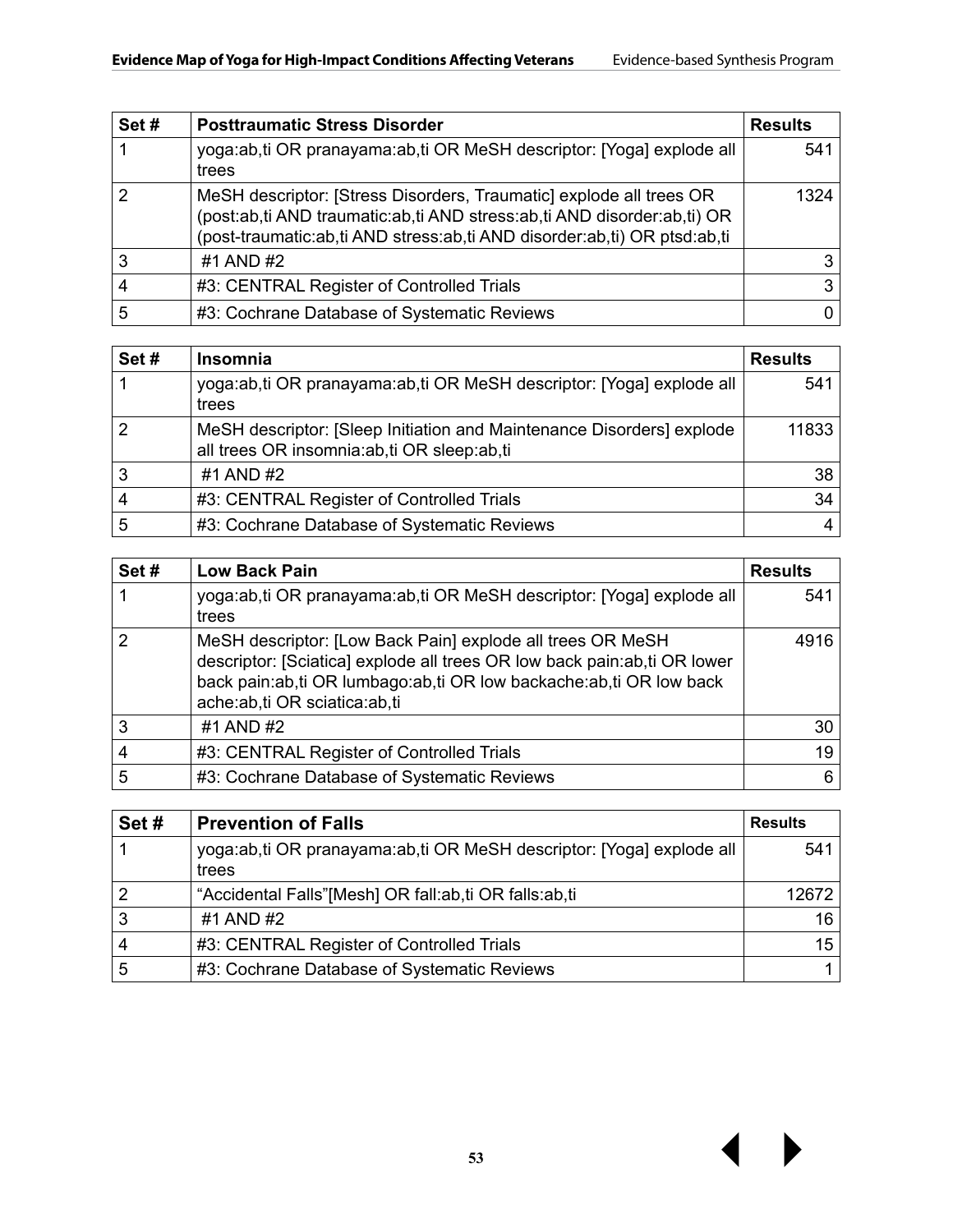### **SEARCHES ON ADVERSE EFFECTS OF YOGA**

#### **Database: PubMed**

| Set# | <b>Systematic Reviews</b>                                                                                                                                                                                                                                                                                                                                                                                                                                                                                                        | <b>Results</b> |
|------|----------------------------------------------------------------------------------------------------------------------------------------------------------------------------------------------------------------------------------------------------------------------------------------------------------------------------------------------------------------------------------------------------------------------------------------------------------------------------------------------------------------------------------|----------------|
| 1    | yoga[mesh] OR yoga[tiab] OR pranayama[tiab]                                                                                                                                                                                                                                                                                                                                                                                                                                                                                      | 2279           |
| 2    | Case reports[publication type] OR case[tiab] OR cases[tiab] OR<br>adverse[tiab]                                                                                                                                                                                                                                                                                                                                                                                                                                                  | 3564356        |
| 3    | Hematoma[mesh] OR hematoma[tiab] OR purpura[mesh] OR<br>purpura[tiab] OR rupture[mesh] OR rupture[tiab] OR myositis[mesh]<br>OR myositis[tiab] OR lymphocele[mesh] OR lymphocele[tiab]<br>OR occlusion[tiab] OR embolism[mesh] OR embolism[tiab] OR<br>thrombosis[mesh] OR thrombosis[tiab] OR stroke[mesh] OR<br>stroke[tiab] OR psychotic disorders[mesh] OR psychosis[tiab] OR<br>psychotic[tiab] OR pneumothorax[mesh] OR pneumothorax[tiab]<br>OR glaucoma[mesh] OR glaucoma[tiab] OR neuropathy[tiab] OR<br>footdrop[tiab] | 787681         |
| 4    | #2 OR #3                                                                                                                                                                                                                                                                                                                                                                                                                                                                                                                         | 4072575        |
| 5    | #1 AND #4                                                                                                                                                                                                                                                                                                                                                                                                                                                                                                                        | 281            |
| 6    | #5 AND (systematic[sb] OR "Meta-Analysis" [Publication Type] OR<br>"Meta-Analysis as Topic"[Mesh] OR "Review" [Publication Type] OR<br>meta-analysis[tiab] OR search*[tiab])                                                                                                                                                                                                                                                                                                                                                     | 71             |
| 7    | #6, Limits: English, 2008 - present                                                                                                                                                                                                                                                                                                                                                                                                                                                                                              | 45             |

| Set#           | <b>Primary Studies</b>                                                                                                                                                                                                                                                                                                                                                                                                                                                                                                           | <b>Results</b> |
|----------------|----------------------------------------------------------------------------------------------------------------------------------------------------------------------------------------------------------------------------------------------------------------------------------------------------------------------------------------------------------------------------------------------------------------------------------------------------------------------------------------------------------------------------------|----------------|
| 1              | yoga[mesh] OR yoga[tiab] OR pranayama[tiab]                                                                                                                                                                                                                                                                                                                                                                                                                                                                                      | 2279           |
| $\overline{2}$ | Case reports[publication type] OR case[tiab] OR cases[tiab] OR<br>adverse[tiab]                                                                                                                                                                                                                                                                                                                                                                                                                                                  | 3564356        |
| 3              | Hematoma[mesh] OR hematoma[tiab] OR purpura[mesh] OR<br>purpura[tiab] OR rupture[mesh] OR rupture[tiab] OR myositis[mesh]<br>OR myositis[tiab] OR lymphocele[mesh] OR lymphocele[tiab]<br>OR occlusion[tiab] OR embolism[mesh] OR embolism[tiab] OR<br>thrombosis[mesh] OR thrombosis[tiab] OR stroke[mesh] OR<br>stroke[tiab] OR psychotic disorders[mesh] OR psychosis[tiab] OR<br>psychotic[tiab] OR pneumothorax[mesh] OR pneumothorax[tiab]<br>OR glaucoma[mesh] OR glaucoma[tiab] OR neuropathy[tiab] OR<br>footdrop[tiab] | 787681         |
| 4              | #2 OR #3                                                                                                                                                                                                                                                                                                                                                                                                                                                                                                                         | 4072575        |
| 5              | #1 AND #4                                                                                                                                                                                                                                                                                                                                                                                                                                                                                                                        | 281            |
| 6              | #5, Limits: English, 2011 - present                                                                                                                                                                                                                                                                                                                                                                                                                                                                                              | 112            |
| 7              | #6 NOT (systematic[sb] OR "Meta-Analysis" [Publication Type] OR<br>"Meta-Analysis as Topic"[Mesh] OR "Review" [Publication Type] OR<br>meta-analysis[tiab] OR search*[tiab])<br>(Note – removing duplicates from systematic review search)                                                                                                                                                                                                                                                                                       | 80             |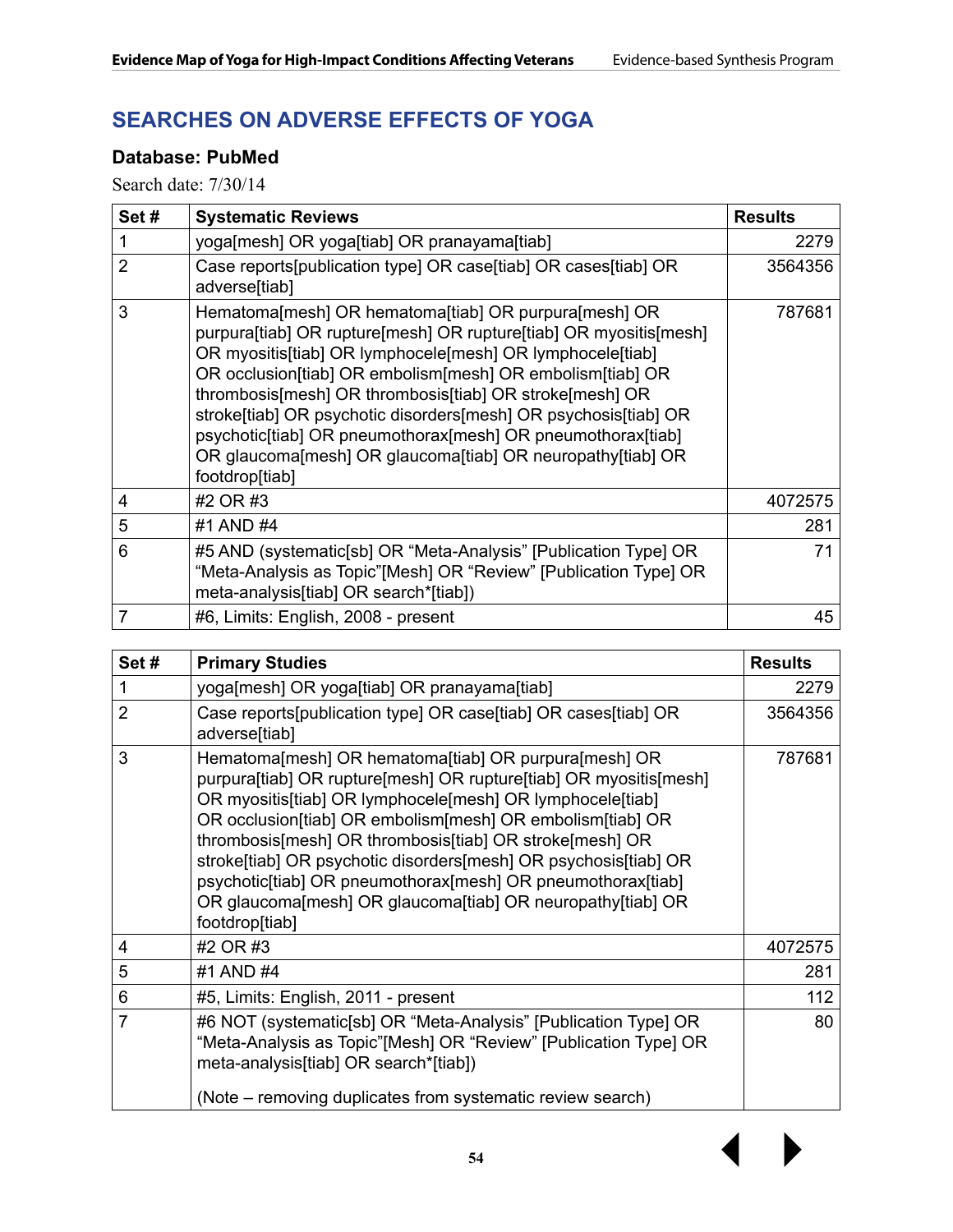### **SEARCH OF ALLIED AND COMPLEMENTARY MEDICINE DATABASE (AMED)**

#### **Database: AMED**

| Set# | General Yoga Search                                  | ∣ Results |
|------|------------------------------------------------------|-----------|
|      | (DE "YOGA") OR TI (yoga OR pranayama) OR AB (yoga OR | 195       |
|      | pranayama), Limits: journal article                  |           |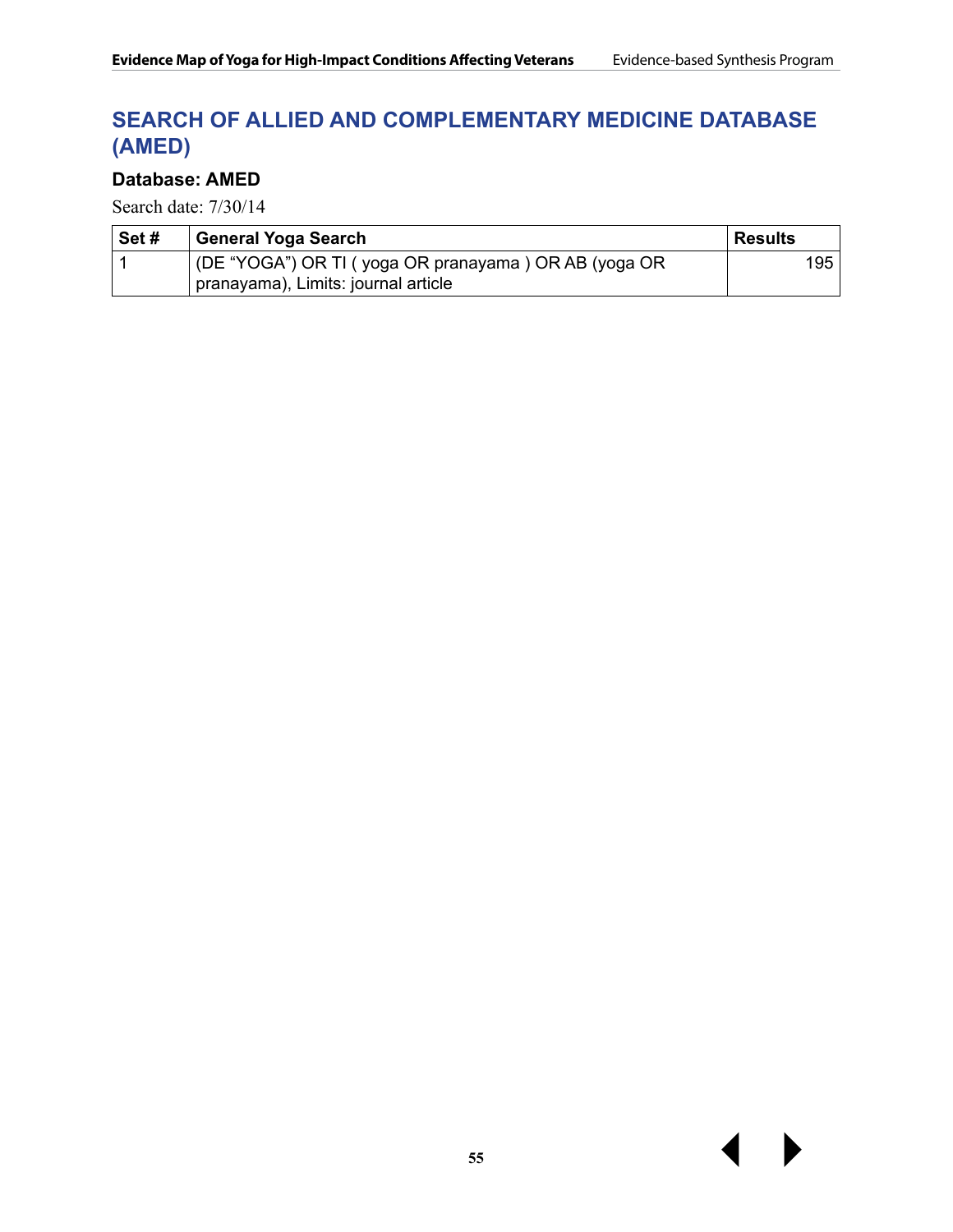# **APPENDIX C. Data Abstraction Elements**

#### **Study ID:**

- First author first and last name
- Year of publication
- Ref ID

#### **Objectives:**

• Stated objectives

#### **Methods:**

- First search date
- Last search date
- Databases searched
- Language restrictions
- Country restrictions
- Inclusion criteria:
	- RCTs
	- Observational studies
	- $\circ$  Clinical condition(s)
	- Yoga intervention(s)
	- $\circ$  Comparator(s)
	- Outcome timing
- Exclusion criteria
- Primary studies quality rated?
- Comments on methods

#### **Analyses:**

- Meta-analysis done? (Y/N)
- Meta-analysis software
- Qualitative analysis
- Publication bias assessed?
- Analyses for heterogeneity
- Sensitivity analyses?
- List relevant outcomes
- Comments on analysis

#### **Results:**

- Total number (#) of included studies
- $\cdot$  # of eligible yoga studies
- $\cdot$  # of yoga RCTs
- RCT size
- $\cdot$  # patients in RCTs
- $\cdot$  # of yoga observational studies
- Observational studies size
- # patients in observational studies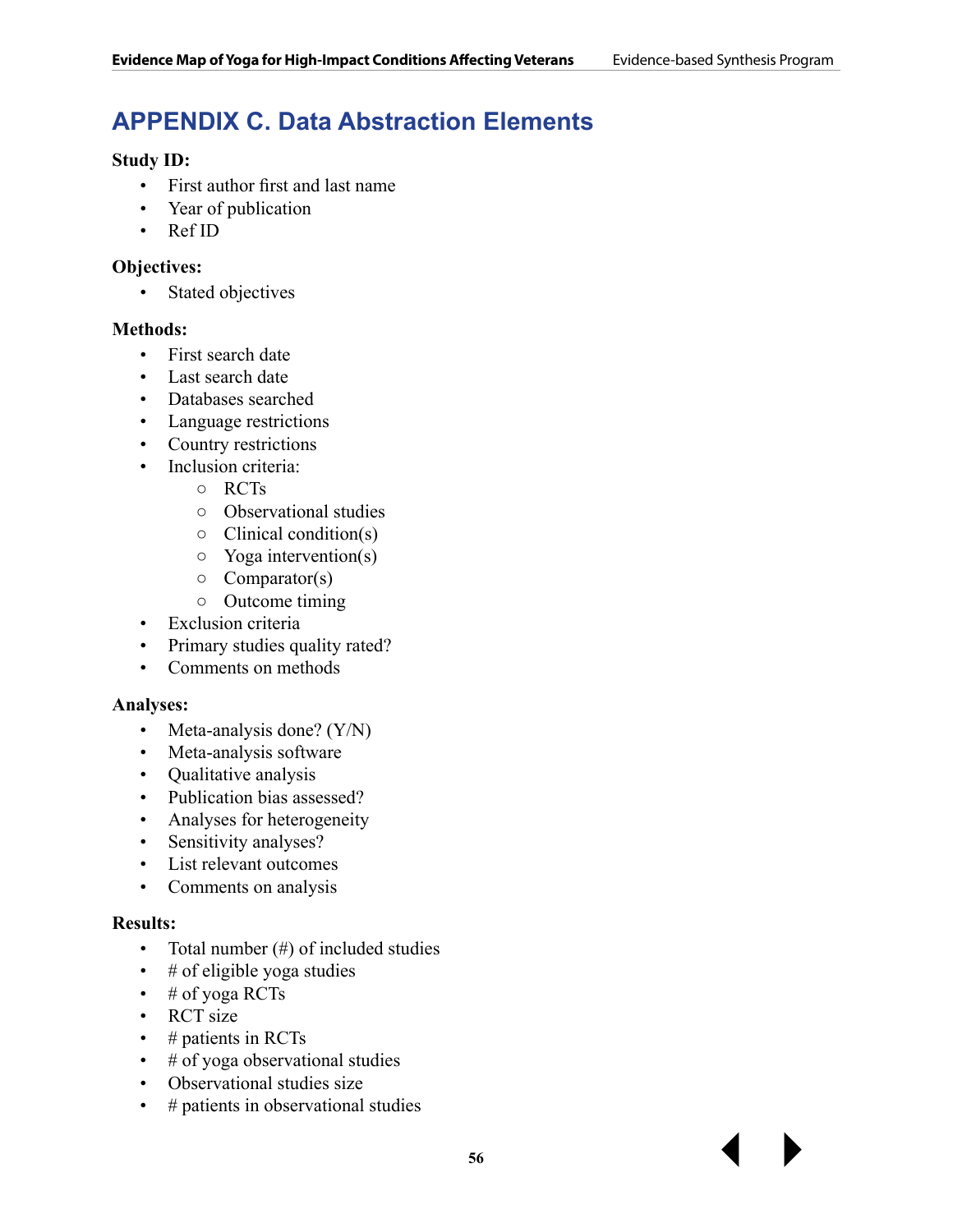- $\cdot$  # of other study designs
- $\cdot$  # yoga studies from USA
- # primary studies in Veterans
- Patient characteristics
- Outcome timing
- Yoga intervention(s) elements
- Yoga intervention styles
- Yoga intensity
- Outcomes:
	- Symptom Severity
	- Function/HRQOL
	- Adverse effects
	- Patient satisfaction
	- Resource utilization
	- Any effect on cost
	- Other
- Quality ratings in studies in systematic review
- Comments on results

#### **Conclusions:**

- Authors' conclusions
- Comments on conclusions

#### **Other:**

- Funding source
- Quality rating of SR
- Conflicts of interest
- Limitations
- Other comments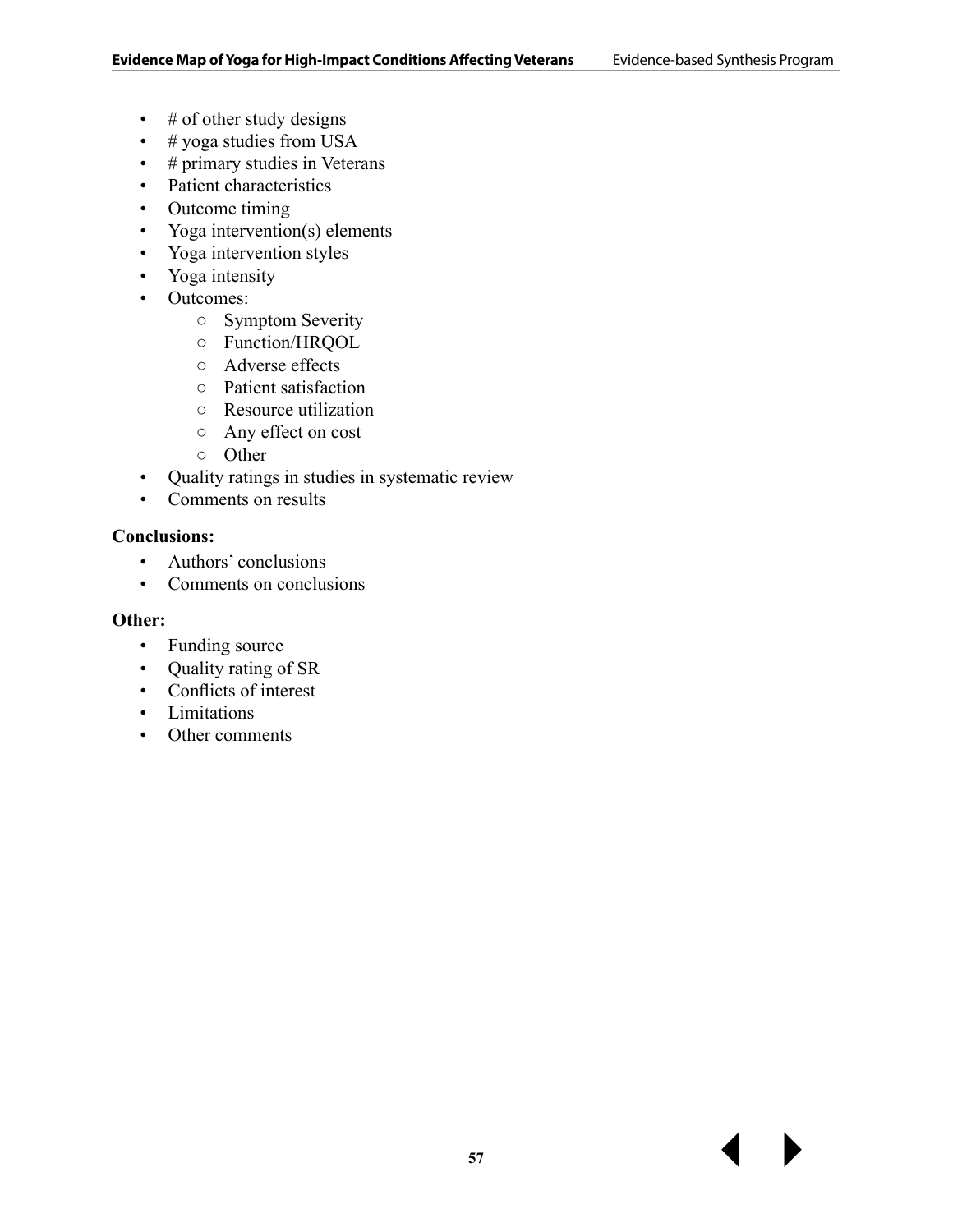## **APPENDIX D. Criteria Used in Quality AssessmenT of Systematic Reviews**

For reviews, first determine whether it is a systematic review. To be a systematic review, it must include a methods section that describes (1) a search strategy and (2) an a priori approach to synthesizing the data. For reviews determined to meet the systematic review criteria, assess methodological quality, following the instructions below.

**General instructions:** The purpose of this rating tool is to evaluate the scientific quality of systematic reviews. It is not intended to measure the literary quality, importance, relevance, originality, or other attributes of systematic reviews.

**Step 1:** Grade each criterion listed below as "Yes," "No," "Can't tell" or "Not Applicable" (N/A). Factors to consider when making an assessment are listed under each criterion. Where appropriate (particularly when assigning a "No" or "Can't tell" score), please provide a brief rationale for your decision (in parentheses).

#### **1. Is a focused clinical question clearly stated?**

At a minimum, the question should be developed a priori and should clearly identify population and outcomes. The study question does not have to be in PICO format (Population, Intervention, Comparisons, Outcomes).

 $\lceil \cdot \rceil$  Yes  $\lceil \cdot \rceil$  No  $\lceil \cdot \rceil$  Can't tell  $\lceil \cdot \rceil$  N/A

#### **2. Are the search methods used to identify relevant studies clearly described?**

Search methods described in enough detail to permit replication. (The report must include search date, databases used, and search terms. Keywords and/or MeSH terms must be stated and where feasible the search strategy should be provided.)

 $\lceil \cdot \rceil$  Yes  $\lceil \cdot \rceil$  No  $\lceil \cdot \rceil$  Can't tell  $\lceil \cdot \rceil$  N/A

#### **3. Was a comprehensive literature search performed?**

At least 2 electronic sources should be searched and electronic searches should be supplemented by consulting: reference lists from prior reviews, textbooks, or included studies; specialized registries *(eg,* Cochrane registries); or queries to experts in the field.

 $\lceil \cdot \rceil$  Yes  $\lceil \cdot \rceil$  No  $\lceil \cdot \rceil$  Can't tell  $\lceil \cdot \rceil$  N/A

#### **4. Was selection bias avoided?**

Study reports the number of studies identified through searches, the numbers excluded, and gives appropriate reasons for excluding, based on explicit inclusion/exclusion criteria.

 $[$  Yes  $[$  No  $[$  Can't tell  $[$  N/A

#### **5. Was there duplicate study selection and data extraction?**

Did two or more raters make inclusion/exclusion decisions, abstract data, and assess study quality – either independently or with one rater over-reading the first raters result? Was an appropriate method used to resolve disagreements *(eg,* a consensus procedure)?

 $[$  Yes  $[$  No  $[$  Can't tell  $[$  N/A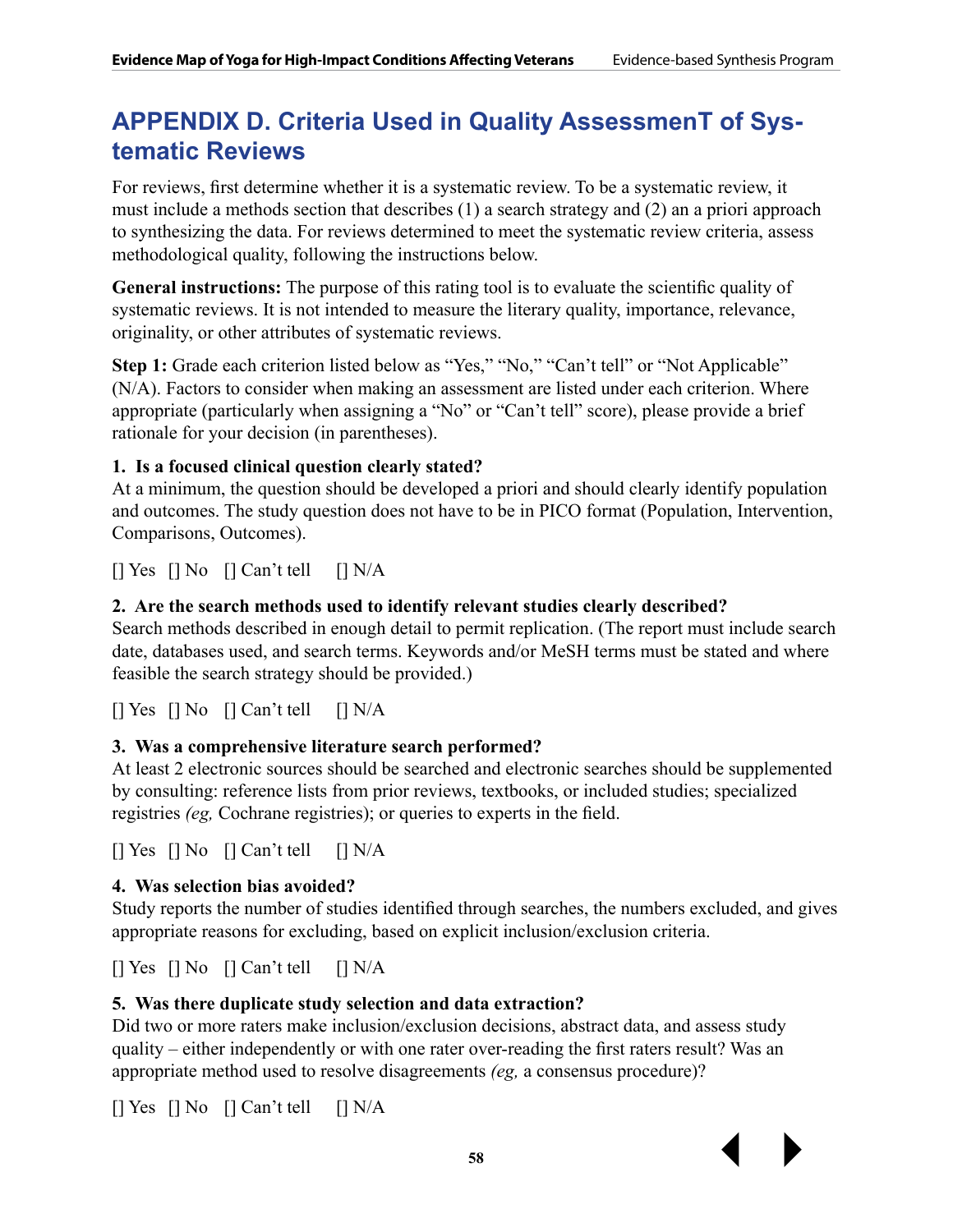#### **6. Were the characteristics of the included studies provided?**

In an aggregated form such as a table, data from the original studies should be provided on the participants, interventions, and outcomes. The ranges of characteristics in all the studies analyzed *(eg,* age, race, sex, relevant socioeconomic data, disease status, duration, severity or other diseases) should be reported.

 $[$  Yes  $[$  No  $[$  Can't tell  $[$  N/A

#### **7. Was the scientific quality of the included studies assessed and documented?**

A priori methods of assessment should be provided and criteria used to assess study quality specified in enough detail to permit replication.

 $\lceil \cdot \rceil$  Yes  $\lceil \cdot \rceil$  No  $\lceil \cdot \rceil$  Can't tell  $\lceil \cdot \rceil$  N/A

#### **8. Were the methods used to combine the findings of studies appropriate?**

For pooled results, an accepted quantitative method of pooling should be used *(ie,* more than simple addition; eg, random-effects or fixed-effect model). For pooled results, a qualitative and quantitative assessment of homogeneity (Cochran's Q and/or I2) should be performed. If only qualitative analyses are completed, the study should describe the reasons that quantitative analyses were not completed.

[] Yes [] No [] Can't tell [] N/A

#### **9. Was the scientific quality of the included studies used appropriately in formulating conclusions?**

The results of the methodological rigor and scientific quality should be considered in the analysis *(eg,* subgroup analyses) and the conclusions of the review, and explicitly stated in formulating recommendations.

 $[$  Yes  $[$  No  $[$  Can't tell  $[$  N/A

#### **10. Was publication bias assessed?**

Publication bias tested using funnel plots, test statistics *(eg,* Egger's regression test), and/or search of trials registry for unpublished studies.

 $[$  Yes  $[$  No  $[$  Can't tell  $[$  N/A

#### **11. Was the conflict of interest stated?**

Potential sources of support should be clearly acknowledged in both the systematic review and the included studies.

 $[$  Yes  $[$  No  $[$  Can't tell  $[$  N/A

#### **12. Are the stated conclusions supported by the data presented?**

Were the conclusions made by the author(s) supported by the data and/or analyses reported in the systematic review?

[] Yes [] No [] Can't tell [] N/A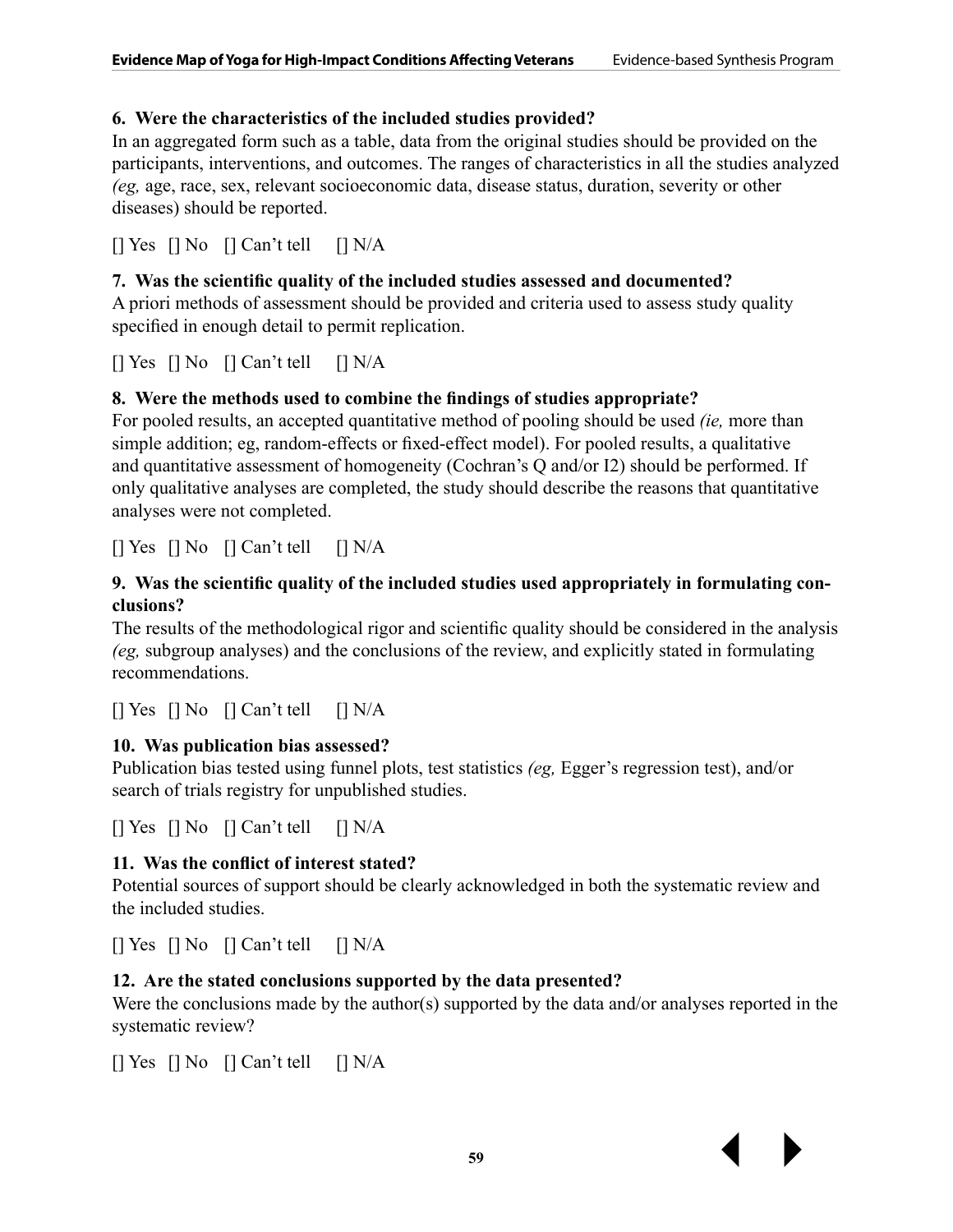# **APPENDIX E. Peer Review Comments/Author Responses**

| <b>Reviewer</b> | <b>Comment</b>                                                                                                                                                                                                                                                                                                                                         | <b>Response</b>                                                                                                                                                                                                                                                                                                                                                                                                                                                                                                                                                                                                                                                         |
|-----------------|--------------------------------------------------------------------------------------------------------------------------------------------------------------------------------------------------------------------------------------------------------------------------------------------------------------------------------------------------------|-------------------------------------------------------------------------------------------------------------------------------------------------------------------------------------------------------------------------------------------------------------------------------------------------------------------------------------------------------------------------------------------------------------------------------------------------------------------------------------------------------------------------------------------------------------------------------------------------------------------------------------------------------------------------|
|                 | Question 1: Are the objectives, scope, and methods for this review clearly described?                                                                                                                                                                                                                                                                  |                                                                                                                                                                                                                                                                                                                                                                                                                                                                                                                                                                                                                                                                         |
|                 | Yes                                                                                                                                                                                                                                                                                                                                                    | Acknowledged                                                                                                                                                                                                                                                                                                                                                                                                                                                                                                                                                                                                                                                            |
| $\overline{2}$  | Yes                                                                                                                                                                                                                                                                                                                                                    | Acknowledged                                                                                                                                                                                                                                                                                                                                                                                                                                                                                                                                                                                                                                                            |
| 3               | Yes. The methods implemented, though clearly stated, may<br>not be appropriate as they are utilizing a pill vs. placebo<br>paradigm to evaluate research where that paradigm may<br>not be useful.                                                                                                                                                     | We chose to prioritize RCTs as the study design best suited to evaluating treatment<br>effects. We included studies evaluating yoga against any comparator.                                                                                                                                                                                                                                                                                                                                                                                                                                                                                                             |
| $\overline{4}$  | Yes                                                                                                                                                                                                                                                                                                                                                    | Acknowledged                                                                                                                                                                                                                                                                                                                                                                                                                                                                                                                                                                                                                                                            |
| 5               | Yes. I thought it was reasonable to focus on the most recent<br>review and include large RCTs.                                                                                                                                                                                                                                                         | Acknowledged; thank you.                                                                                                                                                                                                                                                                                                                                                                                                                                                                                                                                                                                                                                                |
| 6               | Reviewer gave all comments generally; included under<br>Question 4, below                                                                                                                                                                                                                                                                              | (See below, under Question 4)                                                                                                                                                                                                                                                                                                                                                                                                                                                                                                                                                                                                                                           |
|                 | Question 2: Is there any indication of bias in our synthesis of the evidence?                                                                                                                                                                                                                                                                          |                                                                                                                                                                                                                                                                                                                                                                                                                                                                                                                                                                                                                                                                         |
| 1               | No. This is an excellent effort to look at all the data<br>available on Yoga for these disorders.                                                                                                                                                                                                                                                      | Thank you.                                                                                                                                                                                                                                                                                                                                                                                                                                                                                                                                                                                                                                                              |
| $\mathbf 1$     | My only concern, having done two reviews myself, is why<br>two people did not do the data extraction? I think it eliminates<br>bias. In the reviews I did, two separate researchers extracted<br>the data (found articles) from the data bases.                                                                                                        | We have revised the document to clarify that 2 reviewers independently identified<br>potentially eligible studies at both the title-and-abstract screening stage and the full-<br>text screening stage, and that 2 investigators were involved in data extraction for<br>each included study.                                                                                                                                                                                                                                                                                                                                                                           |
| $\mathbf{1}$    | I take a little exception to having one of the studies I was<br>involved with labeled as "low" (Cabral reviewed under<br>anxiety, PTSD) in terms of the quality of the review,<br>as I personally know great pains were taken to have 2<br>independent people go through the research available to<br>find the papers targeted by our search criteria. | We applied criteria described in Appendix D to ascribe a quality rating score to<br>each included systematic review. The authors of the review by Cabral et al stated a<br>focused clinical question, avoided selection bias, reported the characteristics of the<br>included studies, and disclosed potential conflicts of interest, but our assessment<br>was that this review did not meet other quality criteria that we consider to be<br>required for a "good" or "fair" quality rating.                                                                                                                                                                          |
| $\mathbf{1}$    | I am unclear about why MBSR was not included in the<br>review. Is its focus on "Meditation" what causes it to be<br>excluded? I am aware of a comprehensive MBSR program<br>being provided at my VA so think it would be very useful for<br>MBSR articles to be included.                                                                              | We considered including MBSR in the review because it typically includes breathing<br>exercises that share features or general principles with yoga. We decided, however,<br>that including all practices that share features with yoga (including MBSR, all<br>meditation practices, and focused breathing exercises) would significantly shift the<br>focus of the review away from yoga, thereby resulting in findings that would not be<br>directly applicable to the key questions. This approach is consistent with reviews of<br>yoga and reviews of MBSR, which typically do not include yoga interventions. We<br>added this rationale to the Methods section. |
| $\overline{2}$  | No                                                                                                                                                                                                                                                                                                                                                     | Acknowledged                                                                                                                                                                                                                                                                                                                                                                                                                                                                                                                                                                                                                                                            |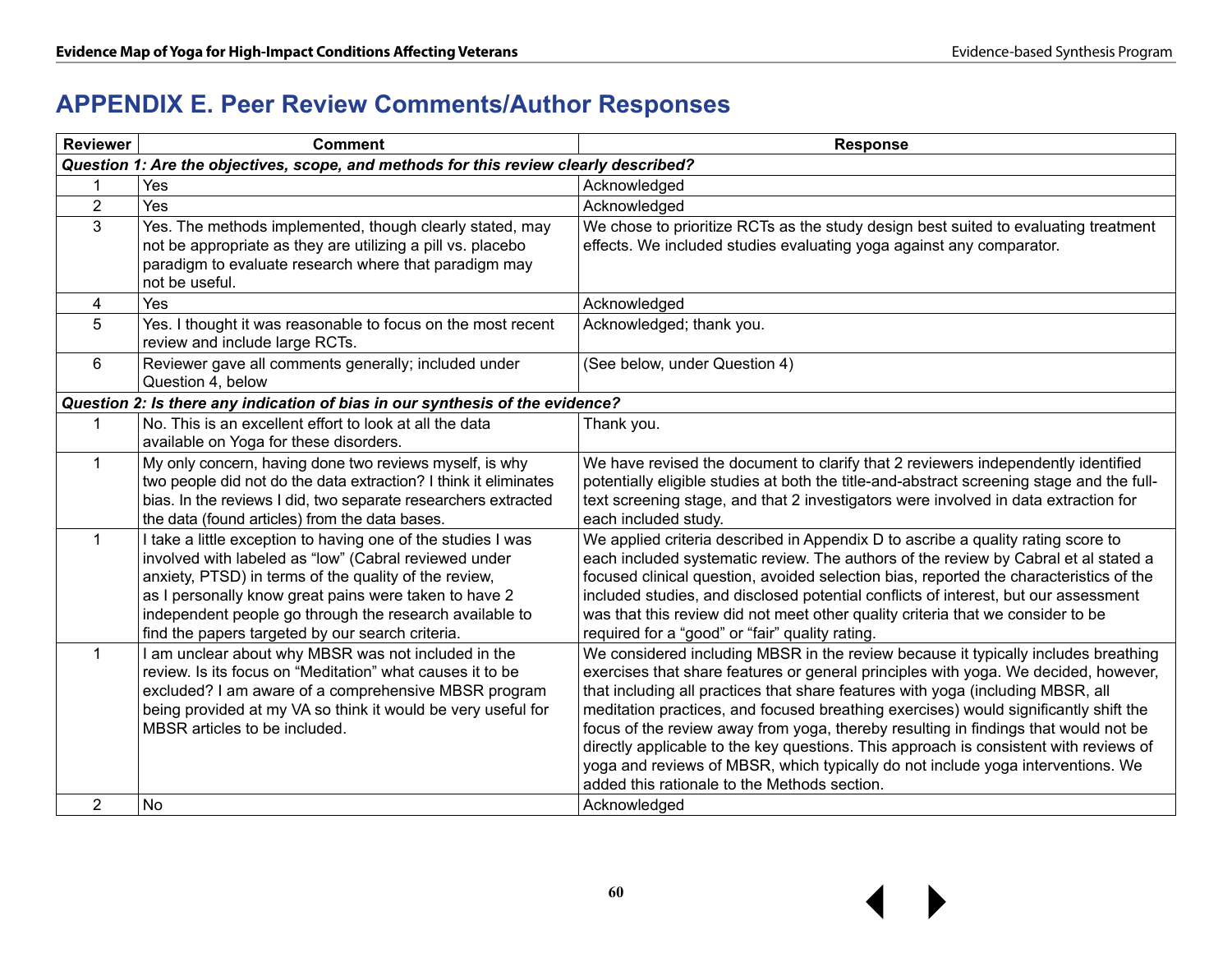| <b>Reviewer</b> | <b>Comment</b>                                                                                                                                                                                           | <b>Response</b>                                                                                                                                                                                                                                                 |
|-----------------|----------------------------------------------------------------------------------------------------------------------------------------------------------------------------------------------------------|-----------------------------------------------------------------------------------------------------------------------------------------------------------------------------------------------------------------------------------------------------------------|
| 3               | Yes. The bias is in the inclusion exclusion criteria, not in the<br>synthesis of the evidence. To exclude 79 out of 89 articles may<br>indicate that the established criteria used did not fit this area | We acknowledge that some of the published literature that pertains to yoga is not<br>included or reflected in our review. For the purpose of this mapping report, the<br>stakeholders and investigators decided to apply inclusion criteria a priori, which led |
|                 | of research – at least not at this early stage in yoga research.                                                                                                                                         | to the exclusion of studies that were not recent RCTs or systematic reviews. The                                                                                                                                                                                |
|                 | The report is potentially overlooking valuable evidence that<br>was excluded based on numbers, not on quality of science                                                                                 | quality of the science of some of these excluded studies may have been relatively<br>high, but we set out to map the published literature as reflected by systematic                                                                                            |
|                 | that might be beneficial in leading the field forward.                                                                                                                                                   | reviews and recent RCTs.                                                                                                                                                                                                                                        |
| 4               | No                                                                                                                                                                                                       | Acknowledged                                                                                                                                                                                                                                                    |
| 5               | No. Although the authors did a good job in this, I am aware                                                                                                                                              | We carefully described the systematic review authors' approach to quality                                                                                                                                                                                       |
|                 | that at least some of the systematic reviews inaccurately<br>describe the quality of the primary studies. I don't think this<br>has affected the outcomes.                                               | assessment of primary studies and included this characteristic in our quality ratings<br>of the systematic review. The 2 reviews that evaluated the majority of the primary<br>trials had good approaches to quality assessment.                                |
| 6               | Reviewer gave all comments generally; included under<br>Question 4, below                                                                                                                                | (See below, under Question 4)                                                                                                                                                                                                                                   |
|                 | Question 3: Are there any published or unpublished studies that we may have overlooked?                                                                                                                  |                                                                                                                                                                                                                                                                 |
| 1               | Yes. Yoga as an adjunctive treatment for posttraumatic<br>stress disorder: a randomized controlled trial.                                                                                                | We updated the literature search through July 30, 2014. The updated search identified<br>this study, which would have been eligible except that it had a sample size <100 (n=64).                                                                               |
|                 | van der Kolk BA, Stone L, West J, Rhodes A, Emerson                                                                                                                                                      | As stated below (see Question 4, response to comment from Reviewer 3), although we                                                                                                                                                                              |
|                 | D, Suvak M, Spinazzola J. J Clin Psychiatry. 2014                                                                                                                                                        | did not evaluate RCTs with n<100 published after 2011, we have now identified and cited                                                                                                                                                                         |
|                 | Jun;75(6):e559-65.                                                                                                                                                                                       | these studies. Given the small number of otherwise eligible RCTs with n<100 identified                                                                                                                                                                          |
|                 | doi: 10.4088/JCP.13m08561. PMID:25004196                                                                                                                                                                 | (n=10), omission of these studies would not change any conclusions.                                                                                                                                                                                             |
| $\overline{2}$  | No. Not that I'm aware of.                                                                                                                                                                               | Acknowledged                                                                                                                                                                                                                                                    |
| 3               | <b>No</b>                                                                                                                                                                                                | Acknowledged                                                                                                                                                                                                                                                    |
| $\overline{4}$  | Yes. See #4 below and attached pdf. (Meyer et al. 2012)                                                                                                                                                  | (See below, under Question 4)                                                                                                                                                                                                                                   |
| 5               | No. I don't know of any. There are some trials currently<br>being conducted, so some of these gaps may be<br>diminished in the next few years.                                                           | Acknowledged                                                                                                                                                                                                                                                    |
| 6               | Reviewer gave all comments generally; included under<br>Question 4, below                                                                                                                                | (See below, under Question 4)                                                                                                                                                                                                                                   |
|                 |                                                                                                                                                                                                          | Question 4: Please write additional suggestions or comments below. If applicable, please indicate the page and line numbers from the draft report.                                                                                                              |
| $\mathbf 1$     | No comments                                                                                                                                                                                              | Acknowledged                                                                                                                                                                                                                                                    |
| $\overline{2}$  | No comments                                                                                                                                                                                              | Acknowledged                                                                                                                                                                                                                                                    |
| 3               | I would suggest looking at smaller RCT and pre-2011 RCTs to                                                                                                                                              | The systematic reviews included in this review did not exclude primary studies                                                                                                                                                                                  |
|                 | see if that changes the outcome of the report in the areas of                                                                                                                                            | by sample size; we therefore expect most of the pertinent pre-2011 RCTs to be                                                                                                                                                                                   |
|                 | effectiveness, applicability, and informing research gaps.                                                                                                                                               | reflected in this review. Although we did not evaluate RCTs with n<100 published                                                                                                                                                                                |
|                 |                                                                                                                                                                                                          | after 2011, we have now identified and cited these studies. Given the small number<br>of otherwise eligible RCTs with n<100 identified (n=10), omission of these studies                                                                                        |
|                 |                                                                                                                                                                                                          | would not change any conclusions.                                                                                                                                                                                                                               |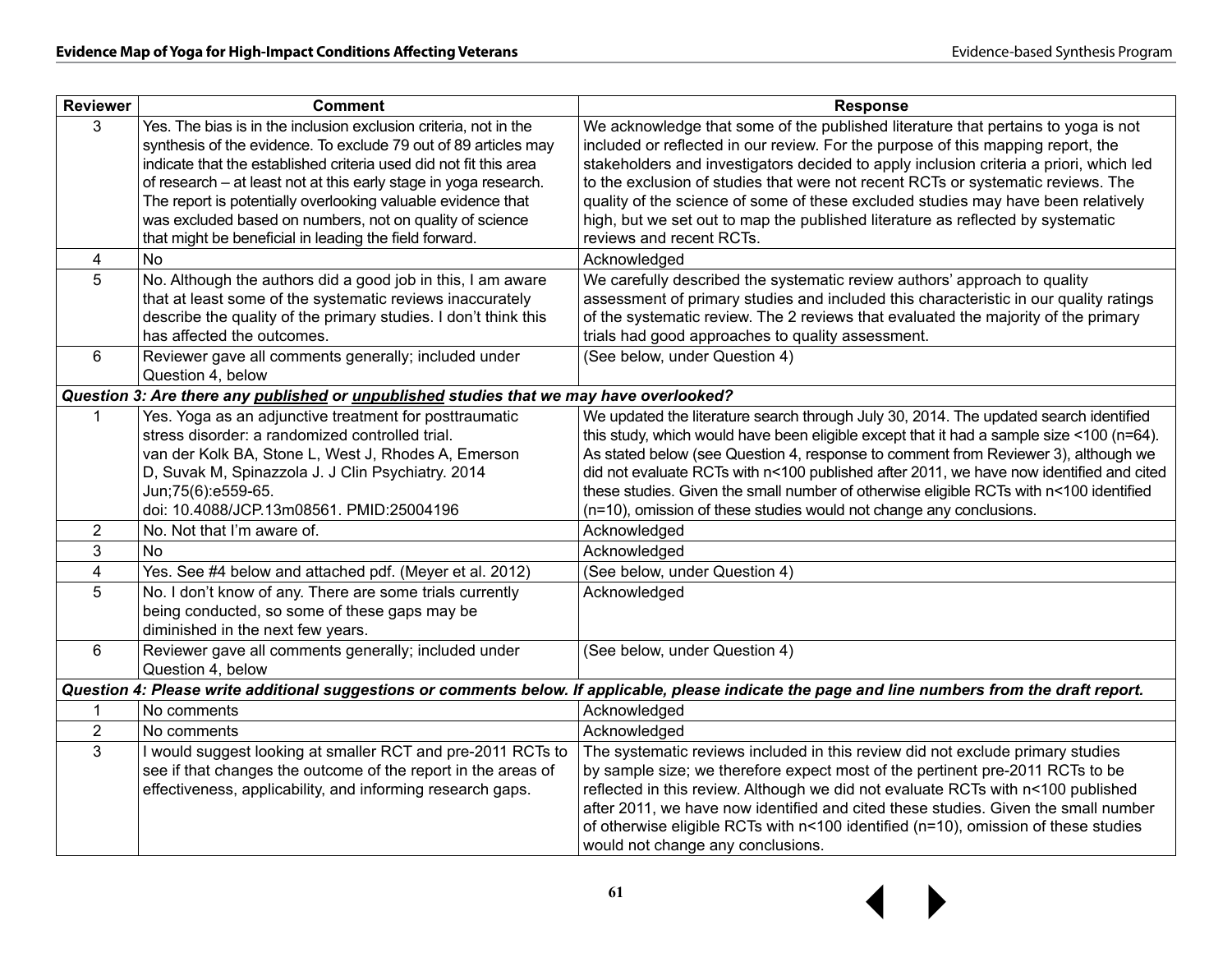| <b>Reviewer</b> | <b>Comment</b>                                                                                                                                                                                                                                                                                                                                                                                                                                                                                                                                                                                                                                                         | <b>Response</b>                                                                                                                                                                                                                                                                                                                                                                        |
|-----------------|------------------------------------------------------------------------------------------------------------------------------------------------------------------------------------------------------------------------------------------------------------------------------------------------------------------------------------------------------------------------------------------------------------------------------------------------------------------------------------------------------------------------------------------------------------------------------------------------------------------------------------------------------------------------|----------------------------------------------------------------------------------------------------------------------------------------------------------------------------------------------------------------------------------------------------------------------------------------------------------------------------------------------------------------------------------------|
| 4               | For Fig. ES-1 and Fig 2, the ordinate is so large that the<br>N=11 for PTSD looks like zero. I suggest a log scale or a<br>break in the scale between 10 and 500. Ordinate also can<br>end at 1000; no N was higher.                                                                                                                                                                                                                                                                                                                                                                                                                                                   | Thank you for this recommendation. We have revised the figures accordingly.                                                                                                                                                                                                                                                                                                            |
| $\overline{4}$  | p 4 bottom and p 5 top: define "bias" early in the document.<br>You indicate on p 37 that you did not formally assess<br>publication bias, yet you comment on it in multiple places in<br>the document as being low, etc. This seems contradictory.                                                                                                                                                                                                                                                                                                                                                                                                                    | We have revised the report to clarify that we are reporting the systematic review<br>authors' assessment of the primary studies' risk of bias or publication bias. We<br>assessed the quality of the systematic reviews.                                                                                                                                                               |
| 4               | Table ES-1 and Table 2: Iyengar (with a y).                                                                                                                                                                                                                                                                                                                                                                                                                                                                                                                                                                                                                            | Acknowledged and corrected                                                                                                                                                                                                                                                                                                                                                             |
| $\overline{4}$  | Is there a reason that Meyer et al, J Neuropsychiatr Clin<br>Neurosci 24:152-164, 2012 was not cited?                                                                                                                                                                                                                                                                                                                                                                                                                                                                                                                                                                  | This publication was identified by our literature search but was excluded at the<br>full-text review stage because we considered it to be a general review, and not a<br>systematic review. We reviewed this again based on the reviewer's comments, and<br>we continue to think that this publication does not meet eligibility criteria for that<br>reason.                          |
| 5               | There are some on-going trials (see clinical trials.gov) that<br>will provide better quality evidence on yoga for chronic<br>back pain and for veterans. These would be important<br>additions to the literature. There is also at least one large<br>trial of yoga for depression ongoing. I think that mentioning<br>these is worthwhile. But, I am unclear about studies of<br>yoga for older adults. These are general trials - at some<br>point, if there is a lot of heterogeneity in the trials, a more<br>careful assessment of the differences in the vigor of the<br>yoga postures would be helpful as that has a clear potential<br>impact on the outcomes. | We appreciate the comment and have now conducted a search of ClinicalTrials.gov<br>to identify studies evaluating yoga that were categorized as ongoing or completed,<br>but for which we could not identify a publication reporting outcomes. We have now<br>reported the results of this search in the report and have added an appendix that<br>lists these studies (Appendix F).   |
| 6               | 1. It was stated that there was high bias in the studies<br>looking at yoga for depression and that no tool was used to<br>determine the amount of bias so I am wondering how the<br>determination of bias was made.                                                                                                                                                                                                                                                                                                                                                                                                                                                   | We have revised the report to clarify that we assessed the quality of the systematic<br>reviews according to the criteria reported in Appendix D, but that we did not assess<br>bias (or study quality) of the primary studies included in the systematic reviews. The<br>assessment of bias for those studies was conducted and reported by the authors of<br>the systematic reviews. |
| 6               | 2. It was stated that subjects received 10-20 hours of yoga<br>and follow up was done over 5-12 weeks. Am I right to<br>assume that the total amount of yoga was 10-20 hours total<br>as opposed to per week and that the period of intervention<br>and follow up was 5-12 weeks?                                                                                                                                                                                                                                                                                                                                                                                      | Thank you for catching this inconsistency. We have revised the text to clarify that<br>this is total hours of yoga instruction and have calculated a median and range for<br>the time interval of intervention and follow-up.                                                                                                                                                          |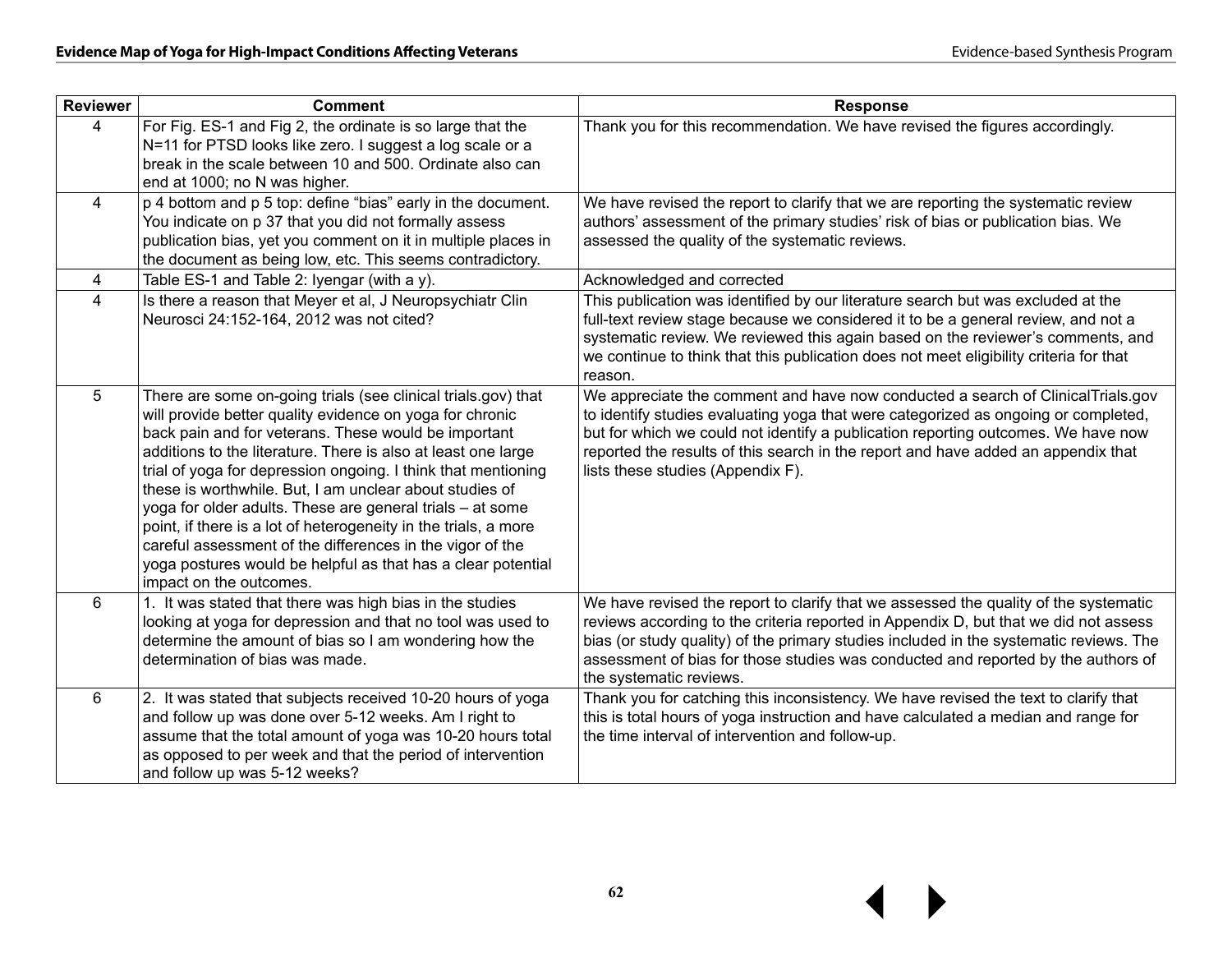| <b>Reviewer</b> | <b>Comment</b>                                                                                                                                                                                                                                                                                                                                                                                                                                                                                                                                                                                                                                                                                                                                                                                                                                                                                                                                                                                                                                                                                                                                                                                                                                                                        | <b>Response</b>                                                                                                                                                                                                                                                                                                                                                                                                                                                                                                                                                                                                                                                                                                          |
|-----------------|---------------------------------------------------------------------------------------------------------------------------------------------------------------------------------------------------------------------------------------------------------------------------------------------------------------------------------------------------------------------------------------------------------------------------------------------------------------------------------------------------------------------------------------------------------------------------------------------------------------------------------------------------------------------------------------------------------------------------------------------------------------------------------------------------------------------------------------------------------------------------------------------------------------------------------------------------------------------------------------------------------------------------------------------------------------------------------------------------------------------------------------------------------------------------------------------------------------------------------------------------------------------------------------|--------------------------------------------------------------------------------------------------------------------------------------------------------------------------------------------------------------------------------------------------------------------------------------------------------------------------------------------------------------------------------------------------------------------------------------------------------------------------------------------------------------------------------------------------------------------------------------------------------------------------------------------------------------------------------------------------------------------------|
| 6               | 3. Exercise was mentioned as one of the controls and I was<br>wondering if it is possible to draw any general conclusions of<br>yoga vs. exercise. The reason I am interested is that when<br>talking about self-care I have suggested that yoga and tai chi<br>could be considered forms of low impact exercise and that<br>it may be reasonable to substitute them in situations where<br>other forms of low impact exercise are used. Having studies<br>that suggest yoga is at least no worse than exercise would be<br>helpful.                                                                                                                                                                                                                                                                                                                                                                                                                                                                                                                                                                                                                                                                                                                                                  | In the depression studies, yoga was compared to aerobic exercise in 2 studies, and<br>the decline in depressive symptoms was greater in the yoga groups. Three of the 10<br>low back pain studies used exercise as a comparator. The report has been revised to<br>reflect these analyses.                                                                                                                                                                                                                                                                                                                                                                                                                               |
| 6               | 4. Could the types of adverse effects seen with yoga be<br>described? While the patient population doesn't fit the VA it<br>would be nice to know what sort of potential risks are known<br>as this would be important in deciding trial or pilot design.                                                                                                                                                                                                                                                                                                                                                                                                                                                                                                                                                                                                                                                                                                                                                                                                                                                                                                                                                                                                                             | We have revised the report to add more detailed information about the types of<br>injuries reported and which postures were involved in certain injuries. However, we<br>are limited in what we can provide by the lack of information regarding yoga types<br>and postures in the original case reports and series.                                                                                                                                                                                                                                                                                                                                                                                                     |
| 6               | 5. For a paper entitled Evidence Map for Yoga there doesn't<br>appear to be an actual map. The closest thing I see is figure 2.<br>Did I miss something?                                                                                                                                                                                                                                                                                                                                                                                                                                                                                                                                                                                                                                                                                                                                                                                                                                                                                                                                                                                                                                                                                                                              | We considered a variety of different approaches for summarizing our findings. In so<br>doing, we reviewed other published mapping reports. We found (and concluded) that<br>tables and figures that do not look like maps appear to be the most useful way of<br>summarizing the number, type, and nature of published systematic reviews and RCTs<br>(pending the introduction of more creative and potentially better ways of summarizing<br>and displaying these types of findings).                                                                                                                                                                                                                                  |
| 6               | 6. It is disappointing that there was only one study looking<br>at balance and nothing at falls and that only low back pain<br>and depression had sufficient studies for evaluation. Given<br>the length of time RCTs take it may be prudent for VA to<br>do some demonstration projects and have them set up<br>in a way that the results could be analyzed to hopefully<br>answer some of the questions of efficacy and safety in a<br>VA population. Back pain certainly would seem to be the<br>most promising area based on the findings. The thought of<br>combing modalities such as CBT and yoga is something<br>worth emphasizing more strongly. I'm not sure what to<br>make of the depression studies in terms of what hint it gives<br>to VA as to where to go next. The fact that the meditation<br>component of yoga was part of the evaluation makes me<br>wonder if for this particular condition focusing on meditation<br>and depression for further study may be a better place to<br>start.<br>Hope this helps. I think it gives a lot of food for thought on<br>next steps in terms of how to approach the integration of CAM<br>services and the need to have some demonstration projects/<br>pilots to assess applicability and efficacy in the VA population. | We listed major research gaps along with proposed study designs that could<br>address these gaps. For LBP and depressive disorders, we recommended larger<br>RCTs, or pragmatic comparative effectiveness trials. Demonstration studies would<br>be more appropriate when transferring a proven intervention to new populations,<br>when RCTs are not feasible, or to evaluate the barriers and facilitators to<br>implementing a new intervention. We agree that demonstration projects may be<br>appropriate for LBP studies, and a hybrid type 2 design that evaluates effectiveness<br>and factors related to successful implementation could be particularly useful. We<br>have revised the Discussion to add this. |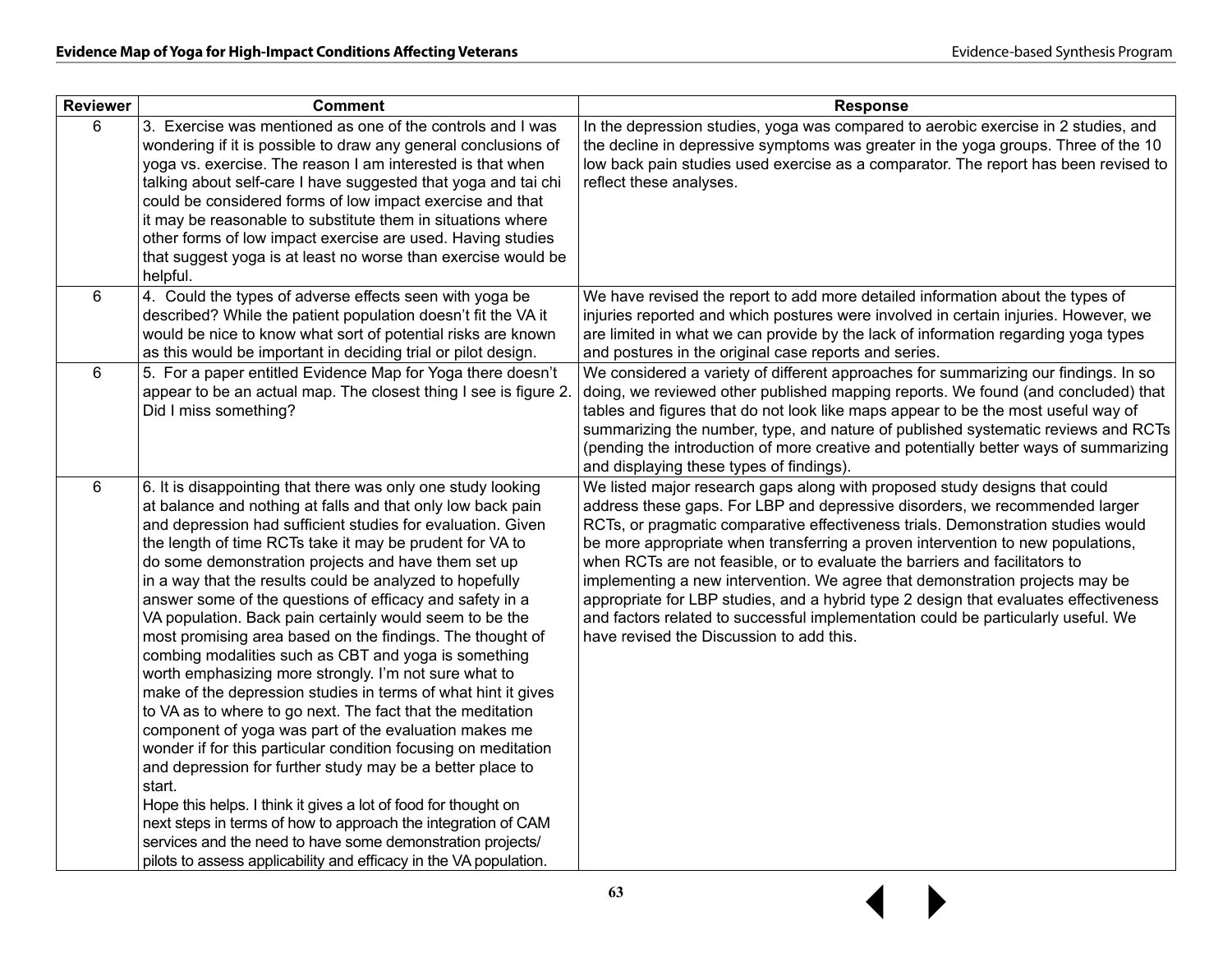$\blacktriangleright$ 

| <b>Reviewer</b>                  | <b>Comment</b>                                                                                                                                                                                                                                                                                                                             | <b>Response</b>                                                                                                                                                                                                                 |  |  |  |  |  |  |
|----------------------------------|--------------------------------------------------------------------------------------------------------------------------------------------------------------------------------------------------------------------------------------------------------------------------------------------------------------------------------------------|---------------------------------------------------------------------------------------------------------------------------------------------------------------------------------------------------------------------------------|--|--|--|--|--|--|
|                                  | <b>Optional Dissemination and Implementation Questions</b>                                                                                                                                                                                                                                                                                 |                                                                                                                                                                                                                                 |  |  |  |  |  |  |
|                                  |                                                                                                                                                                                                                                                                                                                                            | Question 5: Are there any clinical performance measures, programs, quality improvement measures, patient care services, or conferences that will                                                                                |  |  |  |  |  |  |
|                                  | be directly affected by this report? If so, please provide detail.                                                                                                                                                                                                                                                                         |                                                                                                                                                                                                                                 |  |  |  |  |  |  |
|                                  | Patient Centered Quality Improvement initiatives.                                                                                                                                                                                                                                                                                          | Acknowledged. Thank you.                                                                                                                                                                                                        |  |  |  |  |  |  |
| $\overline{2}$                   | I would like to have the report presented at the National<br>Integrative Health Community of Practice Call, held on the<br>second Tuesday of each month at 11:00 ET                                                                                                                                                                        | We are available to do this on October 14 <sup>th</sup> or December 9 <sup>th</sup> .                                                                                                                                           |  |  |  |  |  |  |
| $\mathbf{3}$                     | Yes. This report could inform local VA who have yoga<br>programs where to target recruitment of participants<br>and expected areas for improvement. It will also provide<br>background information for individuals interested in<br>applying for grants studying yoga as treatment. It illustrates<br>areas where more research is needed. | Acknowledged; thank you.                                                                                                                                                                                                        |  |  |  |  |  |  |
| 4<br>No comments<br>Acknowledged |                                                                                                                                                                                                                                                                                                                                            |                                                                                                                                                                                                                                 |  |  |  |  |  |  |
| 5                                | I don't know.                                                                                                                                                                                                                                                                                                                              | Acknowledged                                                                                                                                                                                                                    |  |  |  |  |  |  |
| 6                                | Reviewer gave all comments generally; included under<br>Question 4, above                                                                                                                                                                                                                                                                  | (See above, under Question 4)                                                                                                                                                                                                   |  |  |  |  |  |  |
|                                  |                                                                                                                                                                                                                                                                                                                                            | Question 6: Please provide any recommendations on how this report can be revised to more directly address or assist implementation needs.                                                                                       |  |  |  |  |  |  |
| 1                                | This is a very "Academic." Report.                                                                                                                                                                                                                                                                                                         | We have revised the Executive Summary so that it is easier to read and understand.                                                                                                                                              |  |  |  |  |  |  |
| $\mathbf{1}$                     | The bottom line for administrators, clinicians, internal,<br>external VA Stakeholders, and American taxpayers, is<br>should the VA spend money on Yoga treatments to be<br>offered through the VA, or through some type of voucher<br>system?                                                                                              | We appreciate this question, but it is our understanding that we, as authors of this<br>mapping report, are not in a position to make specific recommendations or to attempt<br>to answer policy-related questions.             |  |  |  |  |  |  |
| $\mathbf{1}$                     | How does one guarantee the quality of the yoga provided<br>with over 1000 flavors of yoga?                                                                                                                                                                                                                                                 | The information reported by the studies included in our review does not provide<br>information to address this important question.                                                                                              |  |  |  |  |  |  |
| $\mathbf{1}$                     | Who provides the yoga?                                                                                                                                                                                                                                                                                                                     | We have revised the report by including as much detail about who provided the yoga<br>in each study as was reported by the authors of the systematic reviews.                                                                   |  |  |  |  |  |  |
| $\mathbf{1}$                     | Given shortages of nurses, doctors and other licensed<br>professionals, national press attention for long wait times,<br>should the VA spend millions of dollars on Yoga, Yoga<br>Research, or more doctors and other licensed clinicians?                                                                                                 | Again, we appreciate this very important question, but the ESP does not make<br>specific recommendations on policy-related questions.                                                                                           |  |  |  |  |  |  |
| $\mathbf{1}$                     | Since the people at the VA who make decisions about<br>money and how to spend it, don't have time and thus, are<br>not inclined to read such a dense academic report as this,<br>there should be a one page Reader's Digest version.<br>It should be understandable to people like VA stakeholders<br>as well.                             | We have revised the Executive Summary (including Table ES-1) so that it is easier to<br>read and understand. In addition, the VA Center for Dissemination and Education will<br>develop an eBrief for widespread dissemination. |  |  |  |  |  |  |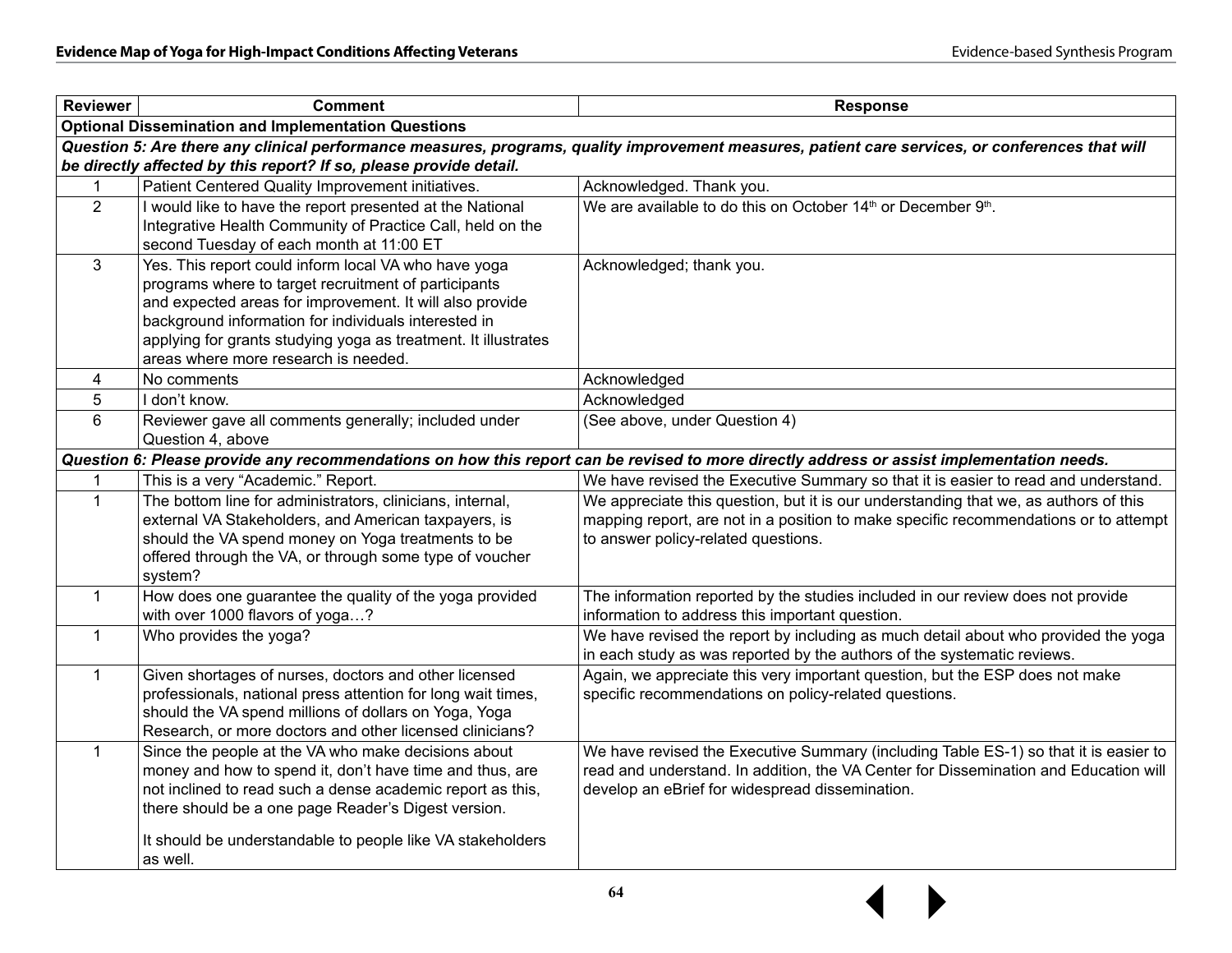| <b>Reviewer</b> | <b>Comment</b>                                                                                                                                                                                                                                                                                                                                                                                                                                                                                                                                                                                                                                                                                             | <b>Response</b>                                                                                                                                                                                                                                                                                                                                                                                                                                                                                                                        |
|-----------------|------------------------------------------------------------------------------------------------------------------------------------------------------------------------------------------------------------------------------------------------------------------------------------------------------------------------------------------------------------------------------------------------------------------------------------------------------------------------------------------------------------------------------------------------------------------------------------------------------------------------------------------------------------------------------------------------------------|----------------------------------------------------------------------------------------------------------------------------------------------------------------------------------------------------------------------------------------------------------------------------------------------------------------------------------------------------------------------------------------------------------------------------------------------------------------------------------------------------------------------------------------|
|                 | The Yoga Industry is like the Drug Company Industry.<br>Having 25 years' experience in clinical trials and working<br>with the pharmaceutical industry, as well as watching the<br>explosion of the Yoga Industry over the past decade, I<br>believe my thoughts are valid. Some medications are good,<br>others, not as good. Some forms of Yoga may be good,<br>others, not so good<br>Many people in the Yoga Industry would be interested in<br>knowing what "flavor" or "flavors" of yoga they could possibly<br>market to attract customers outside the VA, or contract with<br>the VA to "sell" to new customers. And once the VA decides,<br>who teaches the yoga? Who gets the big Yoga Contract? | We appreciate these comments. We do not think that we are in a position to address<br>these questions in the mapping report. However, our report describes the yoga styles<br>and features of yoga interventions (eg, breathing, postures, meditation) used in trials<br>to date.                                                                                                                                                                                                                                                      |
| $\mathbf{1}$    | Having dealt with the pragmatics of trying to develop<br>yoga programs at the VA, I am deeply aware of the many<br>challenges, such as integrating people who are not licensed<br>clinicians into a medical world.<br>After doing this myself for seven years, I am very much<br>convinced that if yoga is beneficial, and I believe it helps some<br>people, it would be optimal if licensed clinicians could to be<br>trained to provide yoga within the VA.<br>I don't know if this level of pragmatic concern can somehow<br>be transmitted with your report, but millions of dollars are at<br>play here.                                                                                             | We appreciate the importance of this comment and question. Our report includes<br>as much detail as possible (based on what was reported in the systematic reviews)<br>about the training or qualifications of the yoga instructors in the included studies so<br>as to provide information that may help, albeit indirectly, inform policy regarding the<br>potential importance of licensure/training/credentialing of yoga instructors. We have<br>summarized the instructors' qualifications across all studies in the Discussion. |
| $\overline{2}$  | No comment                                                                                                                                                                                                                                                                                                                                                                                                                                                                                                                                                                                                                                                                                                 | Acknowledged                                                                                                                                                                                                                                                                                                                                                                                                                                                                                                                           |
| 3               | Summarize effectiveness findings and place in easy to<br>access table.                                                                                                                                                                                                                                                                                                                                                                                                                                                                                                                                                                                                                                     | We have revised Table ES-1 so that the effectiveness findings are easier to read and<br>understand.                                                                                                                                                                                                                                                                                                                                                                                                                                    |
| 4               | No comments                                                                                                                                                                                                                                                                                                                                                                                                                                                                                                                                                                                                                                                                                                | Acknowledged                                                                                                                                                                                                                                                                                                                                                                                                                                                                                                                           |
| 5               | I think this is a reasonable summary of the literature, but little<br>data exist to help us understand the value of yoga for veteran<br>populations at this point.                                                                                                                                                                                                                                                                                                                                                                                                                                                                                                                                         | We agree that the lack of studies conducted specifically in Veterans and in samples<br>comprised of generally healthy middle-aged adults limits applicability to Veterans. We<br>now discuss this limitation in the Discussion.                                                                                                                                                                                                                                                                                                        |
| 6               | Reviewer gave all comments generally; included under<br>Question 4, above                                                                                                                                                                                                                                                                                                                                                                                                                                                                                                                                                                                                                                  | (See above, under Question 4)                                                                                                                                                                                                                                                                                                                                                                                                                                                                                                          |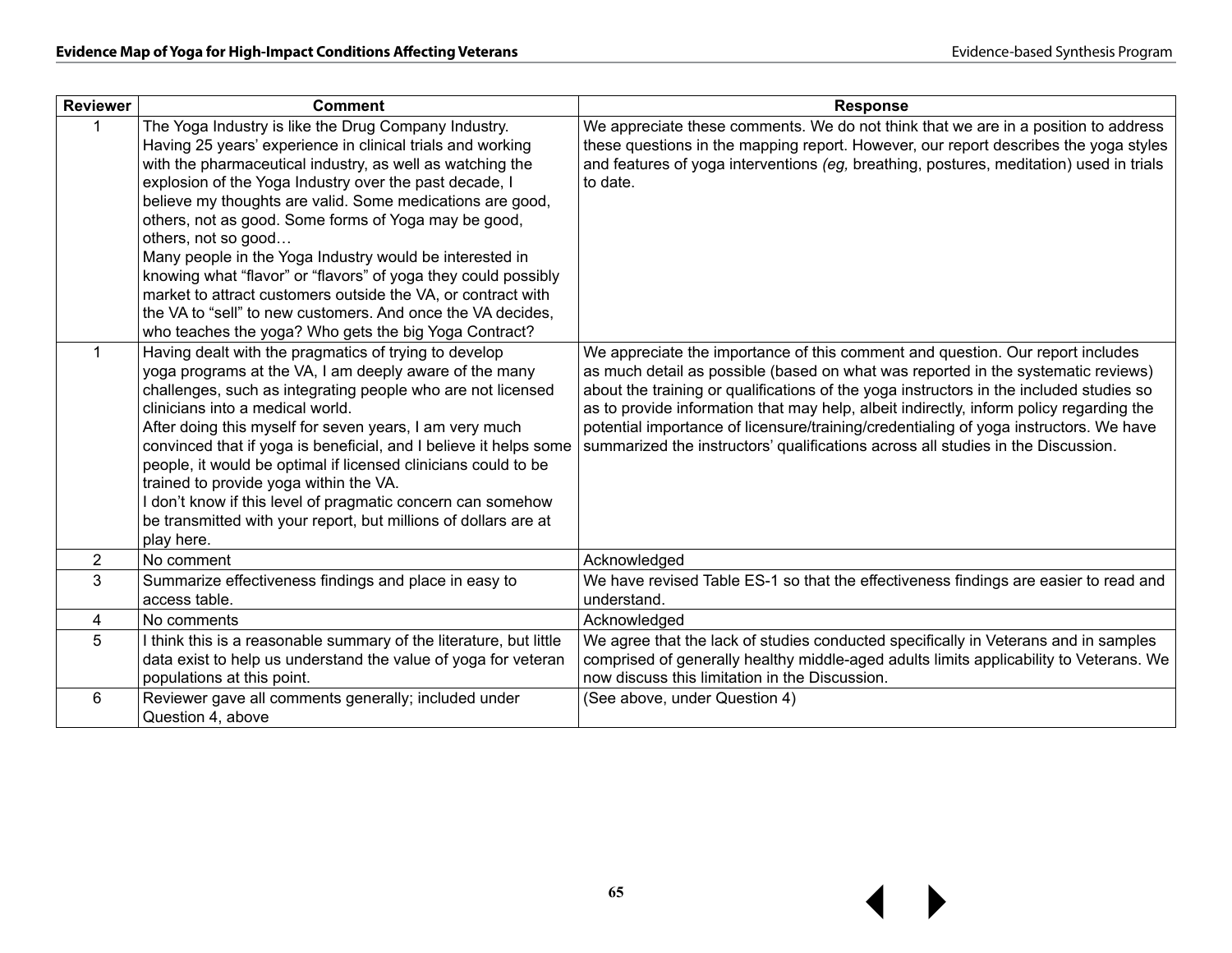| <b>Reviewer</b> | <b>Comment</b>                                                                                                                                                                                                                                                                                                                                                                                                          | <b>Response</b>                                                                                                                        |  |  |
|-----------------|-------------------------------------------------------------------------------------------------------------------------------------------------------------------------------------------------------------------------------------------------------------------------------------------------------------------------------------------------------------------------------------------------------------------------|----------------------------------------------------------------------------------------------------------------------------------------|--|--|
|                 |                                                                                                                                                                                                                                                                                                                                                                                                                         | Question 7: Please provide us with contact details of any additional individuals/stakeholders who should be made aware of this report. |  |  |
|                 | Heads of VACO Patient Centered Care Initiatives-<br>these folks are spending millions of dollars on a variety<br>of programs like yoga. Heads of Integrative health and<br>Healing Departments. At Los Angeles, Sandra Robertson,<br>MSN, Kristen Tillisch, MD, Rashmi Mullur, MD<br>I recommend sending your report to NIMH and VA research<br>heads so that it can help direct future research funding<br>initiatives | Acknowledged. Thank you for this recommendation.                                                                                       |  |  |
| 2               | I would like to share the report with the new Office of<br>Patient Centered Care and Cultural Transformation's<br>Integrative health Coordinating center.                                                                                                                                                                                                                                                               | We think this is a good idea. We will contact the VA ESP Coordinating Center in<br>Portland, OR, to facilitate this.                   |  |  |
| $\mathbf{3}$    | The Office of Patient Centered Care, the VA Office of<br>Research, National Center for Complementary and<br>Alternative Medicine, the War Related Illness and Injury<br>Study Center (my program), the National Center for PTSD                                                                                                                                                                                         | Acknowledged                                                                                                                           |  |  |
| 4               | No comments                                                                                                                                                                                                                                                                                                                                                                                                             | Acknowledged                                                                                                                           |  |  |
| 5               | No comments                                                                                                                                                                                                                                                                                                                                                                                                             | Acknowledged                                                                                                                           |  |  |
| 6               | Reviewer gave all comments generally; included under<br>Question 4, above.                                                                                                                                                                                                                                                                                                                                              | (See above, under Question 4)                                                                                                          |  |  |

Abbreviations: CAM=complementary and alternative medicine; CBT=cognitive-behavioral therapy; ES=Executive Summary; ESP=Evidence-based Synthesis Program; LBP=low back pain; MBSR=mindfulness-based stress reduction; NIMH=National Institute of Mental Health; PTSD=posttraumatic stress disorder; RCT(s)=randomized controlled trial(s); VA=Veterans Affairs; VACO=Veterans Affairs Central Office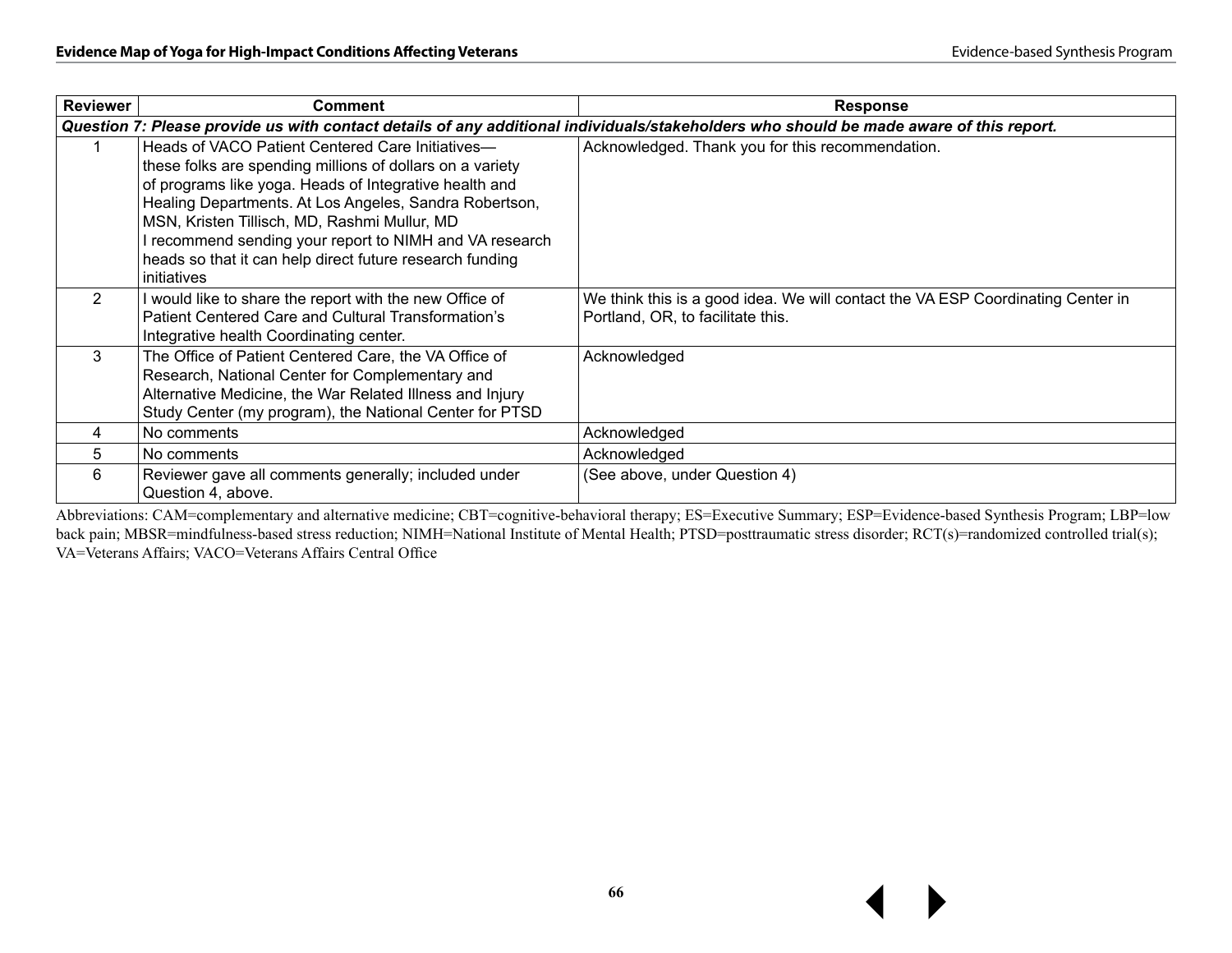# **APPENDIX F. Potentially Relevant Trials Identified in Clinicaltrials.gov**

| <b>Title</b>                                                                                                                         | <b>Status</b>                    | <b>ClinicalTrials.gov</b><br><b>Identifier</b> |  |
|--------------------------------------------------------------------------------------------------------------------------------------|----------------------------------|------------------------------------------------|--|
| <b>Low Back Pain</b>                                                                                                                 |                                  |                                                |  |
| The Effect of Yoga in Chronic Low Back Pain                                                                                          | Completed, no publication; n=10  | NCT01963871                                    |  |
| Yoga vs. Physical Therapy vs. Education<br>for Chronic Low Back Pain in Minority<br>Populations                                      | Ongoing; planned n=230           | NCT01343927                                    |  |
| <b>Prevention of Falls</b>                                                                                                           |                                  |                                                |  |
| Yoga Exercise for Improving Balance in<br>Patients With Subacute & Chronic Stroke                                                    | Completed, no publication; n=40  | NCT01806922                                    |  |
| <b>Mental Illness: Depressive Disorders</b>                                                                                          |                                  |                                                |  |
| Yoga in Unipolar and Bipolar Disorders                                                                                               | Completed, no publication; n=90  | NCT00482482                                    |  |
| <b>Treating Depression With Yoga</b>                                                                                                 | Completed, no publication; n=40  | NCT01210651                                    |  |
| Holistic Approaches to Depression                                                                                                    | Ongoing; planned n=150           | NCT01384916                                    |  |
| <b>Mental Illness: Anxiety Disorders (GAD</b><br>and PD)                                                                             |                                  |                                                |  |
| GATE: Generalized Anxiety - A Treatment<br>Evaluation                                                                                | Ongoing; planned n=230           | NCT01912287                                    |  |
| <b>Mental Illness: PTSD</b>                                                                                                          |                                  |                                                |  |
| Evaluation of a Yoga Intervention for Post-<br>Traumatic Stress Disorder (EYIPTSD)                                                   | Completed, no publication; n=108 | NCT00962403                                    |  |
| Complementary and Alternative Interventions<br>for Veterans With Posttraumatic Stress<br><b>Disorder</b>                             | Ongoing; planned n=200           | NCT01512303                                    |  |
| Mindful Yoga Therapy for Veterans With<br>PTSD and Pain                                                                              | Ongoing; planned n=30            | NCT01957371                                    |  |
| Mindful Yoga Therapy as an Adjunctive<br>Treatment for PTSD Among OEF/OIF<br>Veterans                                                | Ongoing; planned n=30            | NCT01521442                                    |  |
| <b>Insomnia</b>                                                                                                                      |                                  |                                                |  |
| Evaluation of Yoga for Sleep Disturbances in<br>Post Traumatic Stress Disorder (PTSD)                                                | Completed, no publication; n=50  | NCT01556074                                    |  |
| Yoga as a Treatment for Insomnia                                                                                                     | Completed, no publication; n=48  | NCT00033865                                    |  |
| Yoga or Educational Wellness Class for<br>Women With Stage I, Stage II, or Stage III<br><b>Breast Cancer Undergoing Chemotherapy</b> | Completed, no publication; n=40  | NCT00994279                                    |  |
| Improving Sleep and Quality of Life in Adults<br>With HIV Disease                                                                    | Completed, no publication; n=20  | NCT01073423                                    |  |

Abbreviations: GAD=generalized anxiety disorder; HIV= human immunodeficiency virus; OEF/OIF=Operation Enduring Freedom/Operation Iraqi Freedom; PD=panic disorder; PTSD=posttraumatic stress disorder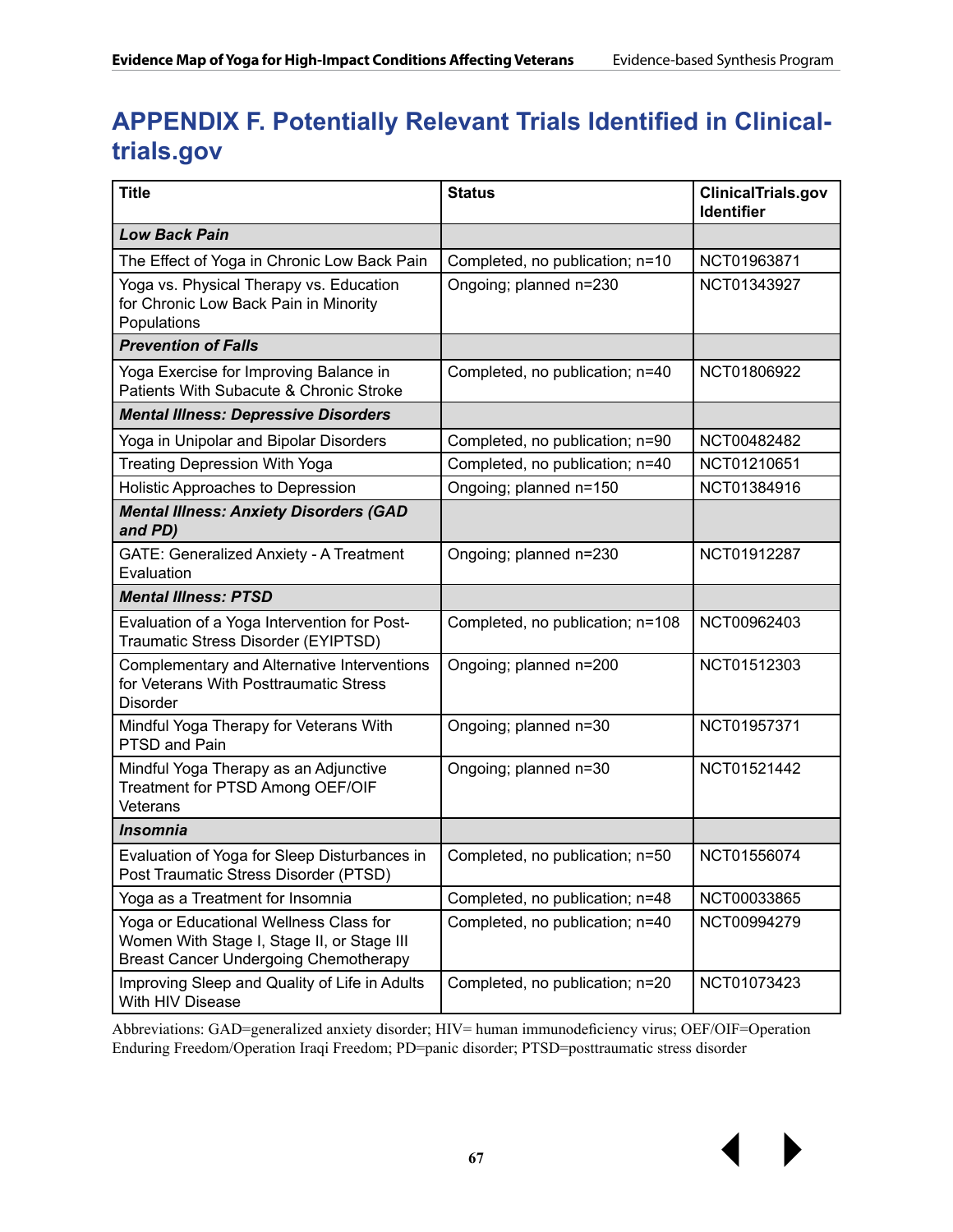### **APPENDIX G. Quality of Included Systematic Reviews**

| Quality<br><b>Criterion</b> | Lower Back Pain  |                                |                             | <b>Prevention of</b><br><b>Falls</b> | <b>Mental Illness and Insomnia</b> |                              |                 |                                | <b>Adverse</b><br><b>Effects</b> |
|-----------------------------|------------------|--------------------------------|-----------------------------|--------------------------------------|------------------------------------|------------------------------|-----------------|--------------------------------|----------------------------------|
|                             | Cramer,<br>20131 | Holtzman,<br>2013 <sup>2</sup> | Posadzki, 2011 <sup>3</sup> | Jeter, 2014 <sup>4</sup>             | Balasubra-<br>maniam, $20135$      | Cabral,<br>2011 <sup>6</sup> | Cramer,<br>2013 | da Silva,<br>2009 <sup>8</sup> | Cramer,<br>2013 <sup>9</sup>     |
|                             | Yes              | Yes                            | Yes                         | Yes                                  | Yes                                | <b>Yes</b>                   | Yes             | No                             | Yes                              |
| $\overline{2}$              | Yes              | Yes                            | Yes/No?                     | Yes                                  | Yes                                | No                           | Yes             | No                             | Yes                              |
| 3                           | Yes              | Yes                            | Yes                         | Yes                                  | No.                                | No                           | Yes             | No                             | Yes                              |
| 4                           | Yes              | Yes                            | Yes                         | Yes                                  | Yes                                | Yes                          | Yes             | <b>No</b>                      | Yes                              |
| 5                           | Yes              | Can't tell                     | Yes                         | No                                   | Can't tell                         | Can't tell                   | Yes             | Can't tell                     | Can't tell                       |
| 6                           | Yes              | Yes                            | Yes                         | Yes                                  | Yes                                | Yes                          | Yes             | <b>No</b>                      | Yes*                             |
| 7                           | Yes              | Yes                            | Yes                         | Yes                                  | Yes                                | No                           | Yes             | No                             | N/A                              |
| 8                           | Yes              | Yes                            | N/A or Yes?                 | N/A                                  | Can't tell                         | No                           | Yes             | Can't tell                     | N/A                              |
| 9                           | Yes              | Yes                            | Yes                         | Yes                                  | Yes                                | No                           | Yes             | No                             | N/A                              |
| 10                          | Yes              | <b>No</b>                      | No or Can't tell?           | No                                   | Yes                                | No                           | Can't tell      | No                             | N/A                              |
| 11                          | Yes              | <b>No</b>                      | Yes                         | Yes                                  | Can't tell                         | Yes                          | Yes             | No                             | Yes                              |
| 12                          | Yes              | Yes                            | Yes                         | Yes                                  | Yes                                | No                           | Yes             | Can't tell                     | Yes                              |
| Overall                     | Good             | Good                           | Good                        | Good                                 | Fair                               | Poor                         | Good            | Poor                           | Good                             |

\*Demographic information limited.

Abbreviation: N/A=not applicable

#### **References to Appendix G:**

- **1.** Cramer H, Lauche R, Haller H, Dobos G. A systematic review and meta-analysis of yoga for low back pain. *Clin J Pain.* 2013;29(5):450-460.
- **2.** Holtzman S, Beggs RT. Yoga for chronic low back pain: a meta-analysis of randomized controlled trials. *Pain Res Manag.* 2013;18(5):267-272.
- **3.** Posadzki P, Ernst E. Yoga for low back pain: a systematic review of randomized clinical trials. *Clin Rheumatol.* 2011;30(9):1257-1262.
- **4.** Jeter PE, Nkodo AF, Moonaz SH, Dagnelie G. A systematic review of yoga for balance in a healthy population. *J Altern Complement Med.* 2014;20(4):221-232.
- **5.** Balasubramaniam M, Telles S, Doraiswamy PM. Yoga on our minds: a systematic review of yoga for neuropsychiatric disorders. *Front Psychiatry.* 2013;3:117.
- **6.** Cabral P, Meyer HB, Ames D. Effectiveness of yoga therapy as a complementary treatment for major psychiatric disorders: a meta-analysis. *Prim Care Companion CNS Disord.* 2011;13(4):PCC.10r01068.
- **7.** Cramer H, Lauche R, Langhorst J, Dobos G. Yoga for depression: a systematic review and meta-analysis. *Depress Anxiety.* 2013;30(11):1068-1083.
- **8.** da Silva TL, Ravindran LN, Ravindran AV. Yoga in the treatment of mood and anxiety disorders: a review. *Asian J Psychiatr.* 2009;2(1):6-16.
- **9.** Cramer H, Krucoff C, Dobos G. Adverse events associated with yoga: a systematic review of published case reports and case series. *PLoS One.* 2013;8(10):e75515.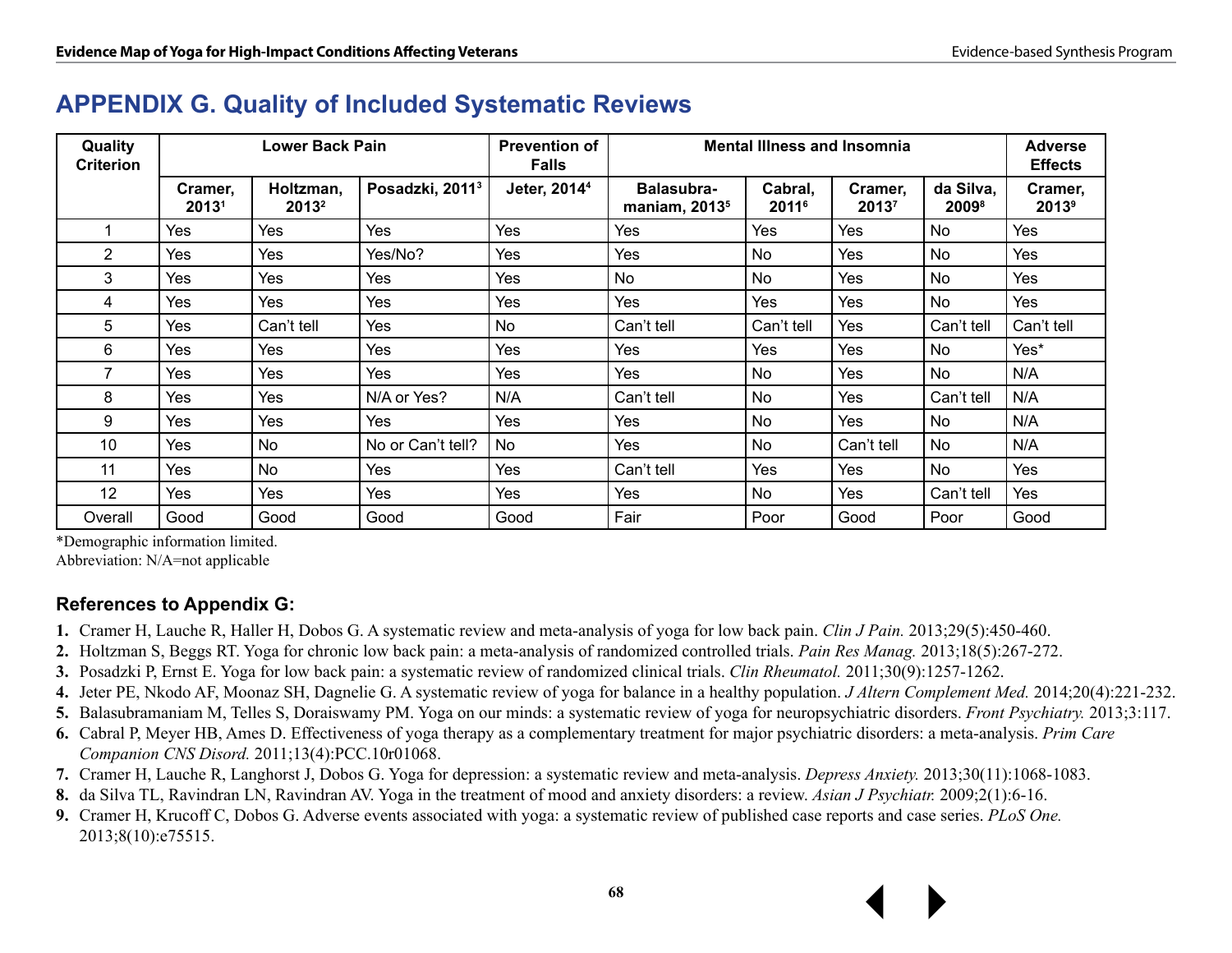## **APPENDIX H. Otherwise Eligible Randomized Controlled Trials with N<100**

| <b>Study (by Condition)</b>                           | <b>Number of Participants</b>                      |  |  |  |  |
|-------------------------------------------------------|----------------------------------------------------|--|--|--|--|
| <b>Low Back Pain</b>                                  |                                                    |  |  |  |  |
| Saper, 2013 <sup>1</sup>                              | $N = 95$                                           |  |  |  |  |
| Singh, 2013 <sup>2</sup>                              | $N=60$                                             |  |  |  |  |
| Tekur, 2012 <sup>3</sup>                              | $N = 80$                                           |  |  |  |  |
| <b>Prevention of Falls</b>                            |                                                    |  |  |  |  |
| Tiedemann, 2013 <sup>4</sup>                          | $N=54$                                             |  |  |  |  |
| *Saravanakumar, 2014 <sup>5</sup>                     | N=unknown (full text of publication not available) |  |  |  |  |
| <b>Mental Illness: Depressive Disorders</b>           |                                                    |  |  |  |  |
| Kinser, 2013 <sup>6</sup>                             | $N=27$                                             |  |  |  |  |
| Sarubin, 20147                                        | $N=60$                                             |  |  |  |  |
| <b>Mental Illness: Anxiety Disorders (GAD and PD)</b> |                                                    |  |  |  |  |
| Gupta, 2013 <sup>8</sup>                              | $N=12$                                             |  |  |  |  |
| <b>Mental Illness: PTSD</b>                           |                                                    |  |  |  |  |
| Mitchell, 2014 <sup>9</sup>                           | $N = 38$                                           |  |  |  |  |
| van der Kolk, 2014 <sup>10</sup>                      | $N=64$                                             |  |  |  |  |
| <i><b>Insomnia</b></i>                                |                                                    |  |  |  |  |
| (No studies)                                          |                                                    |  |  |  |  |

\*Abstract promising, but does not report number of participants. An introduction available online [\(http://www.con](http://www.contemporarynurse.com/archives/vol/48/issue/1/article/5489/the-influence-of-tai-chi-and-yoga-on-balance-and)[temporarynurse.com/archives/vol/48/issue/1/article/5489/the-influence-of-tai-chi-and-yoga-on-balance-and](http://www.contemporarynurse.com/archives/vol/48/issue/1/article/5489/the-influence-of-tai-chi-and-yoga-on-balance-and)) states, "We present the preliminary results from assessments in a small randomised cohort of older adults in a residential care facility". We were unable to obtain a copy of the full text of the article.

Abbreviations: GAD=generalized anxiety disorder; PD=panic disorder; PTSD=posttraumatic stress disorder

#### **References to Appendix H:**

- 1. Saper RB, Boah AR, Keosaian J, Cerrada C, Weinberg J, Sherman KJ. Comparing once- versus twiceweekly yoga classes for chronic low back pain in predominantly low income minorities: a randomized dosing trial. Evid Based Complement Alternat Med. 2013;2013:658030.
- 2. Singh AK, Singh OP. A preliminary clinical evaluation of external snehan and asanas in the patients of sciatica. Int J Yoga. 2013;6(1):71-75.
- 3. Tekur P, Nagarathna R, Chametcha S, Hankey A, Nagendra HR. A comprehensive yoga programs improves pain, anxiety and depression in chronic low back pain patients more than exercise: an RCT. Complement Ther Med. 2012;20(3):107-118.
- 4. Tiedemann A, O'Rourke S, Sesto R, Sherrington C. A 12-week Iyengar yoga program improved balance and mobility in older community-dwelling people: a pilot randomized controlled trial. J Gerontol A Biol Sci Med Sci. 2013;68(9):1068-1075.
- 5. Saravanakumar P, Higgins IJ, Van Der Riet PJ, Marquez J, Sibbritt D. The influence of tai chi and yoga on balance and falls in a residential care setting: a randomised controlled trial. Contemp Nurse. 2014:5231-5255.
- 6. Kinser PA, Bourguignon C, Whaley D, Hauenstein E, Taylor AG. Feasibility, acceptability, and effects of gentle Hatha yoga for women with major depression: findings from a randomized controlled mixed-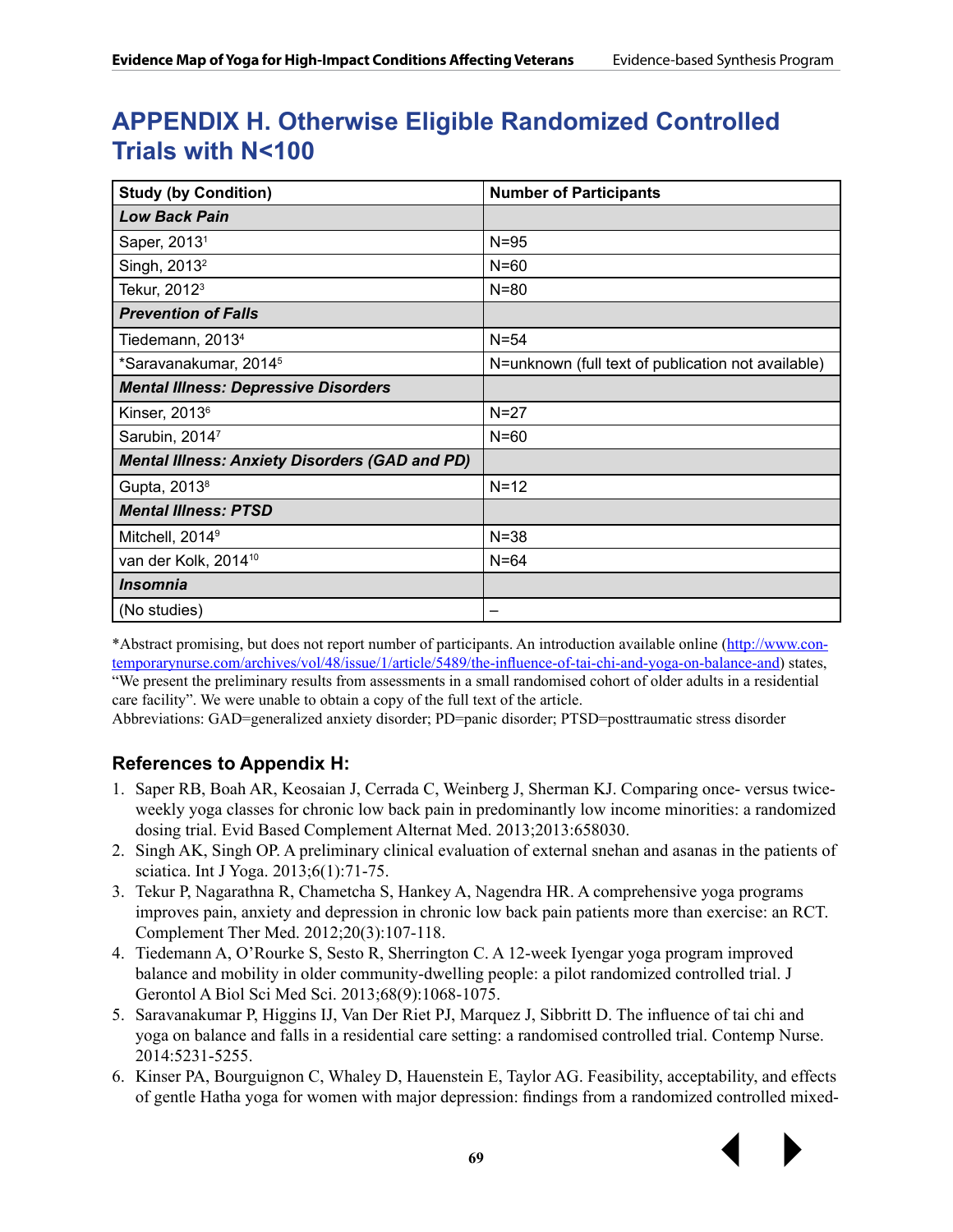methods study. Arch Psychiatr Nurs. 2013;27(3):137-147.

- 7. Sarubin N, Nothdurfter C, Schule C, et al. The influence of Hatha yoga as an add-on treatment in major depression on hypothalamic-pituitary-adrenal-axis activity: a randomized trial. J Psychiatr Res. 2014;53(1):76-83.
- 8. Gupta K, Mamidi P. A pilot study on certain yogic and naturopathic procedures in generalized anxiety disorder. International Journal of Research in Ayurveda and Pharmacy. 2013;4(6):858-861.
- 9. Mitchell KS, Dick AM, DiMartino DM, et al. A pilot study of a randomized controlled trial of yoga as an intervention for PTSD symptoms in women. J Trauma Stress. 2014;27(2):121-128.
- 10.van der Kolk BA, Stone L, West J, et al. Yoga as an adjunctive treatment for posttraumatic stress disorder: a randomized controlled trial. J Clin Psychiatry. 2014;75(6):e559-565.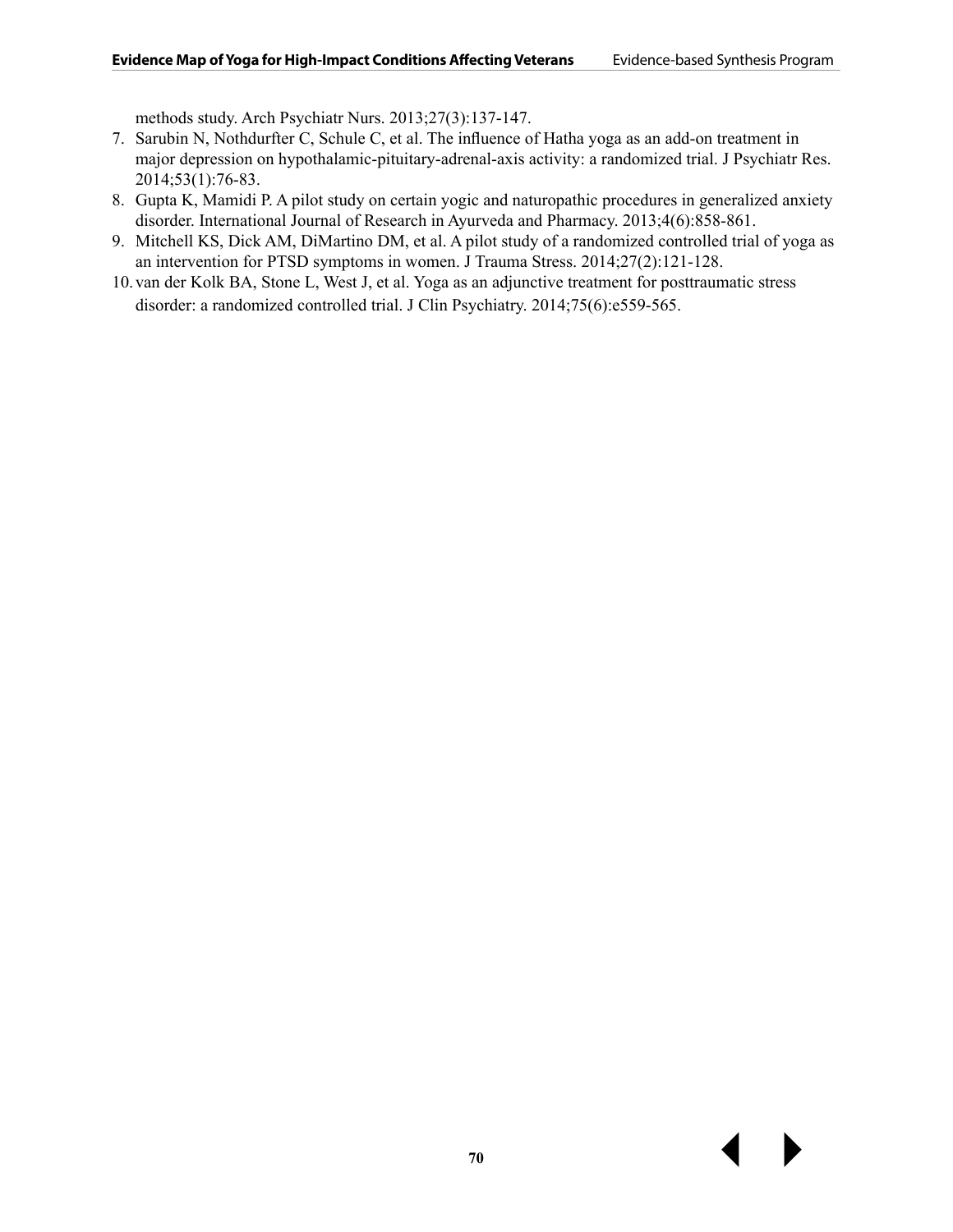### **APPENDIX I. Primary Studies Included in Systematic Reviews of Yoga for Low Back Pain**

| <b>Primary Study (all RCTs)</b>        | Holtzman, 2013 <sup>1</sup> | <b>Cramer, 2013</b> <sup>2</sup> | Posadzki, 2011 <sup>3</sup> |
|----------------------------------------|-----------------------------|----------------------------------|-----------------------------|
| Cox, 2010 <sup>4</sup>                 |                             | X                                | X                           |
| Galantino, 2004 <sup>5</sup>           | X                           | X                                | X                           |
| Pushpika Attanayake, 2010 <sup>6</sup> |                             | X                                |                             |
| Saper, 20097                           | X                           | X                                | X                           |
| Sherman, 2005 <sup>8</sup>             | X                           | X                                | X                           |
| Sherman, 2011 <sup>9</sup>             | X                           |                                  |                             |
| Tekur, 2008 <sup>10</sup>              | X                           | X                                | x                           |
| Tekur, 2010 <sup>11</sup>              |                             | X                                |                             |
| Tilbrook, 2011 <sup>12</sup>           | X                           | X                                |                             |
| Williams, 2005 <sup>13</sup>           | X                           | X                                | X                           |
| Williams, 2009 <sup>14</sup>           | x                           | x                                | x                           |

Abbreviation: RCTs=randomized controlled trials

#### **References to Appendix I:**

- 1. Holtzman S, Beggs RT. Yoga for chronic low back pain: a meta-analysis of randomized controlled trials. Pain Res Manag. 2013;18(5):267-272.
- 2. Cramer H, Lauche R, Haller H, Dobos G. A systematic review and meta-analysis of yoga for low back pain. Clin J Pain. 2013;29(5):450-460.
- 3. Posadzki P, Ernst E. Yoga for low back pain: a systematic review of randomized clinical trials. Clin Rheumatol. 2011;30(9):1257-1262.
- 4. Cox H, Tilbrook H, Aplin J, et al. A randomised controlled trial of yoga for the treatment of chronic low back pain: results of a pilot study. Complement Ther Clin Pract. 2010;16(4):187-193.
- 5. Galantino ML, Bzdewka TM, Eissler-Russo JL, et al. The impact of modified Hatha yoga on chronic low back pain: a pilot study. Altern Ther Health Med. 2004;10(2):56-59.
- 6. Pushpika Attanayake AM, Somarathna KI, Vyas GH, Dash SC. Clinical evaluation of selected Yogic procedures in individuals with low back pain. Ayu. 2010;31(2):245-250.
- 7. Saper RB, Sherman KJ, Cullum-Dugan D, Davis RB, Phillips RS, Culpepper L. Yoga for chronic low back pain in a predominantly minority population: a pilot randomized controlled trial. Altern Ther Health Med. 2009;15(6):18-27.
- 8. Sherman KJ, Cherkin DC, Erro J, Miglioretti DL, Deyo RA. Comparing yoga, exercise, and a self-care book for chronic low back pain: a randomized, controlled trial. Ann Intern Med. 2005;143(12):849-856.
- 9. Sherman KJ, Cherkin DC, Wellman RD, et al. A randomized trial comparing yoga, stretching, and a self-care book for chronic low back pain. Arch Intern Med. 2011;171(22):2019-2026.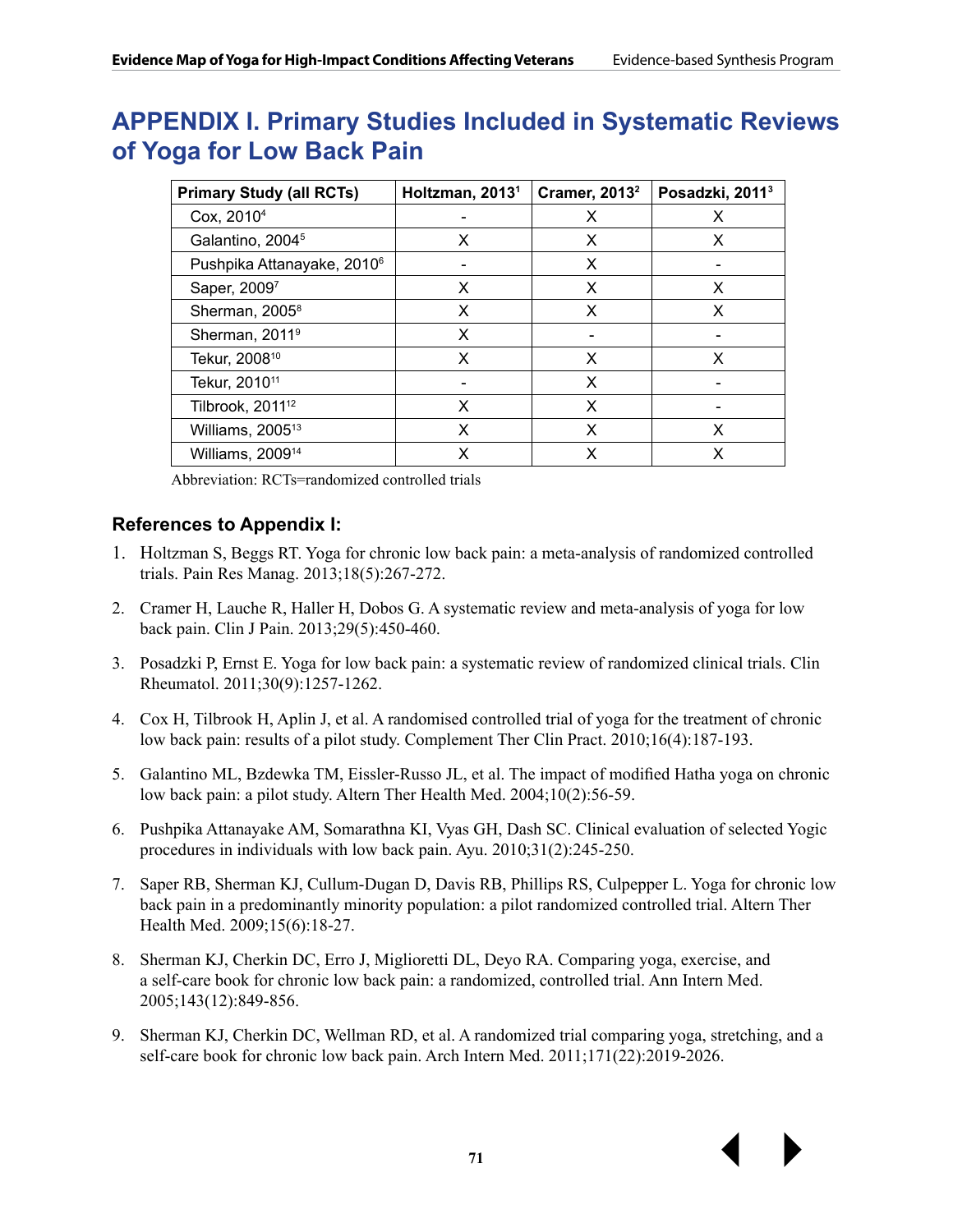- 10. Tekur P, Singphow C, Nagendra HR, Raghuram N. Effect of short-term intensive yoga program on pain, functional disability and spinal flexibility in chronic low back pain: a randomized control study. J Altern Complement Med. 2008;14(6):637-644.
- 11. Tekur P, Chametcha S, Hongasandra RN, Raghuram N. Effect of yoga on quality of life of CLBP patients: A randomized control study. Int J Yoga. 2010;3(1):10-17.
- 12. Tilbrook HE, Cox H, Hewitt CE, et al. Yoga for chronic low back pain: a randomized trial. Ann Intern Med. 2011;155(9):569-578.
- 13. Williams KA, Petronis J, Smith D, et al. Effect of Iyengar yoga therapy for chronic low back pain. Pain. 2005;115(1-2):107-117.
- 14. Williams K, Abildso C, Steinberg L, et al. Evaluation of the effectiveness and efficacy of Iyengar yoga therapy on chronic low back pain. Spine (Phila Pa 1976). 2009;34(19):2066-2076.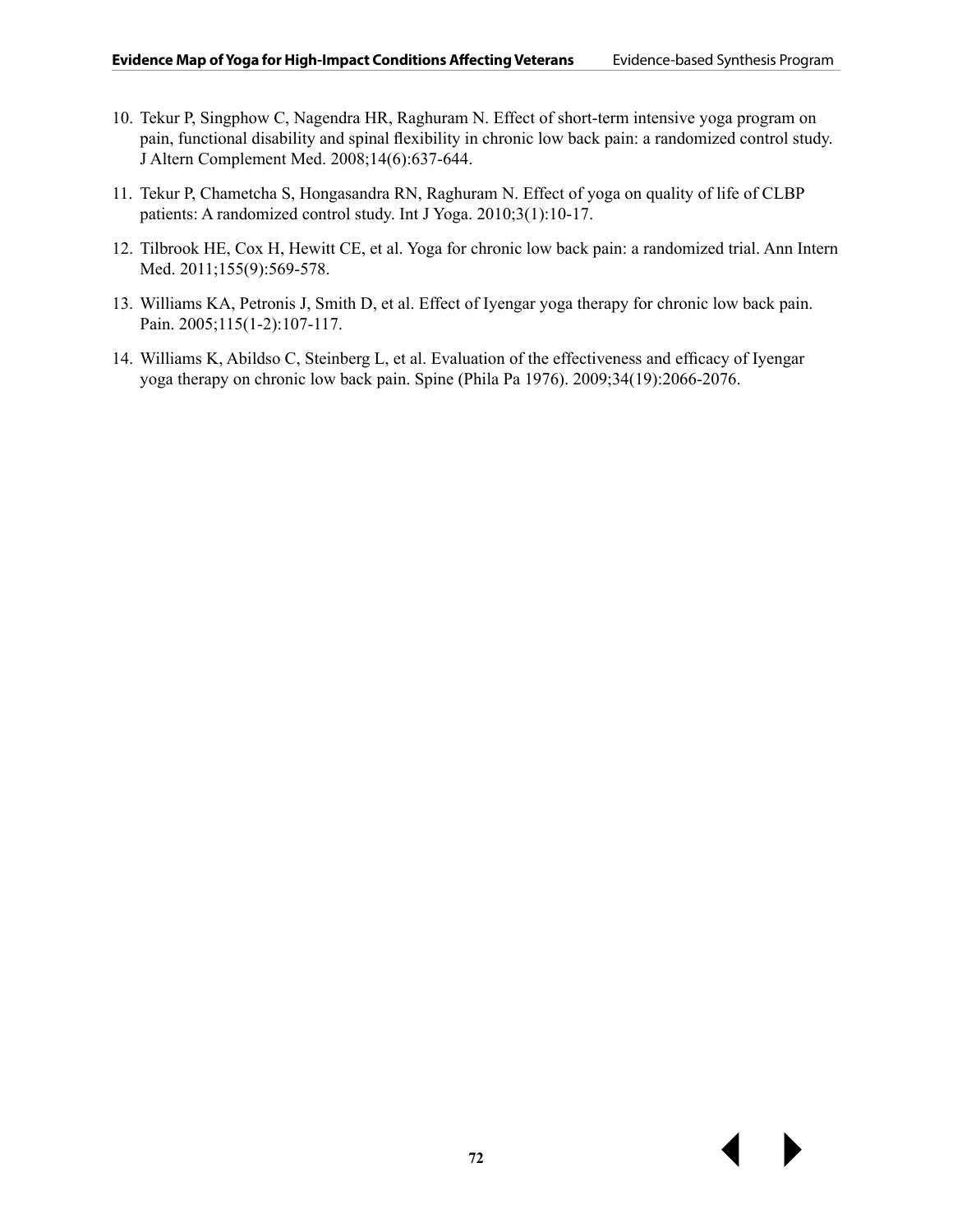# **APPENDIX J. Study Characteristics—Randomized Controlled Trials of Yoga for Low Back Pain**

| <b>Study</b>                                 | Country N  |     | <b>Condition</b>                                                                                                    | <b>Yoga Style</b>                                                                             | Yoga<br><b>Elements</b>               | Yoga<br>Duration;<br><b>Yoga Hours</b><br>per Week                                                          | Comparator                                                                                                                                               | Age;<br><b>Sex</b>       | <b>Included in Meta-</b><br>analysis?                                                 |
|----------------------------------------------|------------|-----|---------------------------------------------------------------------------------------------------------------------|-----------------------------------------------------------------------------------------------|---------------------------------------|-------------------------------------------------------------------------------------------------------------|----------------------------------------------------------------------------------------------------------------------------------------------------------|--------------------------|---------------------------------------------------------------------------------------|
| Cox, 2010 <sup>1</sup>                       | <b>UK</b>  | 20  | LBP at least 3 mo;<br>RMDQ>4; no spinal<br>surgery                                                                  | Specialized<br>Iyengar for<br>back pain<br>(relaxation,<br>postures)                          | Meditation,<br>breathing,<br>postures | 12 wk,<br>75 min weekly,<br>homework<br>regular<br>practice +<br>booklet "the<br>back book" +<br>usual care | WLC + booklet "the<br>back book" + usual<br>care for 12 wk                                                                                               | 45<br>65%<br>female      | Yes, short-term<br>pain, back-specific<br>disability and HRQOL                        |
| Galantino,<br>2004 <sup>2</sup>              | <b>USA</b> | 22  | LBP at least 6 mo;<br>min of 2 conservative<br>treatments without long<br>term relief                               | Hatha yoga<br>(stretching<br>postures,<br>asanas,<br>breathing,<br>relaxation,<br>meditation) | Meditation,<br>breathing,<br>postures | 6 wk,<br>60 min 2x/wk                                                                                       | WLC; usual care<br>allowed for 6 wk                                                                                                                      | 30-65<br>77.3%<br>female | Yes, short-term back-<br>specific disability                                          |
| Pushpika<br>Attanayake,<br>2010 <sup>3</sup> | India      | 12  | LBP at least 3 wk; no<br>specific causes, no<br>neurological symptoms;<br>no major concomitant<br>illness           | Asanas,<br>prayer,<br>chanting,<br>pranayama                                                  | Meditation,<br>breathing,<br>postures | 3 wk,<br>60 min/wk<br>+ lifestyle<br>and dietary<br>changes                                                 | Lifestyle and dietary<br>changes (exercise,<br>prayer, chanting); 3 wk                                                                                   | 30-49<br><b>NR</b>       | No, excluded due to<br>high bias                                                      |
| Saper, 2009 <sup>4</sup>                     | <b>USA</b> | 30  | Muscular LBP at least<br>12 wk; pain intensity<br>2 wk before >4 (0-10<br>NRS); no back surgery<br>within last 3 yr | Hatha yoga<br>(breathing,<br>asanas,<br>relaxation)                                           | Meditation,<br>breathing,<br>postures | 12 wk,<br>75 min/wk                                                                                         | WLC, routine care<br>allowed + book for 12<br>wk                                                                                                         | 44(13)<br>83%<br>female  | Yes, long- and short-<br>term pain, back-<br>specific disability, and<br><b>HRQOL</b> |
| Sherman,<br>2005 <sup>5</sup>                | <b>USA</b> | 101 | Muscular LBP at least<br><b>12 wk</b>                                                                               | Viniyoga<br>(breathing,<br>postures,<br>relaxation)                                           | Breathing,<br>postures                | 12 wk.<br>75 min/wk                                                                                         | 1. Exercise (education,<br>aerobics and<br>strengthen-ing) 12 wk,<br>75 min/wk<br>2. Book (exercise,<br>fitness, lifestyle advice)<br>for home use 12 wk | 44(12)<br>66%<br>female  | <b>No</b>                                                                             |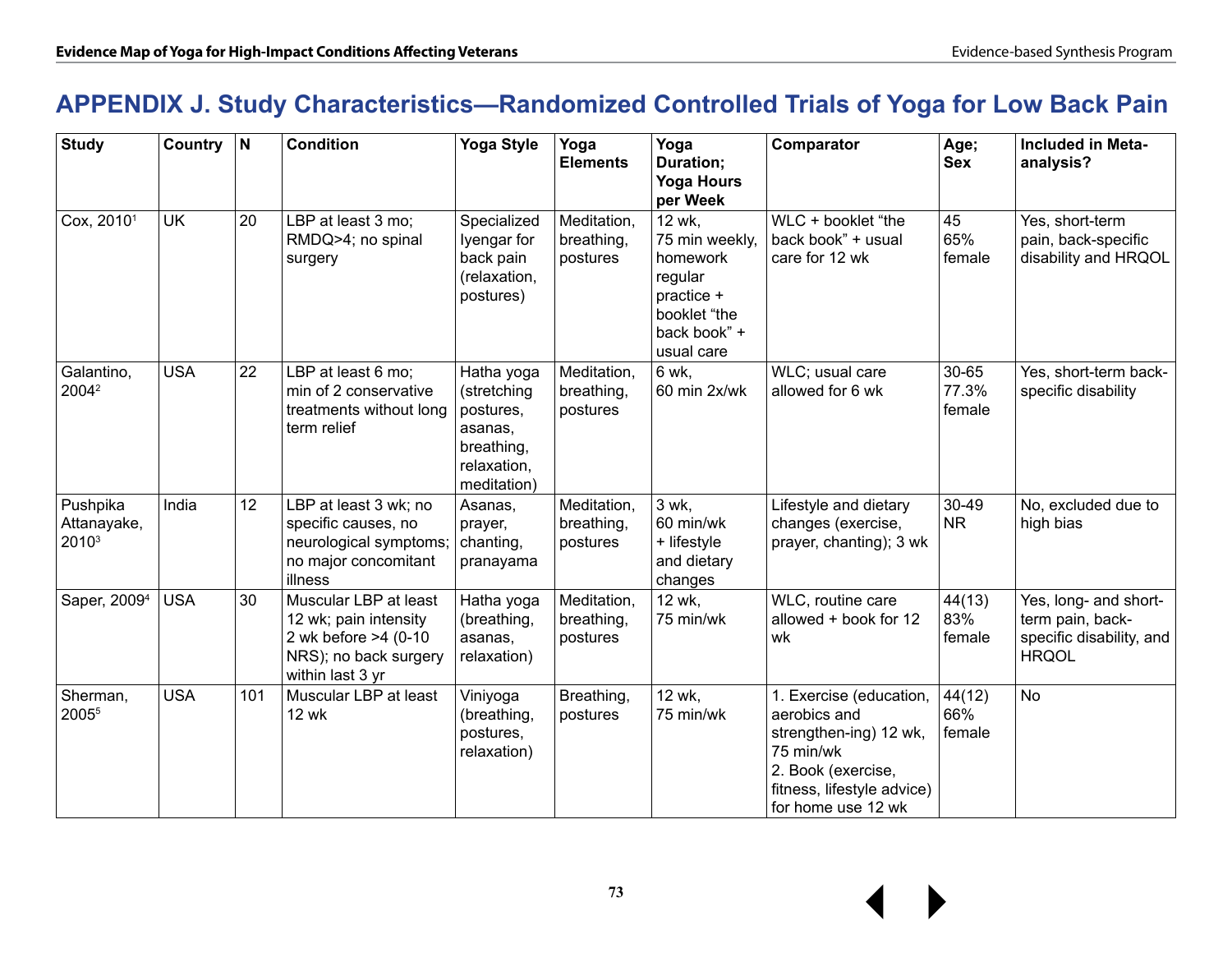| <b>Study</b>                                    | Country $ N $ |     | <b>Condition</b>                                                                                                    | <b>Yoga Style</b>                                                                  | Yoga<br><b>Elements</b>               | Yoga<br>Duration;<br><b>Yoga Hours</b><br>per Week                                                                                                     | Comparator                                                                                                                                              | Age;<br><b>Sex</b>           | <b>Included in Meta-</b><br>analysis?                                                                                                |
|-------------------------------------------------|---------------|-----|---------------------------------------------------------------------------------------------------------------------|------------------------------------------------------------------------------------|---------------------------------------|--------------------------------------------------------------------------------------------------------------------------------------------------------|---------------------------------------------------------------------------------------------------------------------------------------------------------|------------------------------|--------------------------------------------------------------------------------------------------------------------------------------|
| Sherman,<br>20116                               | <b>USA</b>    | 228 | Muscular LBP at least<br>12 wk; bothersome >3<br>$(0-10$ NRS)                                                       | Viniyoga<br>(breathing,<br>postures,<br>relaxation)                                | Breathing,<br>postures                | <b>12 wk</b><br>75 min/wk                                                                                                                              | 1. Exercise (education,<br>aerobic and<br>strengthen-ing) 12 wk,<br>75 min/wk<br>2. Book (exercise,<br>fitness, lifestyle advice)<br>for home use 12 wk | 48.1 (9.8)<br><b>NR</b>      | Yes, short- and long-<br>term pain and back-<br>specific disability                                                                  |
| Tekur, 20087<br>and<br>Tekur, 2010 <sup>8</sup> | India         | 80  | LBP at least 3<br>mo; inpatients in a<br>healthcare center; no<br>radiating pain to the leg<br>or organic pathology | Yoga<br>(meditation,<br>chanting,<br>physical<br>practice,<br>lectures)            | Meditation,<br>breathing,<br>postures | 1 wk,<br>daily practice +<br>vegetarian diet                                                                                                           | PT exercise 1 wk, daily<br>practice + vegetarian<br>diet                                                                                                | 49 (3.6)<br>45%<br>female    | Yes, short-term back-<br>specific disability<br>and HRQOL. Results<br>from Tekur, 20087<br>and Tekur, 2010 <sup>8</sup><br>combined. |
| Tilbrook,<br>2011 <sup>9</sup>                  | <b>UK</b>     | 313 | LBP at least 3 mo<br>RMDQ >4, no spine<br>surgery                                                                   | Yoga<br>(asanas,<br>pranaya-<br>mas,<br>relaxation,<br>mental focus.<br>philosophy | Meditation,<br>breathing,<br>postures | 12 wk,<br>75 min/wk                                                                                                                                    | WLC + back pain<br>education book 12 wk                                                                                                                 | 46.3(1.5)<br>70.3%<br>female | Yes, long- and short-<br>term pain, back-<br>specific disability and<br><b>HRQOL</b>                                                 |
| Williams,<br>200510                             | <b>USA</b>    | 60  | LBP at least 3 mo, no<br>organic origin                                                                             | Iyengar yoga                                                                       | Postures                              | 16 wk.<br>90 min/wk; 30<br>min practice<br>5 days/wk<br>+ weekly<br>newsletters<br>on back care<br>and $2 \times 60$ -min<br>lectures with<br>handouts | Education control:<br>weekly newsletters on<br>back care, 2 x 60-min<br>lectures, handouts on<br>PT for 16 wk                                           | 48(2)<br>68.2%<br>female     | Yes, short- and long-<br>term pain and back-<br>specific disability                                                                  |
| Williams,<br>200911                             | <b>USA</b>    | 90  | LBP at least 3 mo. no<br>organic origin                                                                             | Iyengar yoga                                                                       | Postures                              | 24 wk.<br>90 min 2x/wk;<br>homework 30<br>min daily                                                                                                    | Self-directed SMC 24<br>wk                                                                                                                              | 48 (11.1)<br>76.7%<br>female | Yes, short- and long-<br>term pain and back-<br>specific disability                                                                  |

Abbreviations: HRQOL=health-related quality of life; LBP=low back pain; min=minute(s); mo=month(s); NR=not reported; NRS=Numeric Rating Scale; PT=physical therapy; RMDQ=Roland-Morris Disability Questionnaire; SMC=standard medical care; wk=week(s); WLC=wait list control; yr=year(s)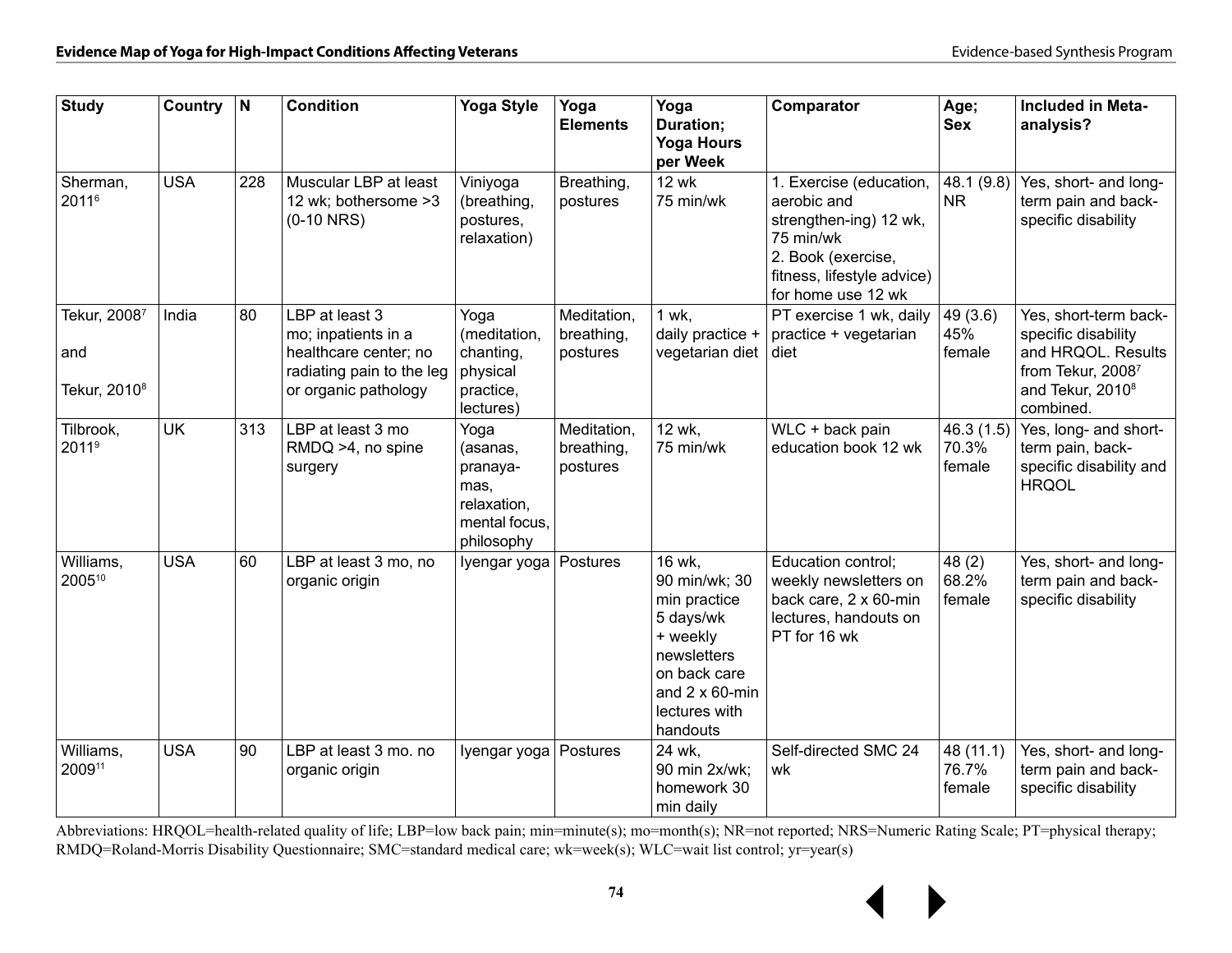#### **References to Appendix J:**

- 1. Cox H, Tilbrook H, Aplin J, et al. A randomised controlled trial of yoga for the treatment of chronic low back pain: results of a pilot study. Complement Ther Clin Pract. 2010;16(4):187-193.
- 2. Galantino ML, Bzdewka TM, Eissler-Russo JL, et al. The impact of modified Hatha yoga on chronic low back pain: a pilot study. Altern Ther Health Med. 2004;10(2):56-59.
- 3. Pushpika Attanayake AM, Somarathna KI, Vyas GH, Dash SC. Clinical evaluation of selected Yogic procedures in individuals with low back pain. Ayu. 2010;31(2):245-250.
- 4. Saper RB, Sherman KJ, Cullum-Dugan D, Davis RB, Phillips RS, Culpepper L. Yoga for chronic low back pain in a predominantly minority population: a pilot randomized controlled trial. Altern Ther Health Med. 2009;15(6):18-27.
- 5. Sherman KJ, Cherkin DC, Erro J, Miglioretti DL, Deyo RA. Comparing yoga, exercise, and a self-care book for chronic low back pain: a randomized, controlled trial. Ann Intern Med. 2005;143(12):849-856.
- 6. Sherman KJ, Cherkin DC, Wellman RD, et al. A randomized trial comparing yoga, stretching, and a self-care book for chronic low back pain. Arch Intern Med. 2011;171(22):2019-2026.
- 7. Tekur P, Singphow C, Nagendra HR, Raghuram N. Effect of short-term intensive yoga program on pain, functional disability and spinal flexibility in chronic low back pain: a randomized control study. J Altern Complement Med. 2008;14(6):637-644.
- 8. Tekur P, Chametcha S, Hongasandra RN, Raghuram N. Effect of yoga on quality of life of CLBP patients: A randomized control study. Int J Yoga. 2010;3(1):10-17.
- 9. Tilbrook HE, Cox H, Hewitt CE, et al. Yoga for chronic low back pain: a randomized trial. Ann Intern Med. 2011;155(9):569-578.
- 10. Williams KA, Petronis J, Smith D, et al. Effect of Iyengar yoga therapy for chronic low back pain. Pain. 2005;115(1-2):107-117.
- 11. Williams K, Abildso C, Steinberg L, et al. Evaluation of the effectiveness and efficacy of Iyengar yoga therapy on chronic low back pain. Spine (Phila Pa 1976). 2009;34(19):2066-2076.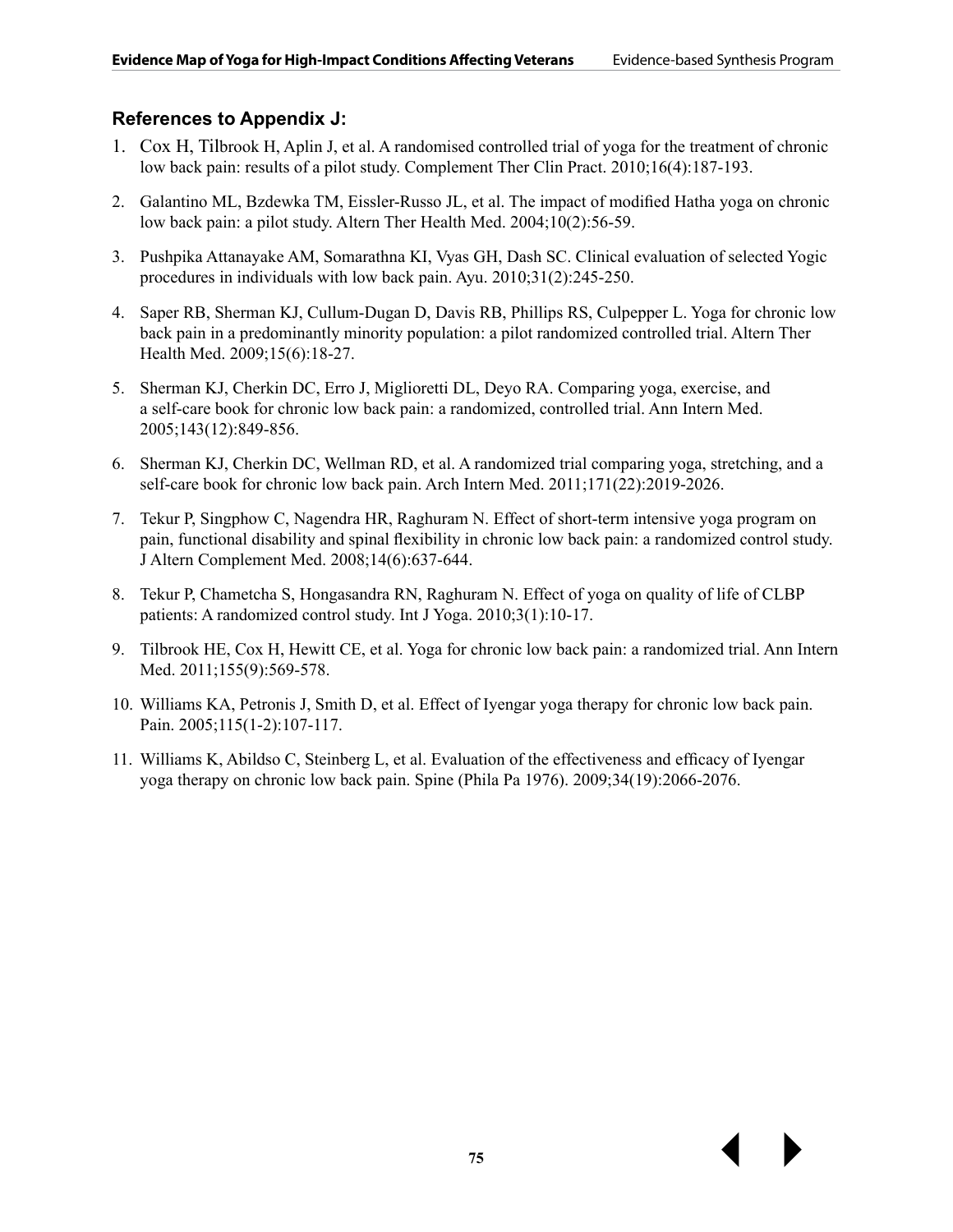## **APPENDIX K. Primary Studies Included in Systematic Reviews of Yoga for Depressive Disorders**

| <b>Primary Study</b>                | Balasubra-<br>miniam, 2013 <sup>1</sup> | Cabral, 2011 <sup>2</sup>    | da Silva, 2009 <sup>3</sup> | <b>Cramer, 20134</b>     |
|-------------------------------------|-----------------------------------------|------------------------------|-----------------------------|--------------------------|
| <b>RCTs</b>                         |                                         |                              |                             |                          |
| Broota, 1990 <sup>5</sup>           | $\overline{\phantom{0}}$                | $\blacksquare$               | X                           | X                        |
| Butler, 2008 <sup>6</sup>           |                                         | X                            | X                           | X                        |
| *Field, 20127                       |                                         | $\blacksquare$               |                             | X                        |
| Field, 2012 <sup>8</sup>            | $\overline{a}$                          |                              |                             | X                        |
| Janakiramaiah, 2000 <sup>9</sup>    | $\overline{\phantom{0}}$                | X                            | X                           | X                        |
| Khumar, 1993 <sup>10</sup>          |                                         | L,                           | $\times$                    | X                        |
| *Krishnamurthy, 2007 <sup>11</sup>  | Χ                                       | $\qquad \qquad \blacksquare$ | $\pmb{\times}$              | $\overline{\phantom{a}}$ |
| Lavretsky, 2013 <sup>12</sup>       | $\overline{\phantom{0}}$                |                              |                             | X                        |
| Rohini, 2000 <sup>13</sup>          |                                         |                              | $\sf X$                     | X                        |
| Shahidi, 2011 <sup>14</sup>         | X                                       |                              |                             | X                        |
| Sharma, 2005 <sup>15</sup>          |                                         |                              | X                           | X                        |
| Veale, 1992 <sup>16</sup>           | $\overline{a}$                          |                              |                             | X                        |
| *Vedamurthachar, 2006 <sup>17</sup> | X                                       | X                            |                             |                          |
| Woolery, 2004 <sup>18</sup>         | $\overline{\phantom{0}}$                | $\blacksquare$               | X                           | X                        |
| <b>Nonrandomized studies</b>        |                                         |                              |                             |                          |
| Gangadhar, 2000 <sup>19</sup>       | $\qquad \qquad \blacksquare$            | $\overline{\phantom{a}}$     | X                           | $\overline{\phantom{0}}$ |
| Janakiramaiah, 1998 <sup>20</sup>   |                                         | $\blacksquare$               | X                           |                          |
| Kozasa, 2008 <sup>21</sup>          | $\qquad \qquad \blacksquare$            | X                            | $\overline{\phantom{a}}$    | $\overline{\phantom{a}}$ |
| Lavey, 2005 <sup>22</sup>           |                                         | $\blacksquare$               | X                           |                          |
| Michalsen, 2005 <sup>23</sup>       | $\overline{\phantom{0}}$                | X                            | $\pmb{\mathsf{X}}$          |                          |
| Miller, 2005 <sup>24</sup>          | $\overline{\phantom{0}}$                | $\blacksquare$               | X                           | $\blacksquare$           |
| Naga Venkatesha Murthy,<br>199725   | $\blacksquare$                          | $\blacksquare$               | $\pmb{\times}$              |                          |
| Naga Venkatesha Murthy,<br>199826   | -                                       |                              | X                           |                          |
| Oretzky, 2007 <sup>27</sup>         |                                         |                              | X                           |                          |
| Shapiro, 2007 <sup>28</sup>         |                                         |                              | X                           |                          |
| Vedamurthachar, 2006 <sup>17</sup>  | $\pmb{\times}$                          | X                            | $\overline{\phantom{a}}$    |                          |

\*Did not require depression for study entry but measured and reported depression severity. Abbreviation: RCTs=randomized controlled trials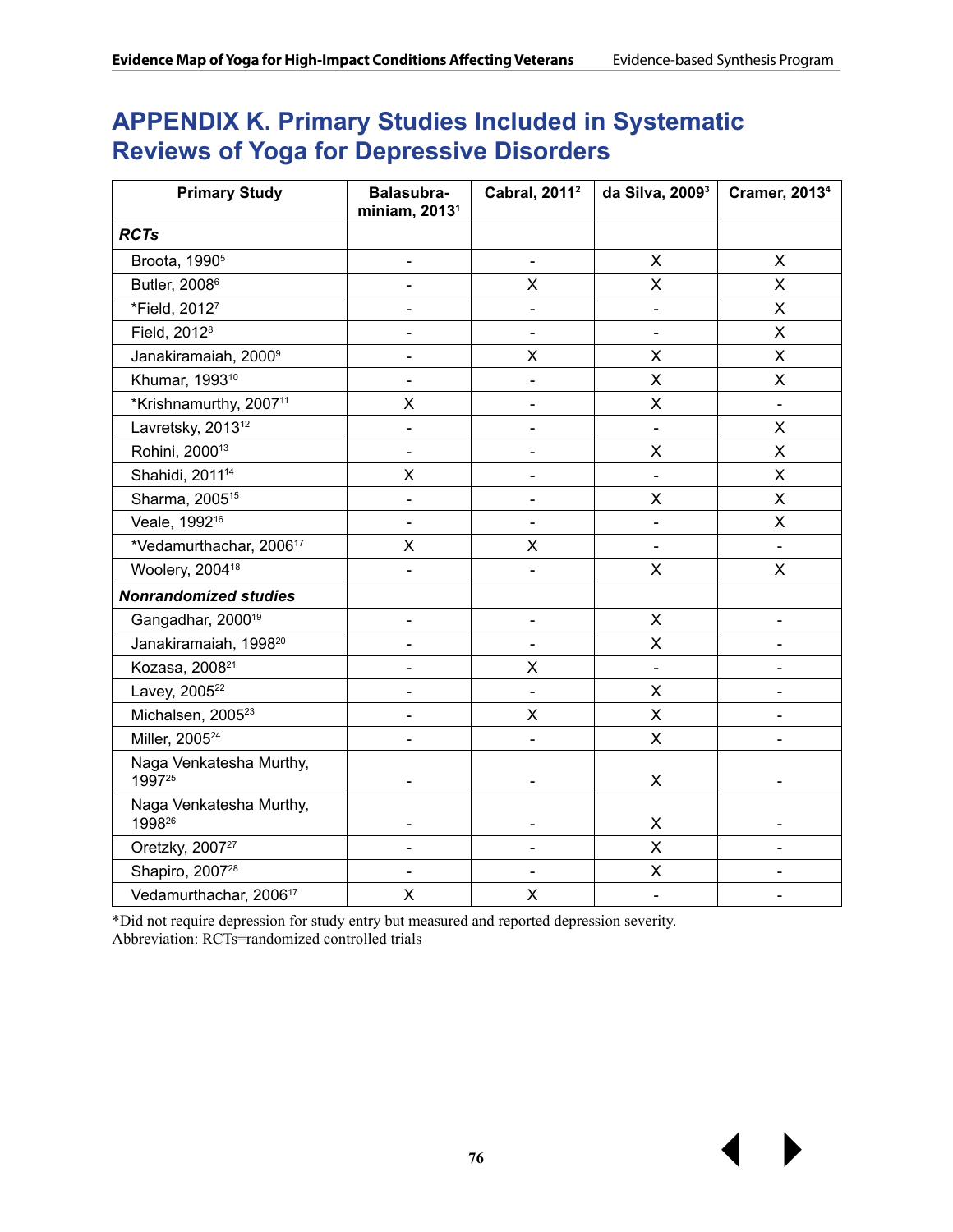#### **References to Appendix K:**

- 1. Balasubramaniam M, Telles S, Doraiswamy PM. Yoga on our minds: a systematic review of yoga for neuropsychiatric disorders. Front Psychiatry. 2013;3:117.
- 2. Cabral P, Meyer HB, Ames D. Effectiveness of yoga therapy as a complementary treatment for major psychiatric disorders: a meta-analysis. Prim Care Companion CNS Disord. 2011;13(4).
- 3. da Silva TL, Ravindran LN, Ravindran AV. Yoga in the treatment of mood and anxiety disorders: a review. Asian J Psychiatr. 2009;2(1):6-16.
- 4. Cramer H, Lauche R, Langhorst J, Dobos G. Yoga for depression: a systematic review and metaanalysis. Depress Anxiety. 2013;30(11):1068-1083.
- 5. Broota A, Dhir R. Efficacy of two relaxation techniques in depression. J Pers Clin Stud. 1990;6(1):83- 90.
- 6. Butler LD, Waelde LC, Hastings TA, et al. Meditation with yoga, group therapy with hypnosis, and psychoeducation for long-term depressed mood: a randomized pilot trial. J Clin Psychol. 2008;64(7):806-820.
- 7. Field T, Diego M, Delgado J, Medina L. Yoga and social support reduce prenatal depression, anxiety and cortisol. J Yoga PhysTher. 2012;2(124).
- 8. Field T, Diego M, Hernandez-Reif M, Medina L, Delgado J, Hernandez A. Yoga and massage therapy reduce prenatal depression and prematurity. J Bodyw Mov Ther. 2012;16(2):204-209.
- 9. Janakiramaiah N, Gangadhar BN, Naga Venkatesha Murthy PJ, Harish MG, Subbakrishna DK, Vedamurthachar A. Antidepressant efficacy of Sudarshan Kriya Yoga (SKY) in melancholia: a randomized comparison with electroconvulsive therapy (ECT) and imipramine. J Affect Disord. 2000;57(1-3):255-259.
- 10. Khumar SS, Kaur P, Kaur S. Effectiveness of Shavasana on depression among university students. Indian J Clin Psychol. 1993;20(2):82-87.
- 11. Krishnamurthy MN, Telles S. Assessing depression following two ancient Indian interventions: effects of yoga and ayurveda on older adults in a residential home. J Gerontol Nurs. 2007;33(2):17-23.
- 12. Lavretsky H, Epel ES, Siddarth P, et al. A pilot study of yogic meditation for family dementia caregivers with depressive symptoms: effects on mental health, cognition, and telomerase activity. Int J Geriatr Psychiatry. 2013;28(1):57-65.
- 13. Rohini V, Pandey RS, Janakiramaiah N, Gangadhar BN, Vedamuthachar A. A comparative study of full and partial Sudarshan Kriya Yoga (SKY) in major depressive disorder. NIMHANS J. 2000;18 (1- 2):53-57.
- 14. Shahidi M, Mojtahed A, Modabbernia A, et al. Laughter yoga versus group exercise program in elderly depressed women: a randomized controlled trial. Int J Geriatr Psychiatry. 2011;26(3):322-327.
- 15. Sharma VK, Das S, Mondal S, Goswampi U, Gandhi A. Effect of Sahaj Yoga on depressive disorders. Indian J Physiol Pharmacol. 2005;49(4):462-468.
- 16. Veale D, Le Fevre K, Pantelis C, de Souza V, Mann A, Sargeant A. Aerobic exercise in the adjunctive treatment of depression: a randomized controlled trial. J R Soc Med. 1992;85(9):541-544.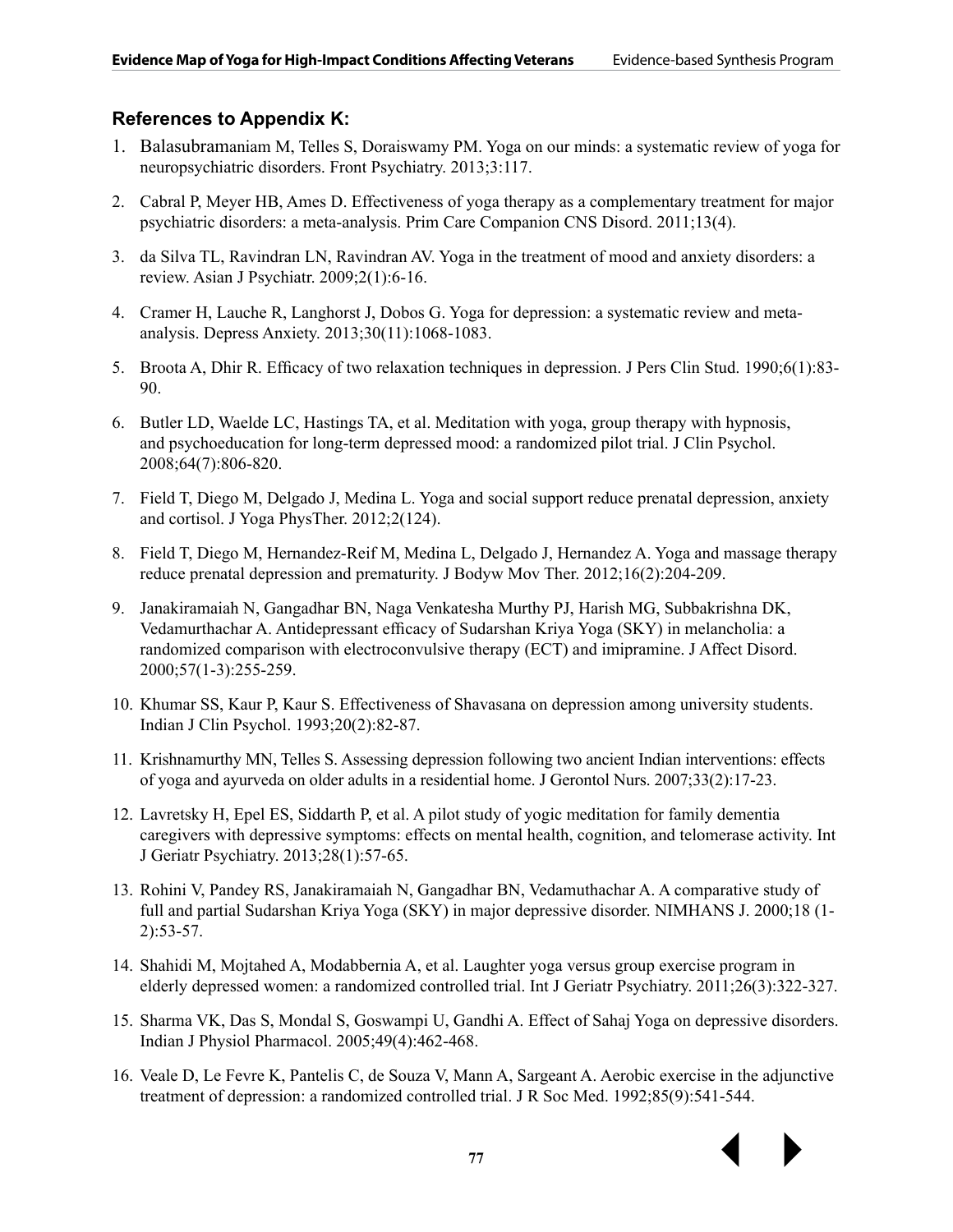- 17. Vedamurthachar A, Janakiramaiah N, Hegde JM, et al. Antidepressant efficacy and hormonal effects of Sudarshana Kriya Yoga (SKY) in alcohol dependent individuals. J Affect Disord. 2006;94(1- 3):249-253.
- 18. Woolery A, Myers H, Sternlieb B, Zeltzer L. A yoga intervention for young adults with elevated symptoms of depression. Altern Ther Health Med. 2004;10(2):60-63.
- 19. Gangadhar BN, Janakiramaiah N, Sudarshan B, Shety KT. Stress-related biochemical effects of Sudarshan Kriya Yoga in depressed patients. Study #6. Presented at The Conference on Biological Psychiatry. New York NY: UN NGO Mental Health Committee; 2000.
- 20. Janakiramaiah N, Gangadhar BN, Naga Venkatesha Murthy PJ, et al. Therapeutic efficacy of Sudarshan Kriya Yoga (SKY) in dysthymic disorder. NIMHANS J. 1998;17 (1):21-28.
- 21. Kozasa EH, Santos RF, Rueda AD, Benedito-Silva AA, De Ornellas FL, Leite JR. Evaluation of Siddha Samadhi Yoga for anxiety and depression symptoms: a preliminary study. Psychol Rep. 2008;103(1):271-274.
- 22. Lavey R, Sherman T, Mueser KT, Osborne DD, Currier M, Wolfe R. The effects of yoga on mood in psychiatric inpatients. Psychiatric Rehabil J. 2005;28(4):399-402.
- 23. Michalsen A, Grossman P, Acil A, et al. Rapid stress reduction and anxiolysis among distressed women as a consequence of a three-month intensive yoga program. Med Sci Monit. 2005;11(12):CR555-561.
- 24. Miller TM. The integration of short-term dynamic therapy and yoga in the treatment of generalized anxiety disorder and depression. Diss Abstr Int B Sci Eng. 2005;66(6-B):3419.
- 25. Naga Venkatesha Murthy PJ, Gangadhar BN, Janakiramaiah N, Subbakrishna DK. Normalization of P300 amplitude following treatment in dysthymia. Biol Psychiatry. 1997;42 (8):740-743.
- 26. Naga Venkatesha Murthy PJ, Janakiramaiah N, Gangadhar BN, Subbakrishna DK. P300 amplitude and antidepressant response to Sudarshan Kriya Yoga (SKY). J Affect Disord. 1998;50(1):45-48.
- 27. Oretzky S. The effects of yoga on elevated depressive and somatic symptoms in young adults. Diss Abstr Int B Sci Eng. 2007;67 (9-B):5458.
- 28. Shapiro D, Cook IA, Davydov DM, Ottaviani C, Leuchter AF, Abrams M. Yoga as a complementary treatment of depression: effects of traits and moods on treatment outcome. Evid Based Complement Alternat Med. 2007;4(4):493-502.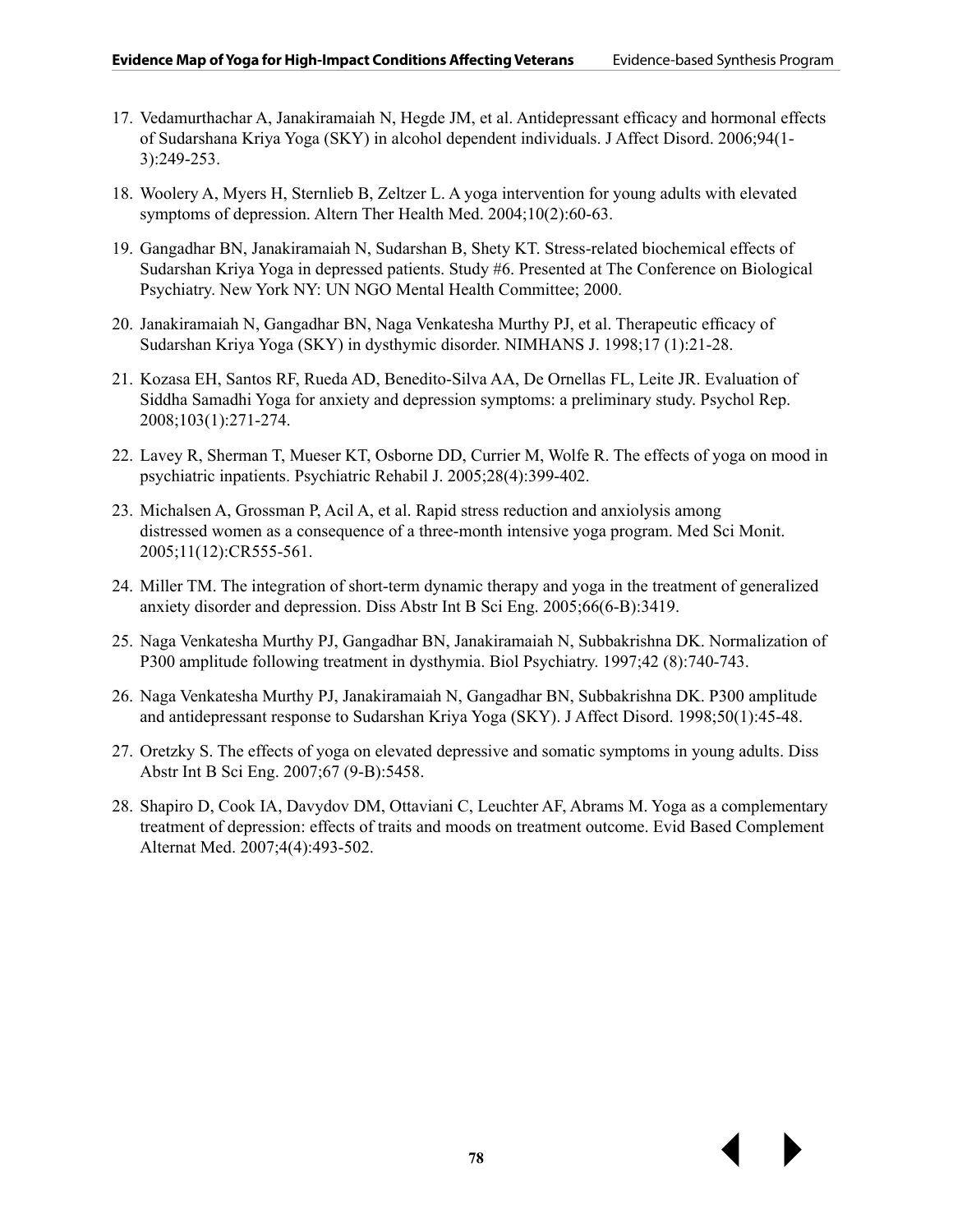### **APPENDIX L. Study Characteristics—Randomized Controlled Trials of Yoga for Depressive Disorders**

| <b>Study</b>                          | Country    | $\overline{\mathsf{N}}$ | <b>Condition</b>                                                 | <b>Yoga Style</b>                        | Yoga<br><b>Elements</b>               | <b>Yoga Duration;</b><br>Yoga (hrs/wk; time/session)                                                           | Comparator                                     | Age;<br><b>Sex</b>                    | Included in<br>Meta-analysis? |
|---------------------------------------|------------|-------------------------|------------------------------------------------------------------|------------------------------------------|---------------------------------------|----------------------------------------------------------------------------------------------------------------|------------------------------------------------|---------------------------------------|-------------------------------|
| Broota, 1990 <sup>1</sup>             | India      | 30                      | Clinician<br>diagnosis                                           | <b>Broota</b><br>Relaxation<br>Technique | Breathing,<br>postures                | 3 days<br>20-25 min x 3 days                                                                                   | <b>PMR</b>                                     | 19-49<br><b>NR</b>                    | <b>No</b>                     |
| Butler, 2008 <sup>2</sup>             | <b>USA</b> | 46                      | DSM-IV;<br>Dysthymia,<br>chronic MDD.<br>or double<br>depression | Hatha                                    | Meditation,<br>breathing,<br>postures | 8 wk<br>1 x 4-hr retreat; 8 x 2-hr group<br>sessions; 1 booster session; home<br>practice of 30 min, 6 days/wk | Group therapy<br>with hypnosis                 | 50.4 (14.8)<br>74% female             | Yes                           |
| Field, 2012 <sup>3</sup>              | <b>USA</b> | 92                      | DSM-IV,<br>Prenatal                                              | <b>NR</b>                                | Postures                              | <b>12 wk</b><br>20 min/wk                                                                                      | Social support<br>group                        | 24.4<br>100% female                   | <b>No</b>                     |
| Field, 2012 <sup>4</sup>              | <b>USA</b> | 84                      | DSM-IV,<br>Prenatal                                              | <b>NR</b>                                | Postures                              | <b>12 wk</b><br>20 min/wk                                                                                      | Massage;<br>Standard<br>prenatal care          | 26.6<br>100% female                   | Yes                           |
| Janakira-<br>maiah, 2000 <sup>5</sup> | India      | 45                      | DSM-IV,<br>$HRSD \geq 17$                                        | <b>SKY</b>                               | Meditation,<br>breathing              | 4 wk<br>45 min/day x 6 days/wk (4.5 hr/wk)                                                                     | ECT,<br>Imipramine                             | 36.3<br>44% female                    | <b>No</b>                     |
| Khumar,<br>19936                      | India      | 50                      | "Severe<br>depression"                                           | Shavasana                                | <b>Breathing</b>                      | 30 days<br>30 min/day x 30 days (3.5 hr/wk)                                                                    | <b>WLC</b>                                     | $20 - 25$<br>100% female,<br>students | Yes                           |
| Lavretsky,<br>20137                   | <b>USA</b> | 45                      | HRSD 5 to 17                                                     | Kirtan Kriya                             | Meditation,<br>breathing              | 8 wk<br>12 min/day, 7 days/wk (1.4 hr/wk)                                                                      | Relaxation<br>music                            | 60.3 (14.8)<br>95% female             | Yes                           |
| Rohini, 2000 <sup>8</sup>             | India      | 30                      | DSM-IV,<br>$HRSD \geq 18$                                        | <b>SKY</b>                               | Meditation,<br>breathing              | 4 wk<br>Daily, but min/session NR                                                                              | Partial SKY                                    | 31.9 (10.10)<br><b>NR</b>             | Yes                           |
| Shahidi, 2011 <sup>9</sup>   Iran     |            | 70                      | $GDS \geq 10$                                                    | Laughter                                 | Breathing,<br>postures                | 5 wk<br>10 x 30 min/session                                                                                    | Aerobic<br>exercise;<br>Unspecified<br>control | 66.56<br>100% female                  | Yes                           |
| Sharma,<br>200510                     | India      | 30                      | <b>DSM-IV MDD</b>                                                | Sahaj                                    | Meditation                            | 8 wk<br>30 min/session, 3 x/wk (1.5 hr/wk)                                                                     | Sitting quietly                                | 31.7(8.6)<br>37% female               | Yes                           |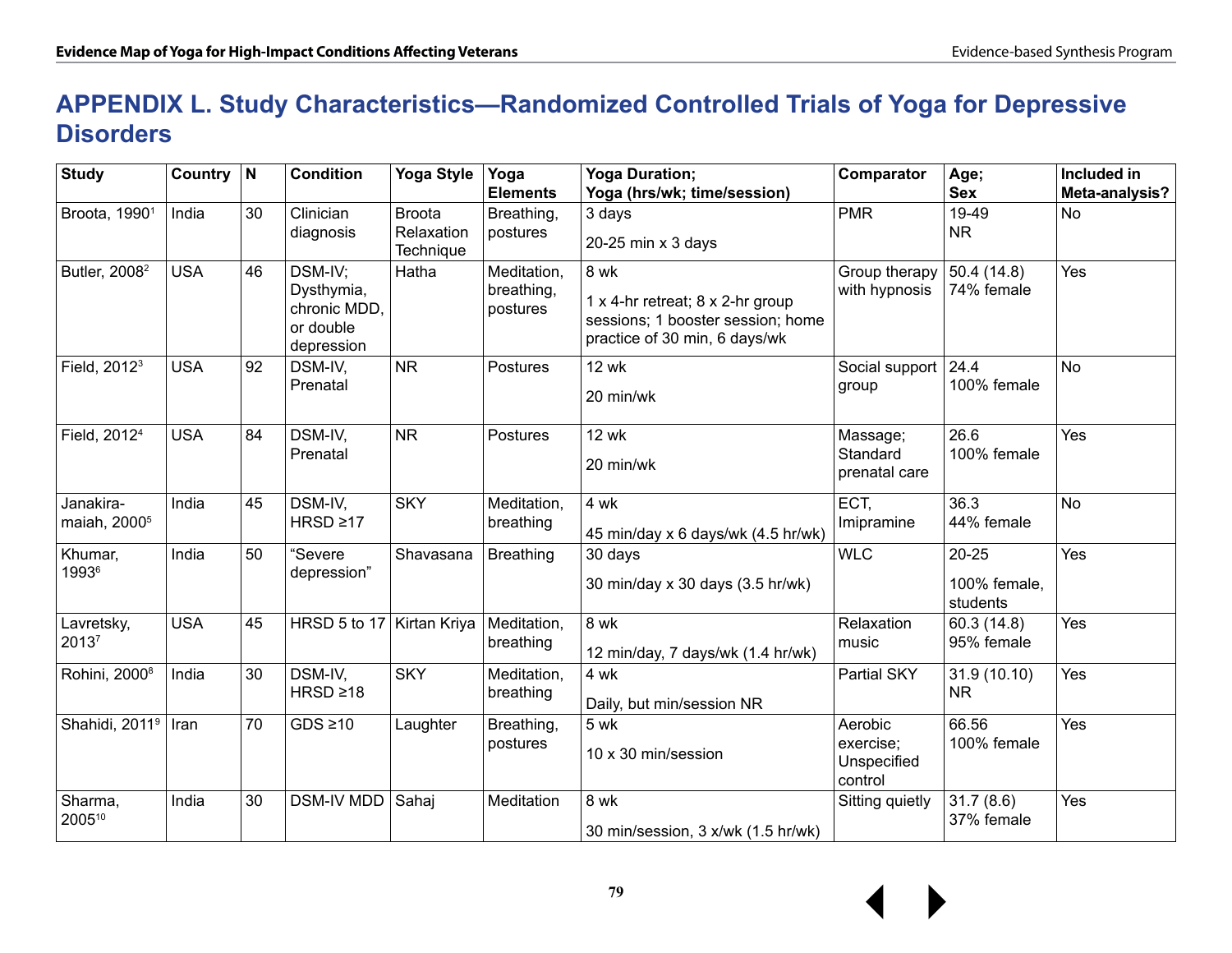| Study                     | Country $ N $ |    | <b>Condition</b>    | <b>Yoga Style</b> | Yoga            | <b>Yoga Duration:</b>         | <b>Comparator</b> | Age;       | Included in    |
|---------------------------|---------------|----|---------------------|-------------------|-----------------|-------------------------------|-------------------|------------|----------------|
|                           |               |    |                     |                   | <b>Elements</b> | Yoga (hrs/wk; time/session)   |                   | ∣Sex       | Meta-analysis? |
| Veale, 1992 <sup>11</sup> | UK            | 89 | $ CIS \ge 17$ ; CIS | <b>NR</b>         | Postures        | 12 wk                         | High-intensity    | 35.5       | Yes            |
|                           |               |    | severity ≥2∣        |                   |                 |                               | aerobic           | 64% female |                |
|                           |               |    |                     |                   |                 | 3 session/wk; time/session NR | exercise          |            |                |
| Woolery,                  | <b>USA</b>    | 28 | <b>BDI 10-15</b>    | Iyengar           | Postures        | 5 wk                          | <b>WLC</b>        | 21.5(3.23) | Yes            |
| 200412                    |               |    |                     |                   |                 |                               |                   | 79% female |                |
|                           |               |    |                     |                   |                 | 1 hr/session; 2x/wk (2 hr/wk) |                   |            |                |

Abbreviations: BDI=Beck Depression Inventory; CIS=Clinical Interview Schedule; DSM-IV=*Diagnostic and Statistical Manual of Mental Disorders*, 4th edition; ECT=electroconvulsive therapy; GDS=Geriatric Depression Scale; hr=hour(s); HRSD=Hamilton Rating Scale for Depression; MDD=major depressive disorder; min=minute(s); NR=not reported; PMR=progressive muscle relaxation; SKY=Sudarshan Kriya Yoga; wk=week(s); WLC=wait list control

#### **References to Appendix L:**

- 1. Broota A, Dhir R. Efficacy of two relaxation techniques in depression. J Pers Clin Stud. 1990;6(1):83-90.
- 2. Butler LD, Waelde LC, Hastings TA, et al. Meditation with yoga, group therapy with hypnosis, and psychoeducation for long-term depressed mood: a randomized pilot trial. J Clin Psychol. 2008;64(7):806-820.
- 3. Field T, Diego M, Delgado J, Medina L. Yoga and social support reduce prenatal depression, anxiety and cortisol. J Yoga PhysTher. 2012;2(124).
- 4. Field T, Diego M, Hernandez-Reif M, Medina L, Delgado J, Hernandez A. Yoga and massage therapy reduce prenatal depression and prematurity. J Bodyw Mov Ther. 2012;16(2):204-209.
- 5. Janakiramaiah N, Gangadhar BN, Naga Venkatesha Murthy PJ, Harish MG, Subbakrishna DK, Vedamurthachar A. Antidepressant efficacy of Sudarshan Kriya Yoga (SKY) in melancholia: a randomized comparison with electroconvulsive therapy (ECT) and imipramine. J Affect Disord. 2000;57(1-3):255-259.
- 6. Khumar SS, Kaur P, Kaur S. Effectiveness of Shavasana on depression among university students. Indian J Clin Psychol. 1993;20(2):82-87.
- 7. Lavretsky H, Epel ES, Siddarth P, et al. A pilot study of yogic meditation for family dementia caregivers with depressive symptoms: effects on mental health, cognition, and telomerase activity. Int J Geriatr Psychiatry. 2013;28(1):57-65.
- 8. Rohini V, Pandey RS, Janakiramaiah N, Gangadhar BN, Vedamuthachar A. A comparative study of full and partial Sudarshan Kriya Yoga (SKY) in major depressive disorder. NIMHANS J. 2000;18 (1-2):53-57.
- 9. Shahidi M, Mojtahed A, Modabbernia A, et al. Laughter yoga versus group exercise program in elderly depressed women: a randomized controlled trial. Int J Geriatr Psychiatry. 2011;26(3):322-327.
- 10. Sharma VK, Das S, Mondal S, Goswampi U, Gandhi A. Effect of Sahaj Yoga on depressive disorders. Indian J Physiol Pharmacol. 2005;49(4):462-468.
- 11. Veale D, Le Fevre K, Pantelis C, de Souza V, Mann A, Sargeant A. Aerobic exercise in the adjunctive treatment of depression: a randomized controlled trial. J R Soc Med. 1992;85(9):541-544.
- 12. Woolery A, Myers H, Sternlieb B, Zeltzer L. A yoga intervention for young adults with elevated symptoms of depression. Altern Ther Health Med. 2004;10(2):60-63.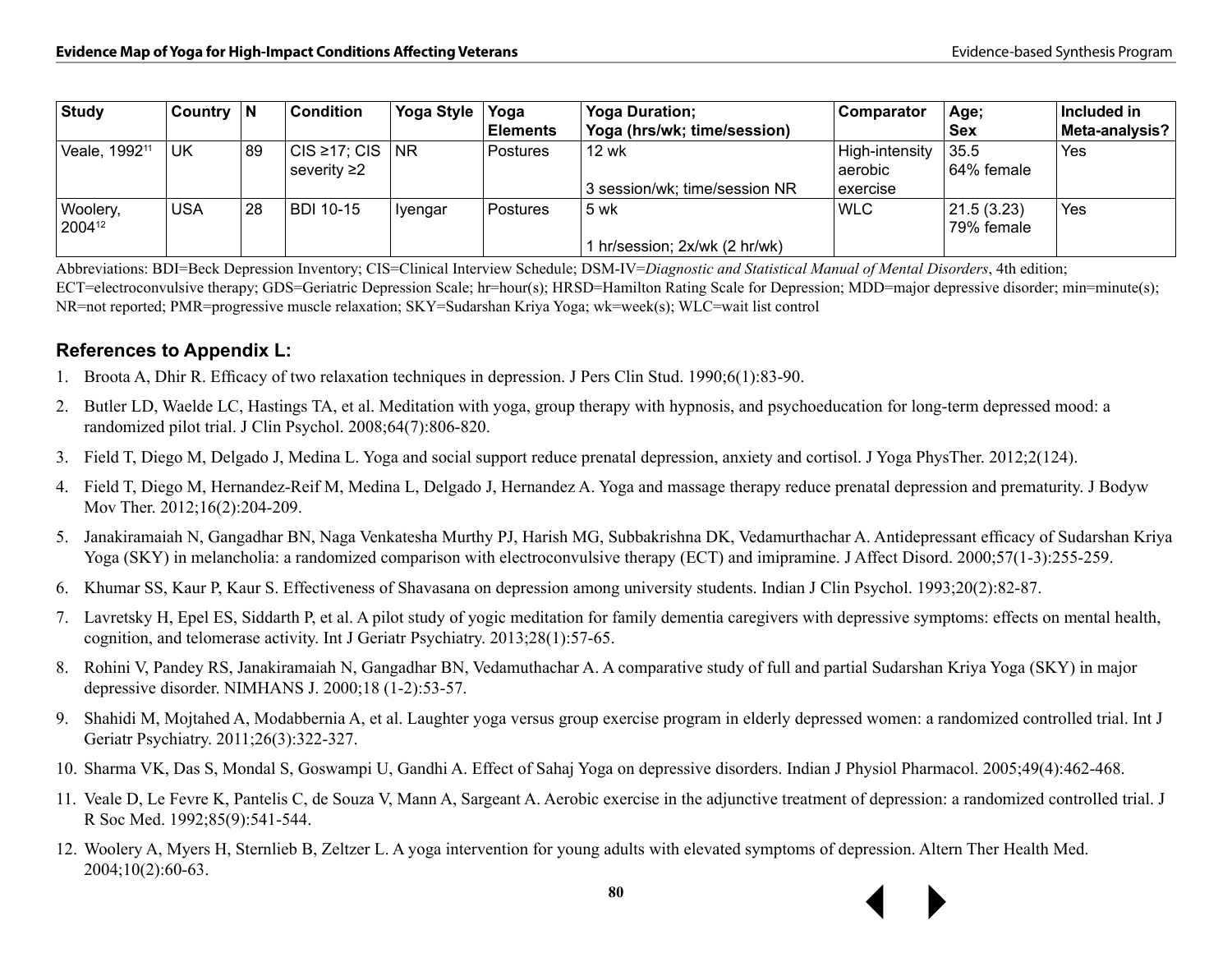### **APPENDIX M. STUDY CHARACTERISTICS— NONRANDOMIZED STUDIES OF YOGA FOR DEPRESSIVE DISORDERS**

All studies included in the table below were evaluated in the systematic review by da Silva et al.<sup>1</sup>

| <b>Study</b>                                 | <b>Design</b>                                |           | <b>Participants</b> | <b>Condition</b>                | Yoga<br><b>Style</b> |
|----------------------------------------------|----------------------------------------------|-----------|---------------------|---------------------------------|----------------------|
| Gangadhar,<br>2000 <sup>2</sup>              | Non-RCT:<br>Single-arm,<br>open trial        | <b>NR</b> | 20                  | <b>MDD</b>                      | <b>SKY</b>           |
| Janakiramaiah,<br>1998 <sup>3</sup>          | Non-RCT:<br>Single-arm,<br>open trial        | <b>NR</b> | 46                  | Dysthymia                       | <b>SKY</b>           |
| Lavey, 2005 <sup>4</sup>                     | Non-RCT:<br>Single-arm,<br>open trial        | <b>NR</b> | 113                 | Mood and non-<br>mood disorders | Hatha                |
| Miller, 2005 <sup>5</sup>                    | Non-RCT: Case<br>series                      | <b>NR</b> | 3                   | Depression and/<br>or GAD       | <b>NR</b>            |
| Naga Venkatesha<br>Murthy, 1997 <sup>6</sup> | Non-RCT:<br>Single-arm,<br>open trial        | <b>NR</b> | 39                  | MDD or<br>dysthymia             | <b>SKY</b>           |
| Naga Venkatesha<br>Murthy, 19987             | Non-RCT:<br>Single-arm,<br>open trial        | <b>NR</b> | 30                  | MDD or<br>dysthymia             | <b>SKY</b>           |
| Oretzky, 2007 <sup>8</sup>                   | Non-RCT:<br>Comparative,<br>controlled trial | <b>NR</b> | 58                  | <b>MDD</b>                      | Vinyasa              |
| Shapiro, 2007 <sup>9</sup>                   | Non-RCT:<br>Single-arm,<br>open trial        | <b>NR</b> | 21                  | <b>MDD</b>                      | Iyengar              |
|                                              |                                              |           | Total = $330$       |                                 |                      |

Abbreviations: GAD=generalized anxiety disorder; MDD=major depressive disorder; NR=not reported; RCT=randomized controlled trial; SKY=Sudarshana Kriya Yoga

#### **References to Appendix M:**

- 1. da Silva TL, Ravindran LN, Ravindran AV. Yoga in the treatment of mood and anxiety disorders: a review. Asian J Psychiatr. 2009;2(1):6-16.
- 2. Gangadhar BN, Janakiramaiah N, Sudarshan B, Shety KT. Stress-related biochemical effects of Sudarshan Kriya Yoga in depressed patients. Study #6. Presented at The Conference on Biological Psychiatry. New York NY: UN NGO Mental Health Committee; 2000.
- 3. Janakiramaiah N, Gangadhar BN, Naga Venkatesha Murthy PJ, et al. Therapeutic efficacy of Sudarshan Kriya Yoga (SKY) in dysthymic disorder. NIMHANS J. 1998;17 (1):21-28.